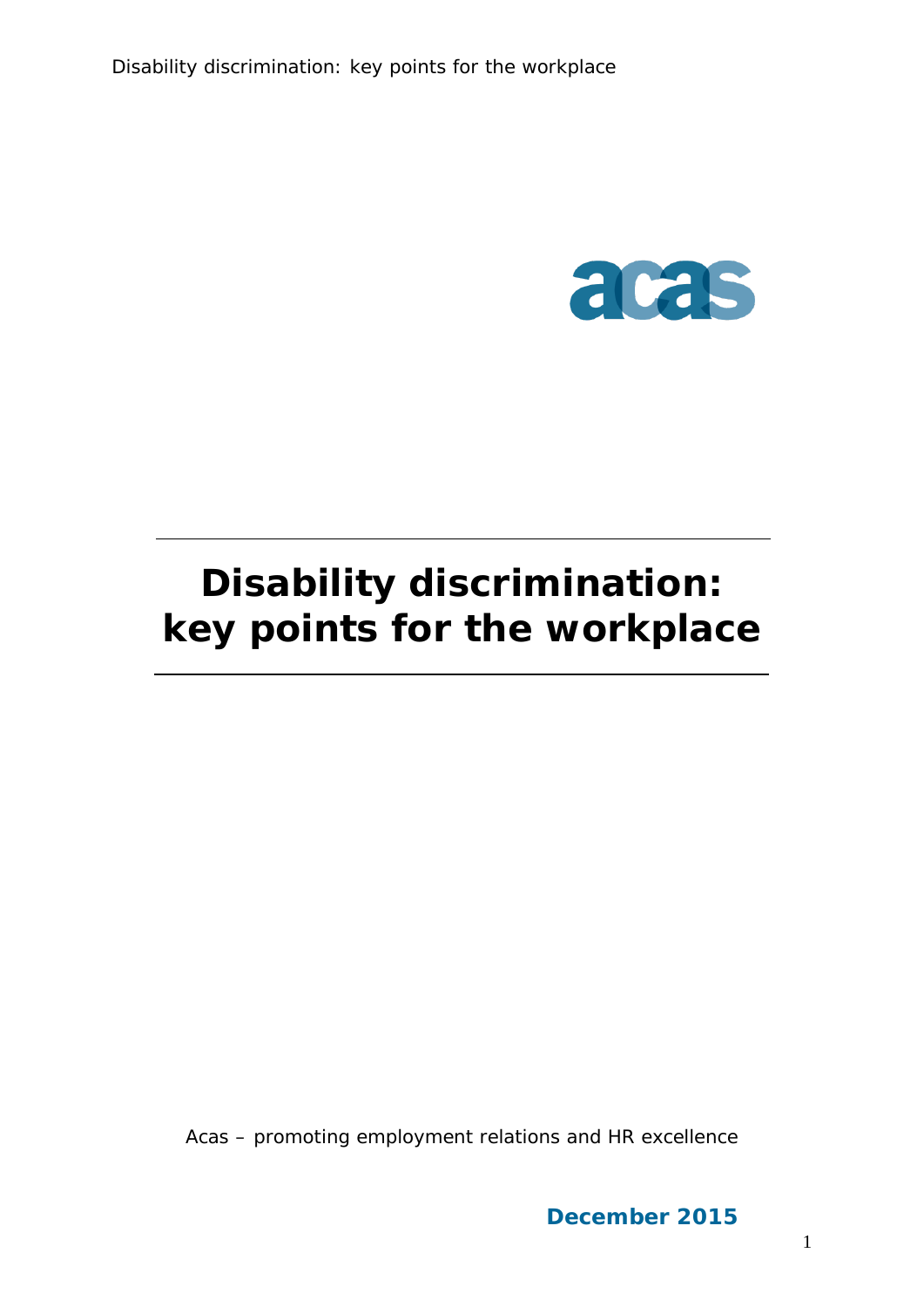### **About Acas – What we do**

Acas provides information, advice, training, conciliation and other services for employers and employees to help prevent or resolve workplace problems. Go to [www.acas.org.uk](http://www.acas.org.uk/) for more details.

### **'Must' and 'should'**

Throughout the guide, a legal requirement is indicated by the word 'must' - for example, an employer must make 'reasonable adjustments' for an employee who it knows is disabled and who wants them.

The word 'should' indicates what Acas considers to be good employment practice.

### **Disability**

This guide covers disability as defined in the Equality Act 2010.

### **Understanding the term 'employee'**

Regarding discrimination matters, under the Equality Act 2010, the definition of 'employee' is extended to include:

- employees (those with a contract of employment)
- workers and agency workers (those with a contract to do work or provide services)
- some self-employed people (where they have to personally perform the work)
- specific groups such as police officers and partners in a business.

#### **December 2015**

Information in this guide has been revised up to the date of publication. For more information, go to the Acas website at [www.acas.org.uk](http://www.acas.org.uk/) Legal information is provided for guidance only and should not be regarded as an authoritative statement of the law, which can only be made by reference to the particular circumstances which apply. It may, therefore, be wise to seek legal advice.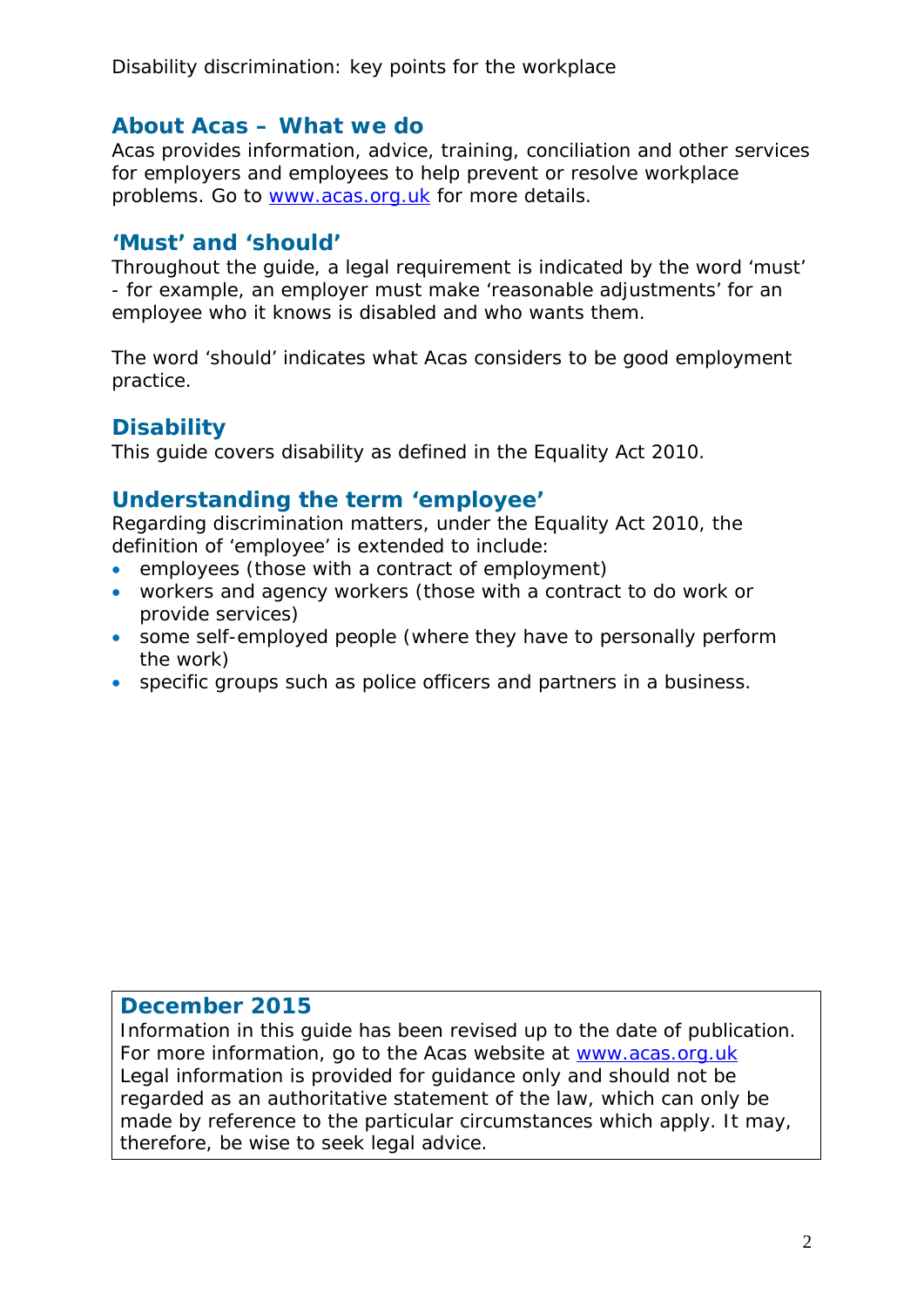# <span id="page-2-0"></span>**Contents**

| Making 'reasonable adjustments' during recruitment  16   |  |
|----------------------------------------------------------|--|
|                                                          |  |
| Key areas of employment where it can happen 19           |  |
|                                                          |  |
|                                                          |  |
|                                                          |  |
|                                                          |  |
|                                                          |  |
|                                                          |  |
|                                                          |  |
|                                                          |  |
|                                                          |  |
|                                                          |  |
|                                                          |  |
|                                                          |  |
|                                                          |  |
|                                                          |  |
|                                                          |  |
| Matching core 'Occupational requirements' of the job  37 |  |
|                                                          |  |
|                                                          |  |
|                                                          |  |
| When an employee experiences discrimination  40          |  |
|                                                          |  |
| How employers should handle discrimination complaints42  |  |
|                                                          |  |
|                                                          |  |
|                                                          |  |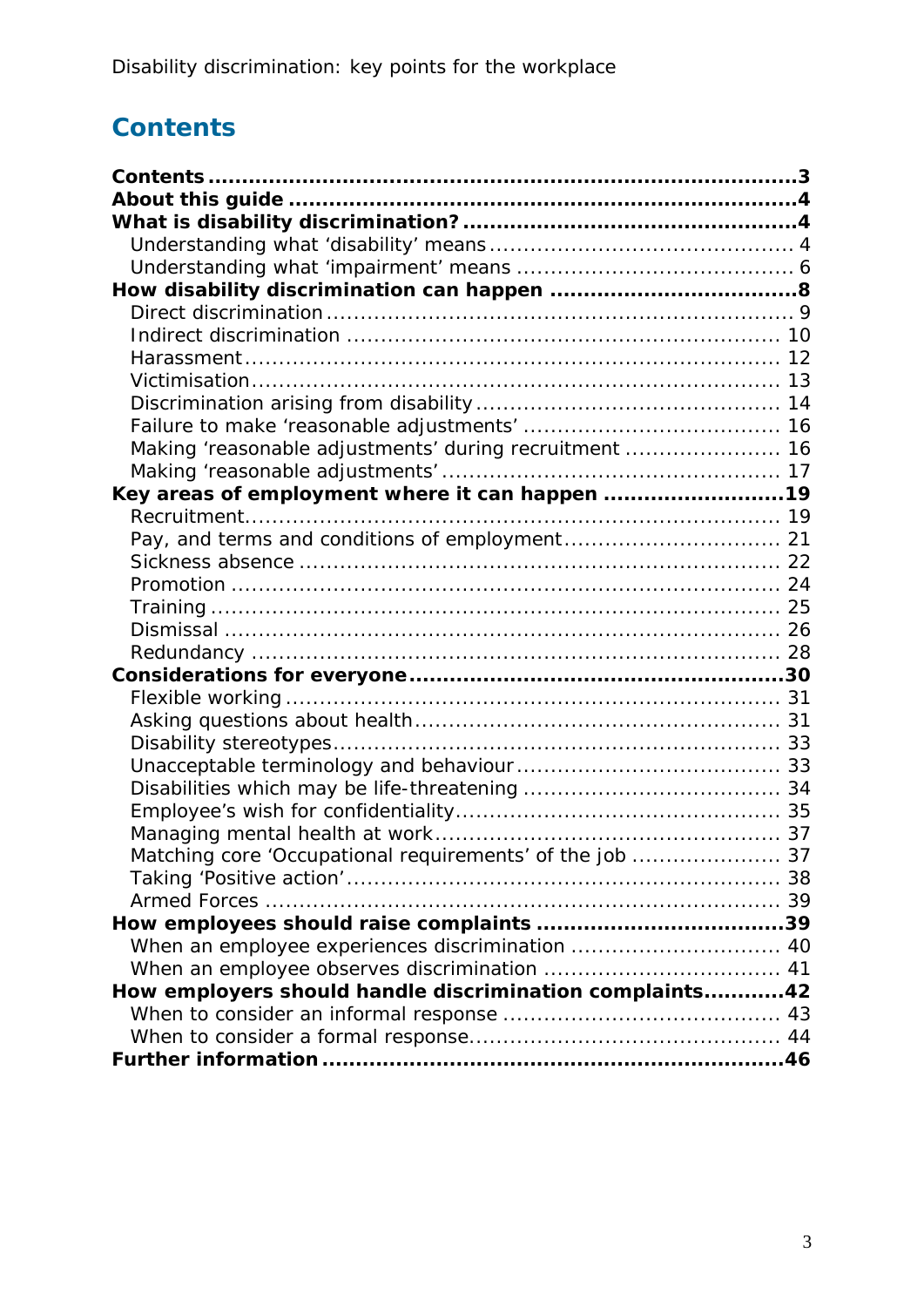# <span id="page-3-0"></span>**About this guide**

This guide offers employers, senior managers, line managers, HR personnel, employees, employee/trade union representatives and job applicants a grounding into how disability discrimination can occur in the workplace, how it can be dealt with and how to reduce the chance of future discrimination.

For an overview of how equality legislation applies generally at work, Acas provides the following guidance:

- Equality and discrimination: understand the basics
- Prevent discrimination: support equality
- Discrimination: what to do if it happens.

The Equality Act 2010 protects employees from disability-related discrimination, harassment and victimisation. Disability is one of nine features known in law as protected characteristics and covered by the Act. Guidance on other protected characteristics, and other useful tools and materials can be found at [www.acas.org.uk/equality](http://www.acas.org.uk/equality).

This guide is in line with the Government's Disability Confident campaign, which aims to give more employers the confidence to hire disabled people. To find out more about the campaign, go to [www.gov.uk/dwp/](www.gov.uk/dwp/disabilityconfident) [disabilityconfident](www.gov.uk/dwp/disabilityconfident).

Latest figures from the Government's Labour Force Survey indicate there are more than three million disabled people in work and they make a positive contribution to the economy. Often, disabled people do not want or require adjustments in their roles or the workplace.

# <span id="page-3-1"></span>**What is disability discrimination?**

### <span id="page-3-2"></span>**Understanding what 'disability' means**

It is necessary to understand what disability means under the Equality Act. The main definition is:

#### **A person is disabled if they have 'a physical or mental impairment' which has 'a substantial and long-term adverse effect' on their 'ability to carry out normal day-to-day activities'.**

**Impairment -** may be a physical or mental impairment, or both. It is not necessary to establish the cause of the impairment and it does not have to be the result of an illness. It is not always possible, or necessary, to categorise whether an impairment is either physical or mental – as there might be impairments which are both physical and mental. And while impairments which are visible can be easy to identify, there can be others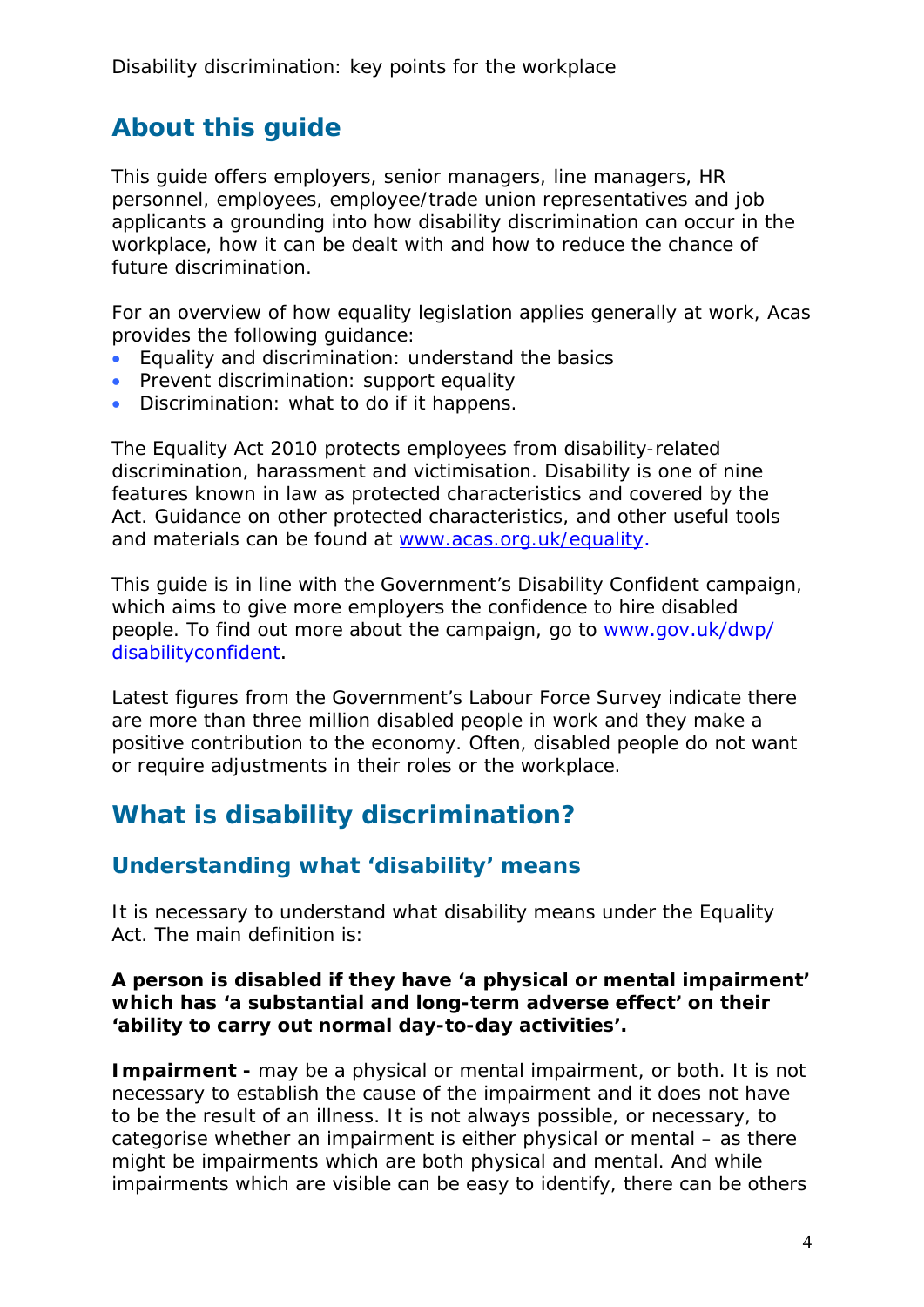which are not obvious – for example, some mental health conditions. There is more on impairment further into this guide.

**Long-term** - lasting at least a year, or likely to be for the rest of the person's life or recur

**Substantial adverse effect** - more than minor, but it may fluctuate or change, and may not be present all the time

**Normal day-to-day activities** - not defined by the Act, but in and out of the workplace they are taken to be common things for most people. For example, in employment, they might include interacting with colleagues, using a computer, writing, following instructions, keeping to a timetable, sitting down, standing up, driving, lifting and carrying everyday objects.

**Exceptions to the main definition of disability** There are exceptions to the main definition of disability and this can be a complicated area. Key exceptions are:

- **1.** A person is treated as disabled and entitled to protection without having to show their condition has a substantial and long-term adverse effect on their ability to carry out normal day-to-day activities in the following situations:
	- where someone has **cancer**, **HIV** infection or **multiple sclerosis**. The Act specifically says a person who has one of these conditions is a disabled person from the point of diagnosis
	- where a consultant ophthalmologist has certified someone as **blind**, **severely sight-impaired**, **sight-impaired or partiallysighted**. The Act regards them as disabled.
- **2.** Where a person has a **'progressive condition'**, initially the effect on their ability to carry out normal day-to-day activities may not be sufficiently serious to amount to a substantial adverse effect. Nevertheless, they are treated as disabled if their condition is likely to have a substantial adverse effect on their day-to-day activities in the future. This means a person with a 'progressive condition' may qualify for protection as a disabled person before the adverse effects of their condition become serious. 'Progressive conditions' increase in severity over time and, for example, include dementia, muscular dystrophy and motor neurone disease.
- **3. Some conditions are specifically excluded** from the Act as an impairment. For example, addiction to alcohol, nicotine and any other substance (unless the addiction is the result of medically-prescribed drugs or treatment). However, for example, while the alcoholism itself would not be an impairment, if the drink problem led to cirrhosis of the liver, the disease of the organ could be an impairment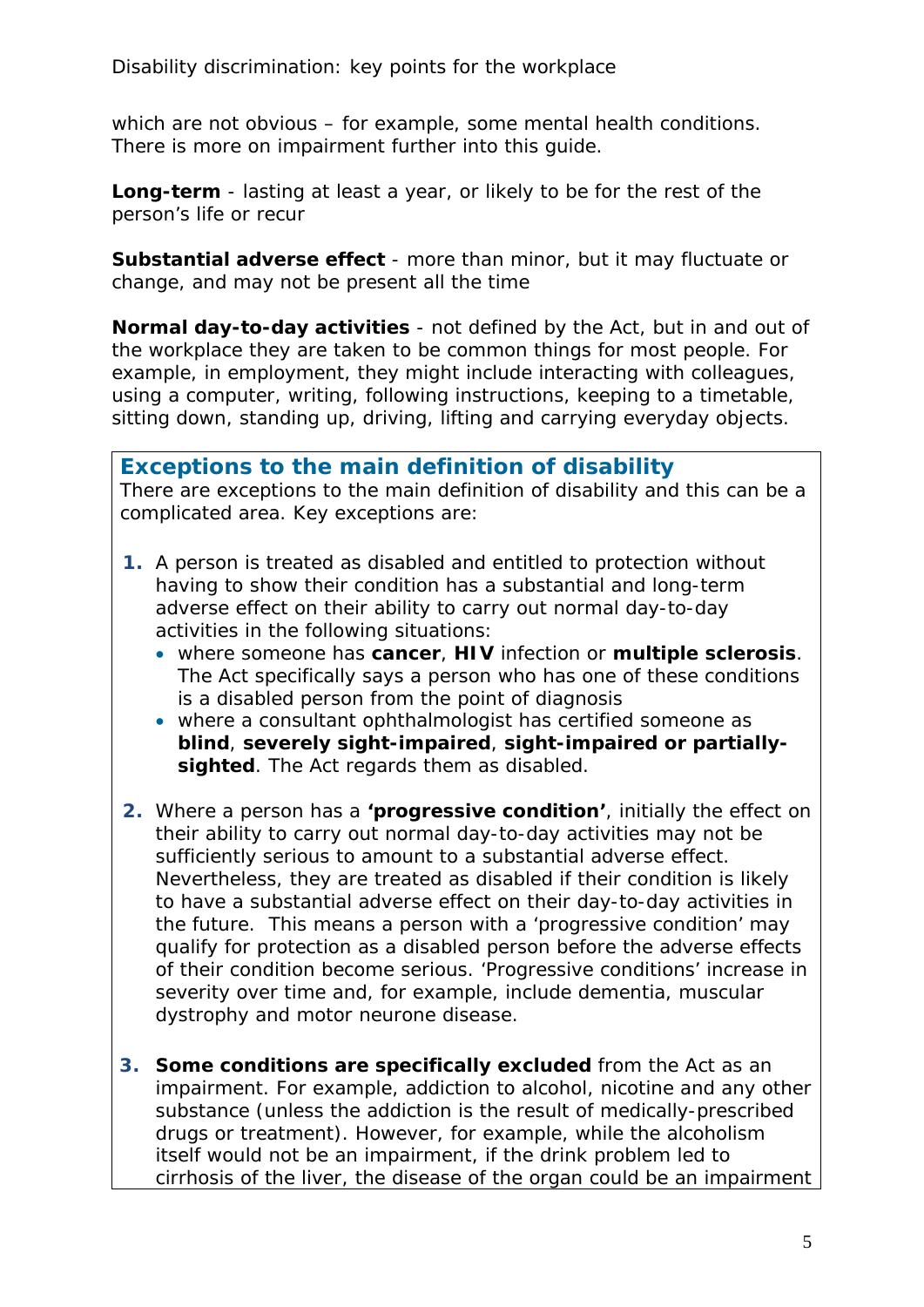if it had a substantial and long-term adverse effect on day-to-day activities. Other excluded conditions include pyromania, kleptomania, hay fever, and a tendency to be abusive physically or sexually. But these, too, can be a complicated area where other circumstances in an individual case can mean the exclusion does not apply.

### **Discrimination because of a past disability**

The Act protects employees and job applicants who are no longer disabled, but who had a disability in the past. So, it would be unlawful to discriminate against them because of their past impairment, or because of debilitating effects resulting from treatment for the past impairment.

### **Is obesity a disability?**

Obesity itself is not a disability. But, it may cause an impairment - for example, mobility problems, depression or diabetes - which could be a disability. The impact would have to substantially adverse and long-term on day-to-day activities. And it will depend on the particular circumstances of the individual case.

Where the impairment is a disability, an employer must consider and make 'reasonable adjustments'. Examples might include providing a special desk and chair, a parking space near the office, or modifying the employee's duties.

Also, employers need to ensure obese employees are not subjected to offensive comments or behaviour because of their weight and that obese job applicants are not discriminated against because of their weight.

If it is unclear whether or not an employee is disabled, it would be up to a court or employment tribunal to rule whether or not the employee was disabled.

### <span id="page-5-0"></span>**Understanding what 'impairment' means**

Impairments can be physical, mental or both. And impairments and their effects can fluctuate and may not be apparent all the time.

For a person to show the impairment is a disability under the Act, it generally needs to meet the key terms in the Act's main definition:

- that the condition is an impairment
- that the impairment is long-term
- that the impairment has a substantial adverse effect on their ability to carry out normal day-to-day activities.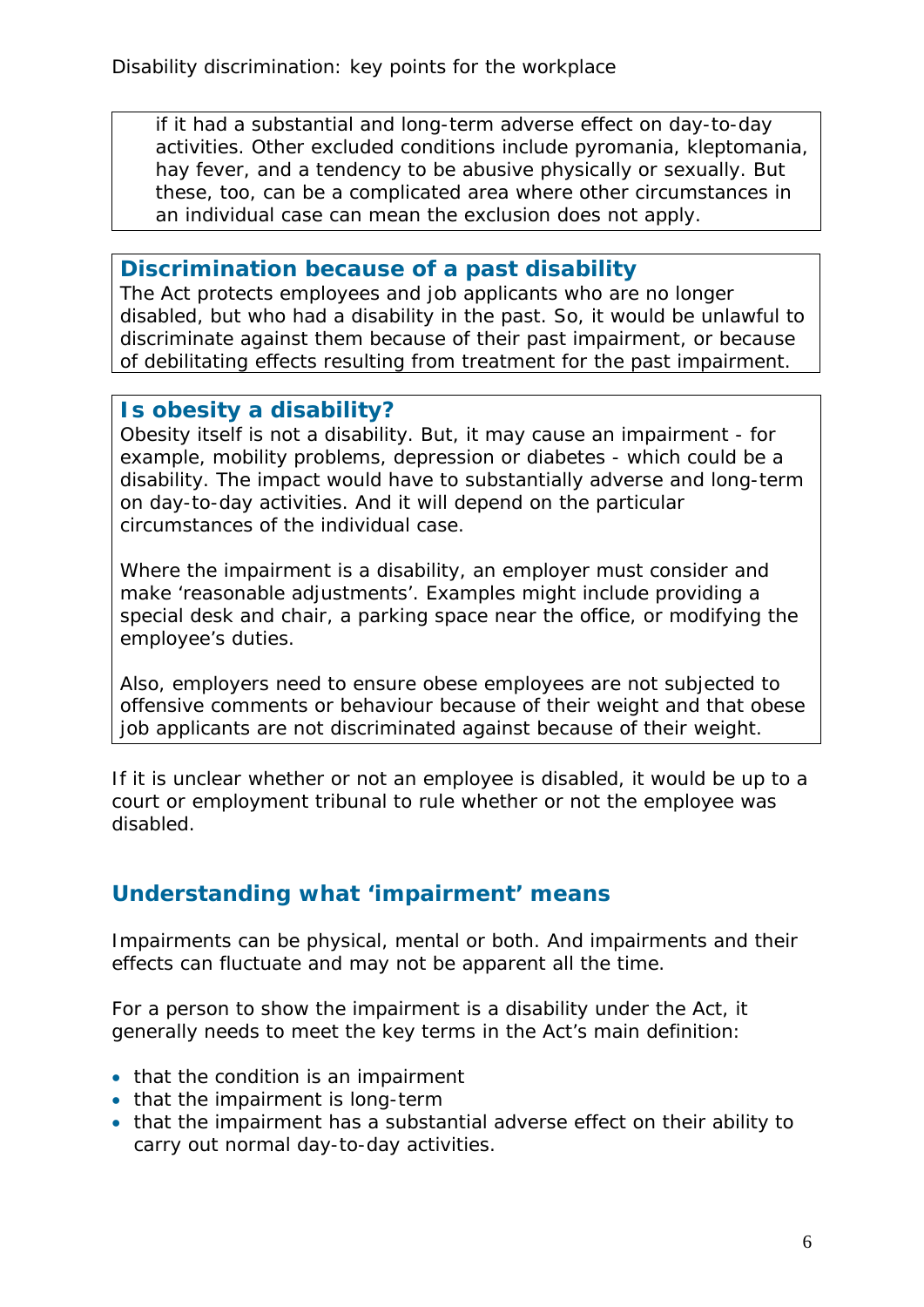Also, whether an impairment is a disability will depend on all the facts and circumstances of the individual case.

Usually, there will not be disagreement in the workplace over whether an employee has a disability. However, in other circumstances, there may be differences of opinion over the impairment's effects on the individual generally, in and outside of work, and whether they fall within the definition of disability.

In such instances, it would be advisable, as soon as the employer becomes aware of the matter, for it to seek expert evidence to establish whether the employee has an impairment and how it affects the way they function day to day. For example, the advice might be from an occupational health advisor, a consultant and/or the employee's GP.

This can be a complex legal area, so it may be helpful for employers and employees to bear in mind that:

- in most cases an employee will develop a condition rather than be born with it, so at some point an employer is likely to have a member of staff who becomes disabled while working for it
- an employee's disability can affect their work because of the way the workplace is set up and/or because of some work practices or expectations – this is where 'reasonable adjustments' can come in
- if an employer disagrees that an impairment is a disability and the case goes to an employment tribunal, the tribunal will assess the matter discounting the medication and/or treatment the employee has to help with their condition
- the not-for-profit Business Disability Forum, which helps firms employ disabled people, advises employers against wrestling with whether the effects of an impairment amount to a disability under the Act. Instead, it encourages them to focus on making 'reasonable adjustments'. It has its own range of guidance at [www.businessdisabilityforum.org.uk](http://www.businessdisabilityforum.org.uk/)

Impairments can include: conditions which can range from myalgic encephalomyelitis (ME), diabetes and arthritis to depression, schizophrenia, phobias, personality disorders, autism, dyslexia, learning disabilities and injury to the brain; those affecting body organs such as asthma and heart disease; what medicine calls musculoskeletal conditions – injury, damage and disorders which affect bones, muscles, joints, ligaments, tendons and nerves; and conditions/effects produced by injury to the body.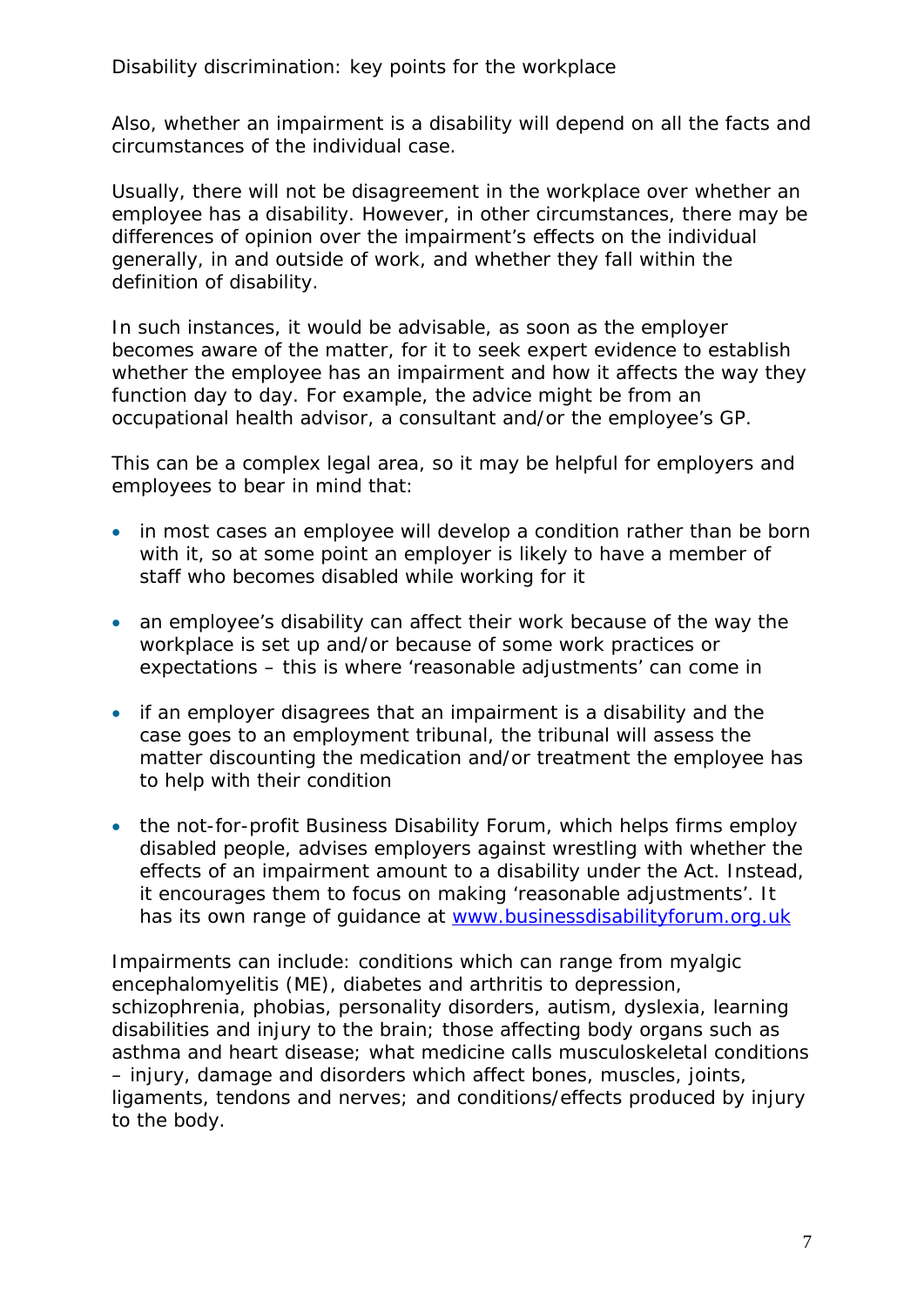#### **Impairment – other considerations:**

• An exception to the general rule is that a severe disfigurement or deformity of the body is usually regarded as having a substantial adverse effect on the person's ability to carry out normal day-to-day activities. There is no need for them to show the effect.

Regarding disfigurement, it may be necessary to take into account factors such as whether it is permanent, its size and where it is. For example, is it large or small, clearly visible or hidden under clothing, as opposed to being on their face? Such factors may affect whether or not a disfigurement is severe – if it is severe, it is usually a disability.

Tattoos and decorative body piercings themselves are not severe disfigurements under the Act. However, for example, serious scarring left by the removal of a tattoo might be regarded as a severe disfigurement.

• An impairment may not have a substantial adverse effect on separate tasks. However, the impairment may have lesser effects on more than one activity. These together could amount to an overall substantial adverse effect.

For example, Tom has breathing difficulties, so he can be slower moving around, lack energy during the working day and have problems sleeping at night. Taken individually, these effects might not be substantially adverse. But taken together, they could amount to a substantial adverse effect.

• An employee or job applicant may have more than one impairment where each on its own would not have a substantial adverse effect. However, the impacts of the impairments taken together may amount to a substantial adverse effect.

For more on what is a disability, see the Government's Office for Disability [Issues guidance](https://www.gov.uk/government/uploads/system/uploads/attachment_data/file/85010/disability-definition.pdf)

# <span id="page-7-0"></span>**How disability discrimination can happen**

There are four main types of discrimination within the protected characteristic of Disability under the Equality Act 2010:

- Direct discrimination
- Indirect discrimination
- Harassment
- Victimisation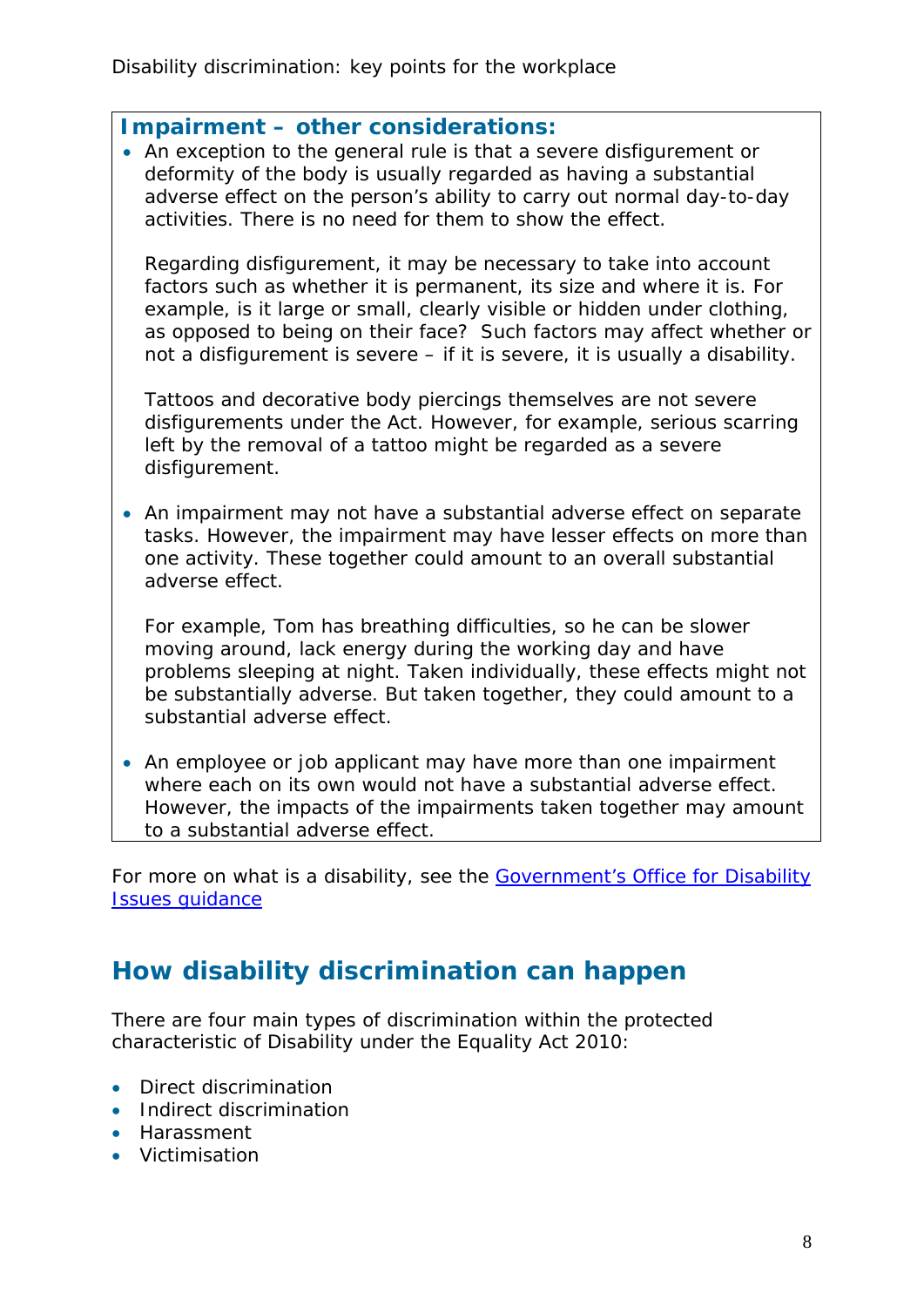There are two additional types which apply solely to this protected characteristic:

- Discrimination arising from disability
- Failure to make 'reasonable adjustments'

Employers should be aware that successfully dealing with a complaint of discrimination is not always the end of the matter. It is useful to think of how any future instances of discrimination might be prevented. To find out more, see the companion Acas guide, Prevent discrimination: support equality.

### <span id="page-8-0"></span>**Direct discrimination**

This breaks down into three different types of direct discrimination where someone is treated less favourably than others because of:

- their disability this is ordinary **direct discrimination**
- the disability of someone they are associated with, such as a friend, family member or colleague – this is **direct discrimination by association**
- how they are perceived that they are believed to have a disability. Regardless of whether this perception is correct or not, this would be **direct discrimination by perception**.

Direct discrimination in all its forms could, for example, involve a decision not to employ someone, to dismiss them, withhold promotion or training, offer poorer terms and conditions or deny contractual benefits because of disability. In almost all circumstances, it cannot be justified and would be unlawful. However, the Act does, in very limited circumstances, allow for what are known as 'occupational requirements' under this protected characteristic. These are explained later in this guide.

#### **For example… ordinary direct discrimination**

Jack works for a branch of a finance firm and applies for a role at his employer's head office. He proves to be one of the front-runners for the job, but at the final hurdle loses out to another candidate whose track record and qualifications are not as good as Jack's.

The decisive factor was a conversation between Jack's current manager, Cynthia, and Andrew, who would have been his new boss. They talked about how Jack overcame cancer two years ago and Andrew's worry that the cancer could come back and that Jack would be off sick again. This is likely to be ordinary direct discrimination because Jack had a disability.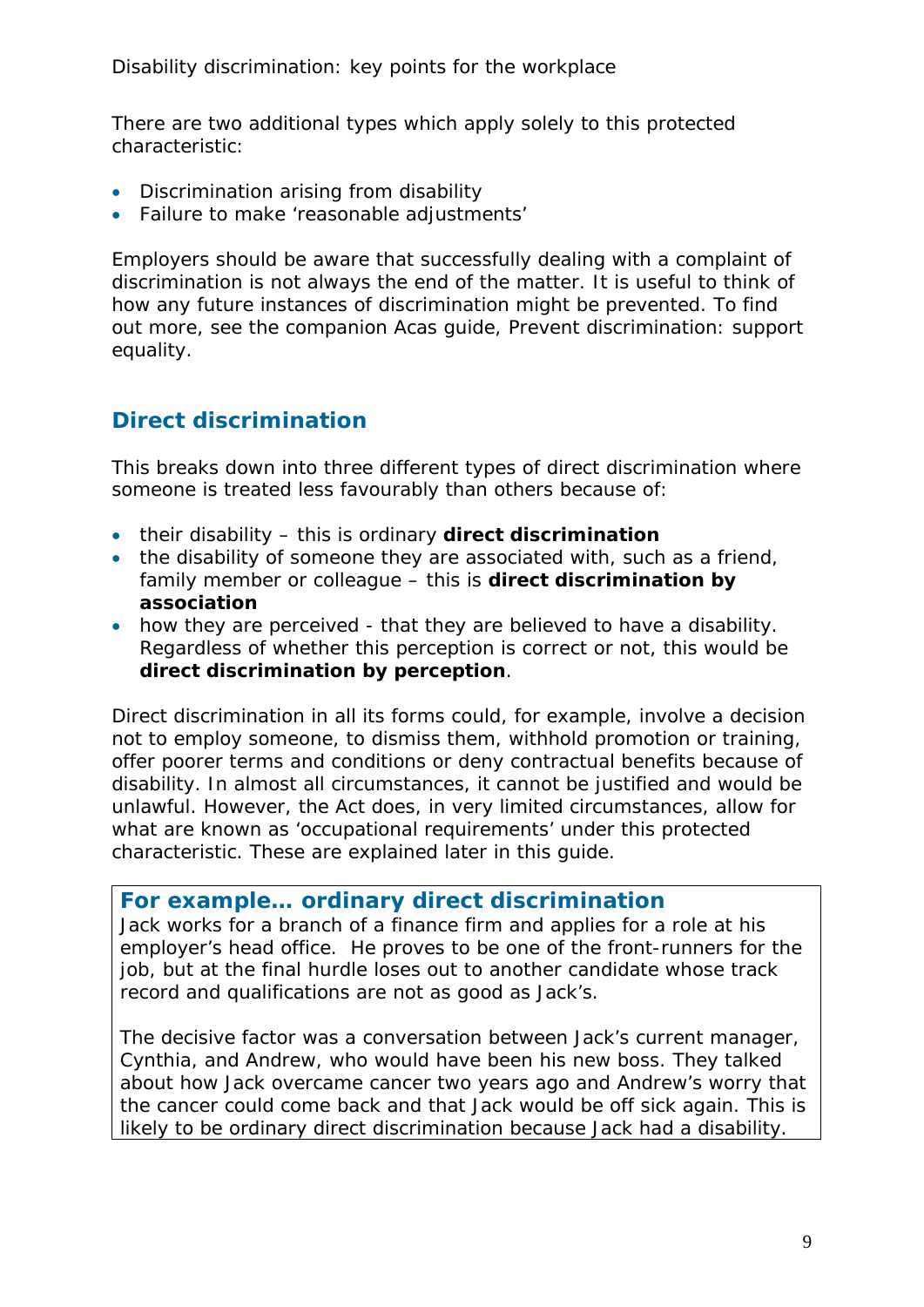#### **For example… direct discrimination by association**

Alana, an assistant manager at an IT company, asks for time off to care for her husband because his rheumatoid arthritis has flared up badly. Her employer agrees to the time off – some paid, some unpaid, but adds that her absence will cause difficulties in running the business. When her husband's condition settles down, Alana returns to work and finds her fixed-term contract will not be renewed because the employer feels her role as a carer makes her unreliable in her job.

While there is no legal obligation for Alana's employer to make 'reasonable adjustments' because Alana herself is not disabled, she must not be treated less favourably because of her caring responsibility. So, she lodges a grievance against the employer while still in her post. She claims she has suffered direct discrimination by association in not having her contract renewed because of her caring responsibilities for her disabled husband. Depending on the outcome of the grievance, she is also considering a claim to an employment tribunal.

Rather than complain to Alana about her absence, her employer could have looked for options to help overcome the difficulties while she was away. And on Alana's return, her employer should have talked to her about its concerns to try and agree a way forward. Her employer should also have kept in mind that Alana may be entitled to ask for flexible working in any event.

**For example… direct discrimination by perception**

Raja is a lecturer at a college where some colleagues complain her behaviour can be very unpredictable. Rumours that she has a serious mental illness mount. She notices she is not invited to social gatherings or some college meetings, and neither has she been offered any training or career development opportunities for more than 18 months.

She has said sorry to colleagues for her outbursts, explaining she feels under pressure sometimes because of a private matter outside work. However, she suspects that her apologies have made no difference, and that the college is trying to 'get her to leave'.

This is likely to be direct discrimination because she is perceived to have a mental health disability.

### <span id="page-9-0"></span>**Indirect discrimination**

This type of discrimination is usually less obvious than direct discrimination and can often be unintended. In law, it is where a provision, criterion or practice is applied equally to a group of employees/job applicants, but has (or will have) the effect of putting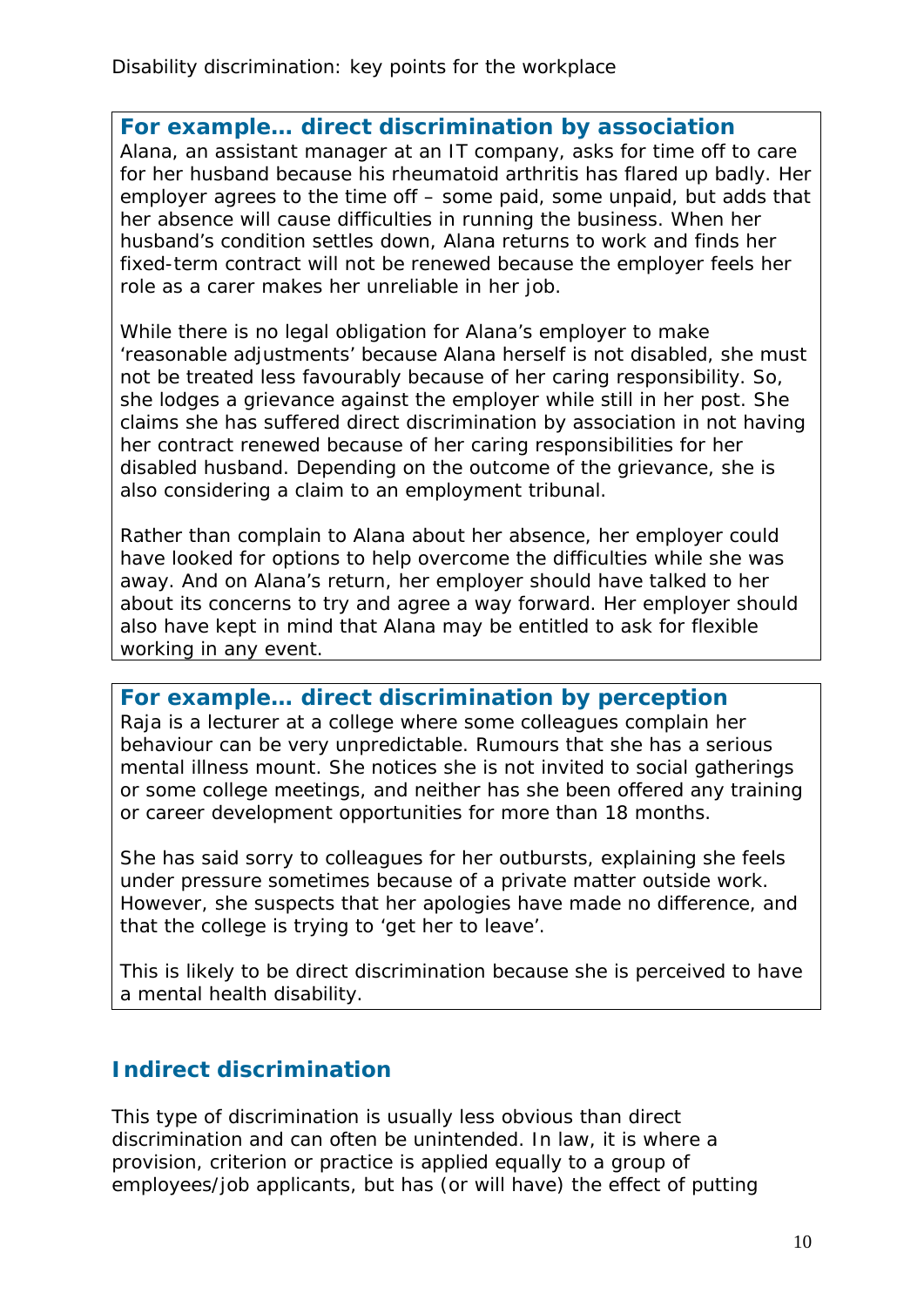those who share a certain protected characteristic at a particular disadvantage when compared to others in the group, and the employer is unable to justify it.

An employee or job applicant claiming indirect discrimination must show how they have been personally disadvantaged, as well as how the discrimination has or would disadvantage other employees or job candidates with the same protected characteristic.

The Equality Act does not define a 'provision, criterion or practice'. However, in the workplace, the term is most likely to include an employer's policies, procedures, rules and requirements, whether written down or not. Examples might include recruitment selection criteria, contractual benefits, a redundancy scoring matrix or any other work practice.

In some limited circumstances, indirect discrimination may be objectively justified if the employer can prove it is 'a proportionate means of achieving a legitimate aim'. However, employers should note this can be a difficult process.

In attempting to demonstrate 'a proportionate means of achieving a legitimate aim', an employer must show:

- there is a legitimate aim such as a good business reason, but employers should note that cost alone is unlikely to be considered sufficient **and**
- the actions are proportionate, appropriate and necessary.

Both points apply in justifying 'a proportionate means of achieving a legitimate aim', not just one of them.

An employer should also consider if there is another way to achieve the same aim which would be less discriminatory, and be able to show that it has been fair and reasonable, and looked for a less discriminatory alternative.

The process of determining whether discrimination is justified involves weighing up the employer's need against the discriminatory effect on the employee and group of employees with the protected characteristic - in this case, disability. Employers should scrutinise closely whether any discriminatory act, policy, procedure or rule can really be justified. For example, is there another way of achieving the same aim which would be less discriminatory?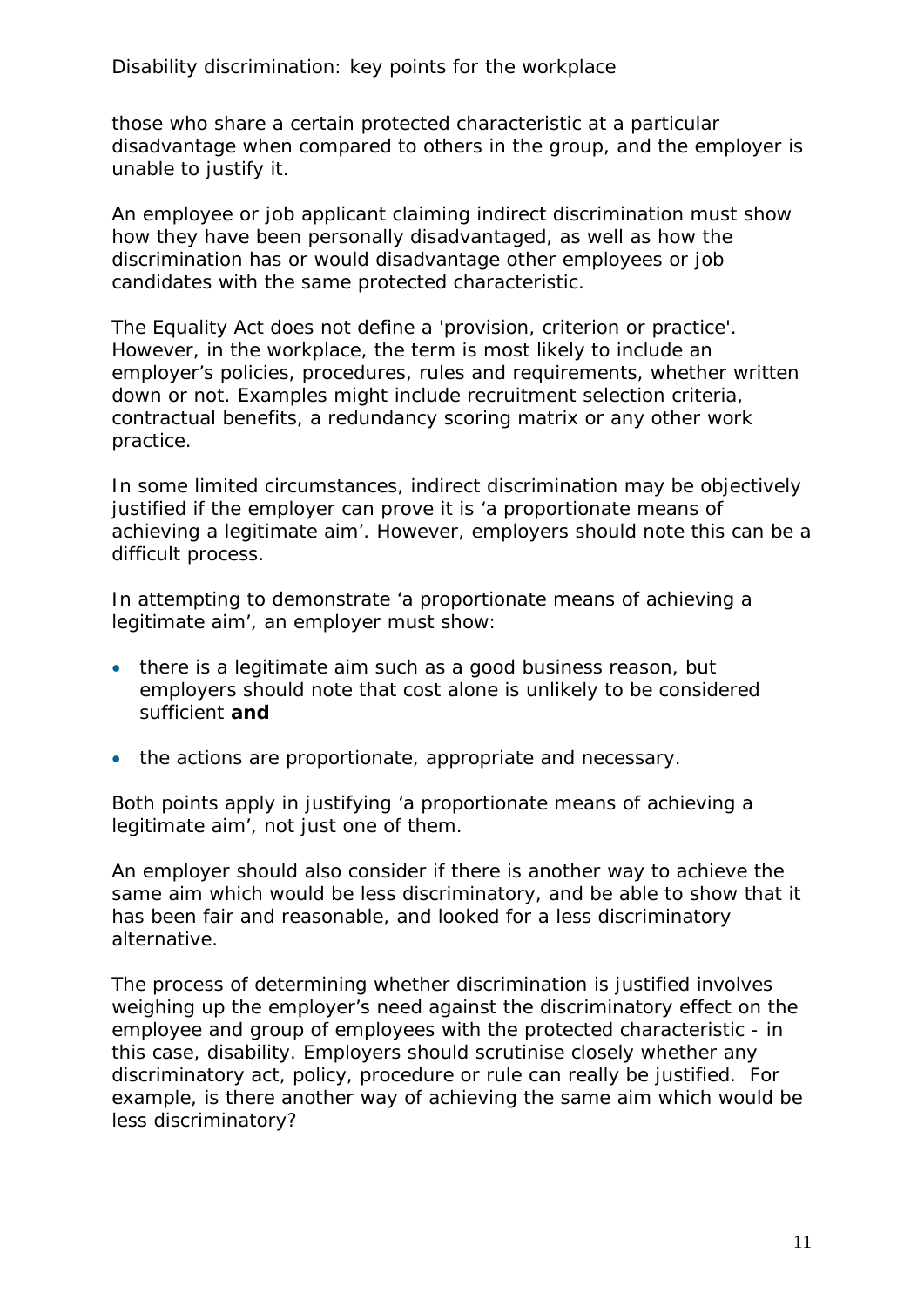It is important to stress that employers should monitor carefully their policies and practices, otherwise they may inadvertently indirectly discriminate. For example, policies and practices which were not discriminatory when they were first introduced may become discriminatory over time, perhaps because of a change in the composition of the workforce.

For more on monitoring, see the companion guide, Prevent discrimination: support equality.

#### **For example… preventing indirect discrimination**

Abdul is a sales assistant at a store where it is policy that sales assistants work the shop floor for a set number of hours a day to be available for customers. However, Abdul has Crohn's disease and flareups can mean he spends less time on the shop floor.

He asks his employer to allow him more time for toilet breaks on the days his Crohn's disease flares up, and also to make allowances as it can make him very tired. The employer is sympathetic and makes 'reasonable adjustments' so Abdul can spend less time on the shop floor during flare-ups and a deputy sales manager will cover for him.

Had the employer insisted Abdul adhere to the policy on hours, this may have been indirect discrimination, unless it could justify the policy as 'a proportionate means of achieving a legitimate aim'. Sticking to the policy may also have been a failure to make 'reasonable adjustments'.

### <span id="page-11-0"></span>**Harassment**

Harassment is defined as 'unwanted conduct' and must be related to a relevant protected characteristic – in this case, disability. It must also have the purpose or effect of violating a person's dignity or creating an intimidating, hostile, degrading, humiliating or offensive environment for that individual.

This can include bullying, nicknames, threats, intrusive or inappropriate questions, excluding someone (ignoring, not inviting someone to meetings or events etc) or insults. It can be verbal, written or physical. Also, unwanted jokes and/or gossip which the employee finds offensive can be harassment, and to say they were 'banter' is no defence.

#### **For example… harassment**

Bob works in a warehouse, but has been off with a mental health condition of anxiety linked to his disability – Asperger syndrome, where he struggles in mixing and communicating with people. On Bob's return to work, a colleague hands him copies of emails left overnight on an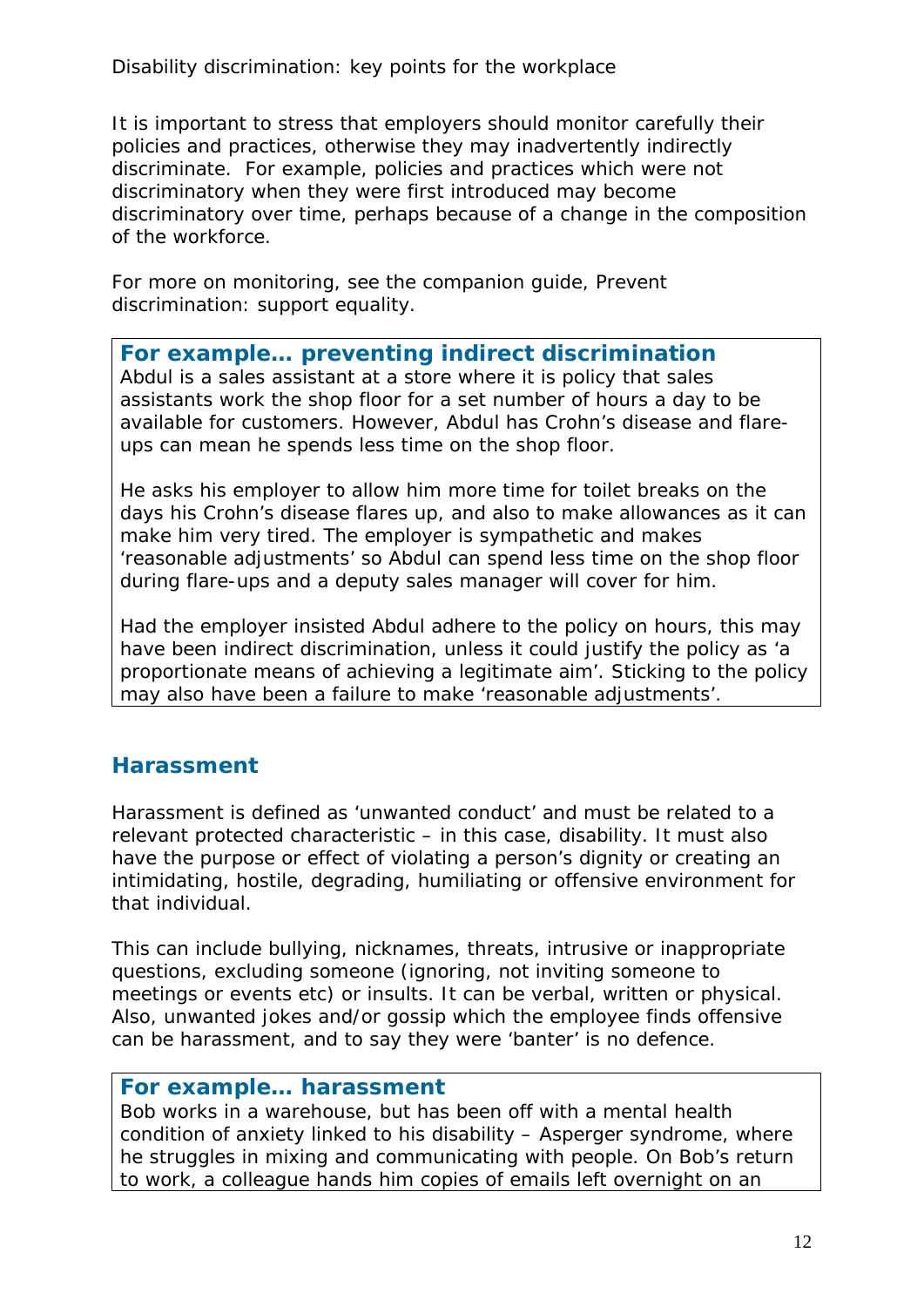office printer. The emails are between Bob's manager and a senior manager – they are dismissive and derogatory about why he has been off work and his disability. They also say they should turn up the pressure on Bob so he makes up for the time he has been off.

This is likely to be harassment because of his disability. Bob could lodge a grievance against the two managers who might then be disciplined. If Bob is not satisfied with the outcome of his employer's handling of the matter, he could decide to make an employment tribunal claim if within the time limit.

Also, it is possible for an employee to make a complaint of harassment where they are not on the receiving end of the conduct, but witness it and it has a negative impact on their dignity at work or the working environment. The employee making a complaint of harassment in this situation would not need to have the same disability as the colleague who is being harassed, or any disability.

For more general information on harassment, see the companion guide, Equality and discrimination: understand the basics*.*

### <span id="page-12-0"></span>**Victimisation**

Victimisation is when an employee suffers what the law terms a 'detriment' - something that causes damage, harm, or loss – because of:

- making an allegation of discrimination, and/or
- supporting a complaint of discrimination, and/or
- giving evidence relating to a complaint about discrimination, and/or
- raising a grievance concerning equality or discrimination, and/or
- doing anything else for the purposes of (or in connection with) the Equality Act 2010.

Victimisation can also occur because an employee is suspected of doing one or more of these things, or because it is believed they may do so in the future.

A 'detriment', for example, might include being labelled a 'troublemaker', being left out and ignored, or being denied training.

An employee is protected under the Equality Act if they make, or support, an allegation of victimisation in good faith – even if the information or evidence they give proves to be inaccurate. However, an employee is not protected if they give, or support, information or evidence in bad faith – in other words, maliciously.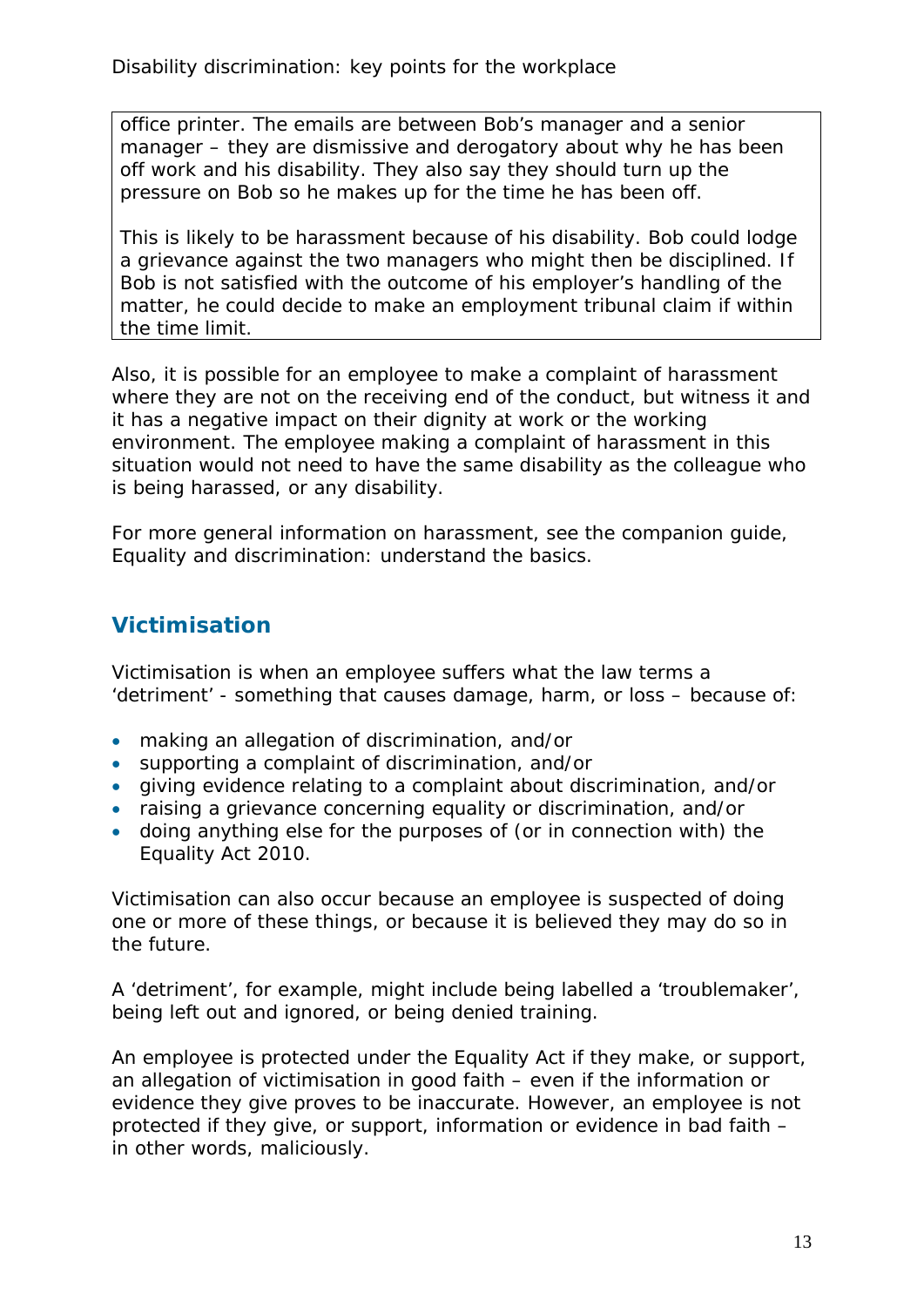#### **For example… victimisation**

Marie is back at work after her rheumatoid arthritis flared up. But, she needs a course of hydrotherapy at the local hospital to help her improve. Her manager, Seth, though, is being sarcastic and refusing to commit to giving her time off for the treatment.

Marie is upset by Seth's attitude and asks her trade union rep for help. He contacts the employer's HR department which assures him it will sort out the matter. It tells Seth he has to give Marie time off for her hydrotherapy, as it is important in helping her cope with her condition.

Seth gets angrier, thinking Marie has 'gone behind his back'. He books her time off, but from then on starts picking on her in front of other staff, being particularly critical of her work. Also, he cancels only her place on a training course, saying she's not ready for it.

Seth's treatment of Marie – singling her out for criticism in front of staff and cancelling only her training because she made an allegation of harassment against him – is likely to be victimisation.

### <span id="page-13-0"></span>**Discrimination arising from disability**

The Equality Act also protects an employee from what the law terms 'discrimination arising from disability' – this is where they are treated **unfavourably,** not because of the disability itself, but because of something linked with their disability. The disabled person claiming this type of discrimination **does not** have to compare their treatment to how someone else is treated.

**Difference between 'unfavourably' and 'less favourably'** In disability discrimination law, the different terms 'unfavourably' and 'less favourably' are used carefully. For example, 'less favourably' is used in circumstances where someone claiming one of the types of direct discrimination would have to compare their treatment to someone else who is not disabled. But, 'unfavourably' is used where the person claiming discrimination arising from disability suffers what the law terms a 'detriment', but does not have to make a comparison with someone else.

Examples of something connected with a disability might include:

- absence from work because of illness
- problems with movement
- difficulties with reading, writing, talking, listening or understanding.

So, examples of 'discrimination arising from disability' might include being treated unfavourably because of: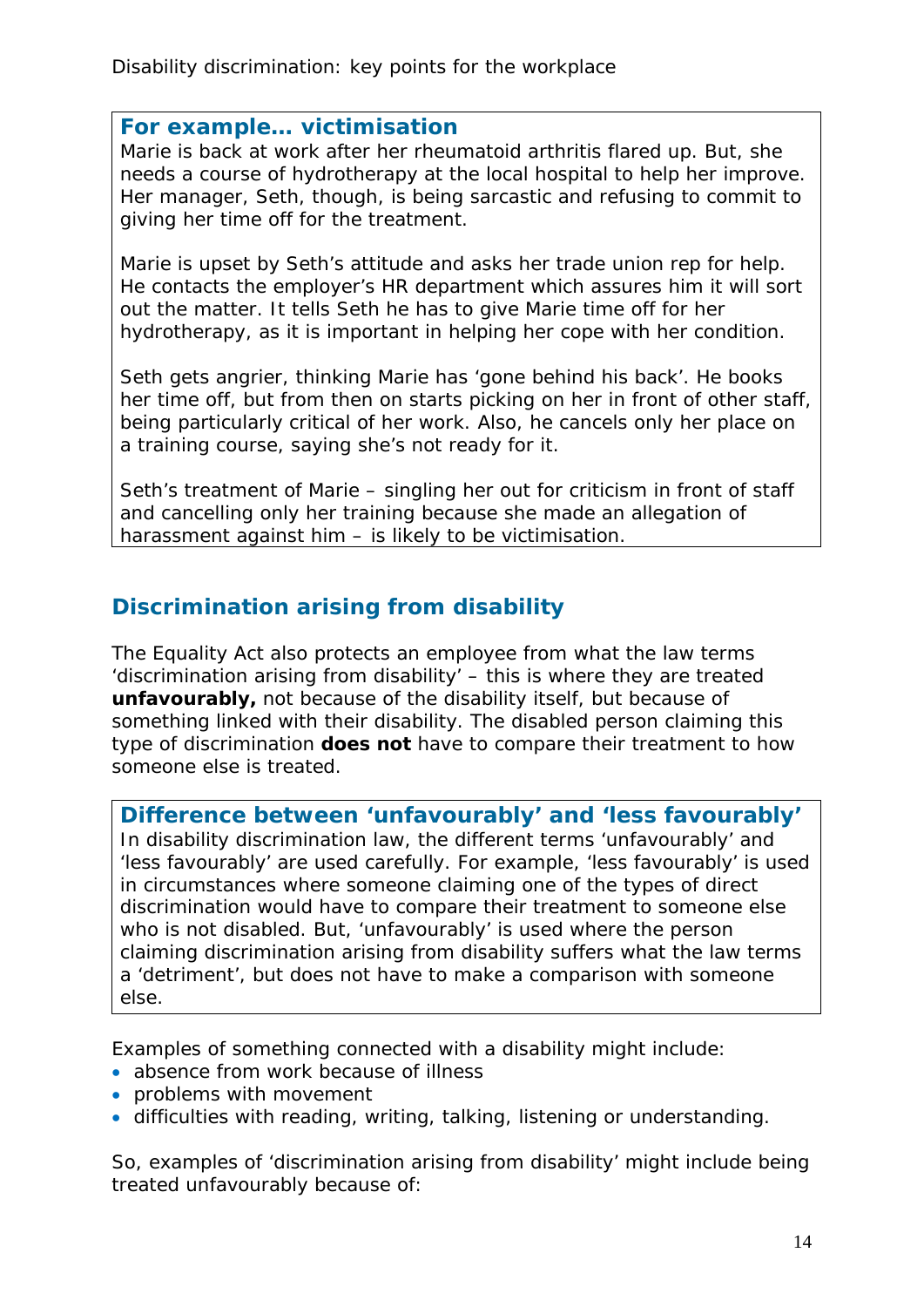- their employer including sickness related to their disability in their absence record – which results in them not getting a bonus
- having involuntary, jerky bodily movements as a result of cerebral palsy – which results in them being overlooked for promotion because senior managers think the movements would make it difficult for them to be taken seriously in a team leader role
- a tendency to make spelling mistakes arising from dyslexia which results in them being selected for redundancy instead of others in the admin team.

At an employment tribunal, a claim of discrimination arising from disability is likely to succeed if the employer (or, for example, the manager or another employee against whom the allegation is made) is unable to objectively justify the unfavourable treatment. To objectively justify it, the employer would need to have acted on a valid and nondiscriminatory reason.

In law, this means the unfavourable treatment would have to be justified as 'a proportionate means of achieving a legitimate aim'. For more on this, see the earlier section, Indirect discrimination. However, unlike in indirect discrimination, the claimant does not have to show that a group with the same protected characteristic is disadvantaged, just themselves. Further, it is very unlikely an employer would be able to justify discrimination arising from disability if the unfavourable treatment could have been prevented by a 'reasonable adjustment'.

Discrimination arising from disability is also sometimes referred to as Section 15 disability discrimination.

**For example… discrimination arising from disability**  Michael is partially sighted. His employer made 'reasonable adjustments' providing equipment and support from colleagues for a few tasks in his admin support job. However, Michael's eyes deteriorate. He explains to his employer that he has successfully applied for an Assistance Dog, but his employer says he won't have pets in the office.

Michael explains to his employer that an Assistance Dog is not a pet, but a working animal trained to sit quietly at his owner's feet and not bother other people, including in business premises. But the employer answers that the office is no place for a dog and that Michael will have to manage without his Assistance Dog at work.

This is likely to be discrimination arising from disability because Michael is being treated unfavourably by his employer because of something linked with his disability – through the employer's refusal to let Michael bring the Assistance Dog he needs into the office.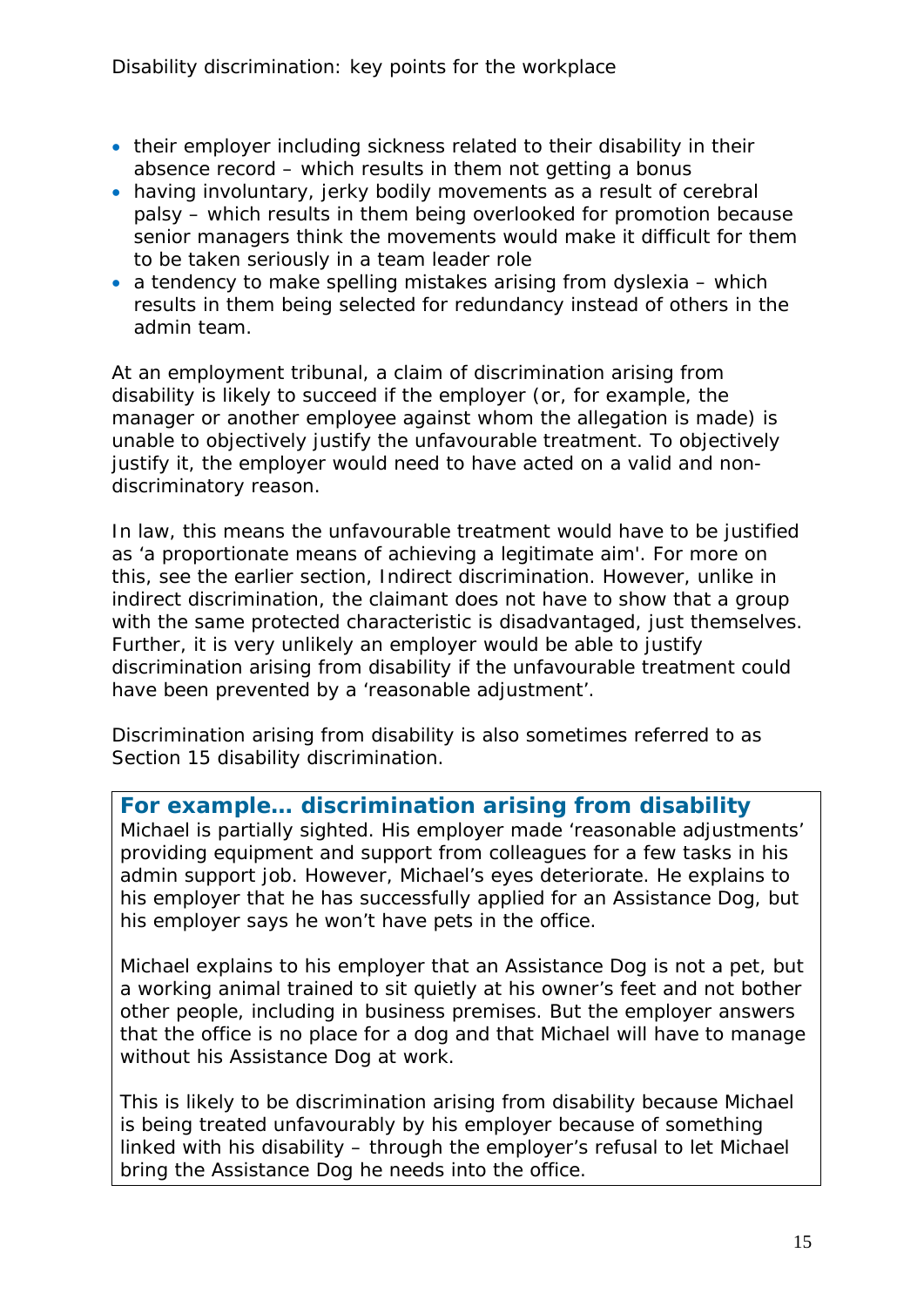### <span id="page-15-0"></span>**Failure to make 'reasonable adjustments'**

Failure to make 'reasonable adjustments' is one of the most common types of disability discrimination.

A 'reasonable adjustment' is a change or adaptation to the working environment that has the effect of removing or minimising the impact of the individual's impairment in the workplace so they are able to undertake their job duties, or apply for a job, without being at a disadvantage.

An employer can lawfully treat employees and job applicants who are disabled more favourably than non-disabled employees or applicants through making 'reasonable adjustments'. But, employees or applicants who are not disabled are unable to claim discrimination on the grounds they have been treated less favourably because of the 'reasonable adjustments' made for a disabled colleague/applicant.

**For example… failure to make 'reasonable adjustments'** Abigail's multiple sclerosis has worsened. She has an adapted car, so can still drive, but now finds it difficult walking from the nearest public car park to the head office where she works. She asks her employer if she can park in one of the company car park places underneath the office.

Her employer turns down her request. It says the spaces are exclusively for managers and the Board, all are allocated and giving her a space would be outside the car park policy. It suggests she should consider getting a wheelchair.

Abigail responds that she still tries to walk as far she can, but the distance from the public car park to the office has become too much. She adds that she is not yet ready for a wheelchair, as this would only further weaken her muscles.

The employer's refusal to give or find her a space is likely to be a failure to make a 'reasonable adjustment'.

### <span id="page-15-1"></span>**Making 'reasonable adjustments' during recruitment**

An employer should ask whether a job applicant needs any 'reasonable adjustments', often called 'access requirements', for any part of the recruitment process. But, employers should bear firmly in mind that this is not the same as asking an applicant if they are disabled. An employer can only ask health-related questions, before making a job offer, in very limited circumstances - see the section, Asking questions about health.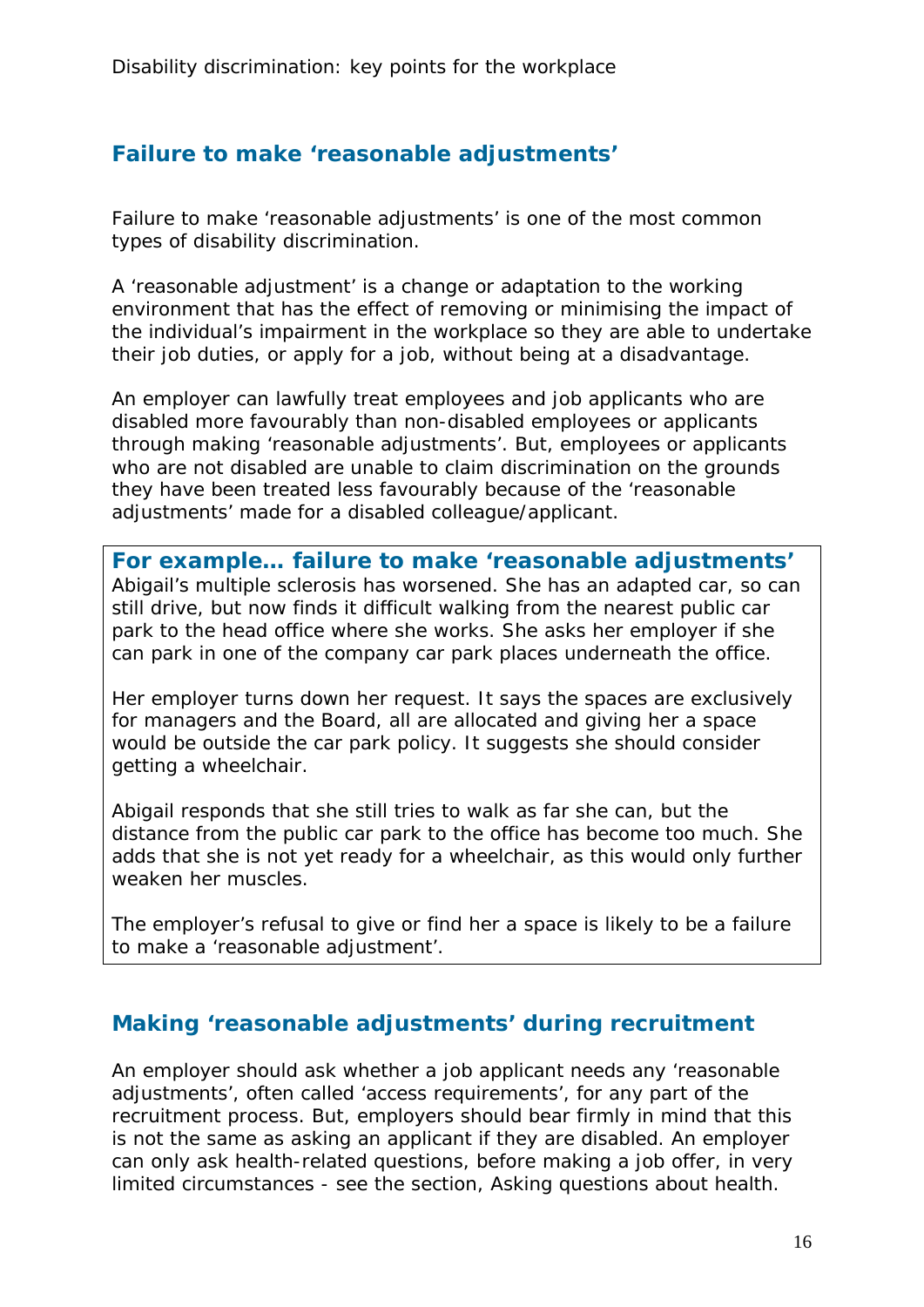Key points in considering and making 'reasonable adjustments' at this stage include:

- **1.** If a job candidate has indicated a disability in their application, or the employer becomes aware of it, or the candidate asks for 'reasonable adjustments', the employer must consider and make 'reasonable adjustments' to the recruitment process.
- **2. Before offering a job**, an employer must only ask a disabled applicant what 'reasonable adjustments' are needed:
	- for any part of the recruitment process and, once those are in place, whether they are suitable, and/or
	- to determine whether the applicant could carry out a function essential to role with the 'reasonable adjustments' in place.
- **3.** Otherwise, **only after offering the job**, should an employer ask the successful applicant what adjustments they will need to do the job and progress at work.
- **4.** If adjustments are 'reasonable', the employer must make them to ensure that workplace requirements or practices do not disadvantage a disabled applicant. An employer should be ready to discuss with the applicant what 'reasonable adjustment(s)' should be put in place.

### <span id="page-16-0"></span>**Making 'reasonable adjustments'**

An employer must consider making 'reasonable adjustments', involving the disabled employee or successful job applicant in the discussion about what can be done to support them and the decision, if:

- it becomes aware of their disability
- it could reasonably be expected to know they have a disability
- they ask for adjustments to be made
- the disabled employee is having difficulty with any part of their job
- either the employee's sickness record, or delay in returning to work, is linked to their disability.

The three main questions an employer should consider in assessing what 'reasonable adjustments' might need to be made are:

- **1.** Does it need to **change how things are done**?
- **2.** Does it need to **physically change the workplace**?
- **3.** Does it need to **provide extra equipment** or get someone to **assist** the disabled employee in some way?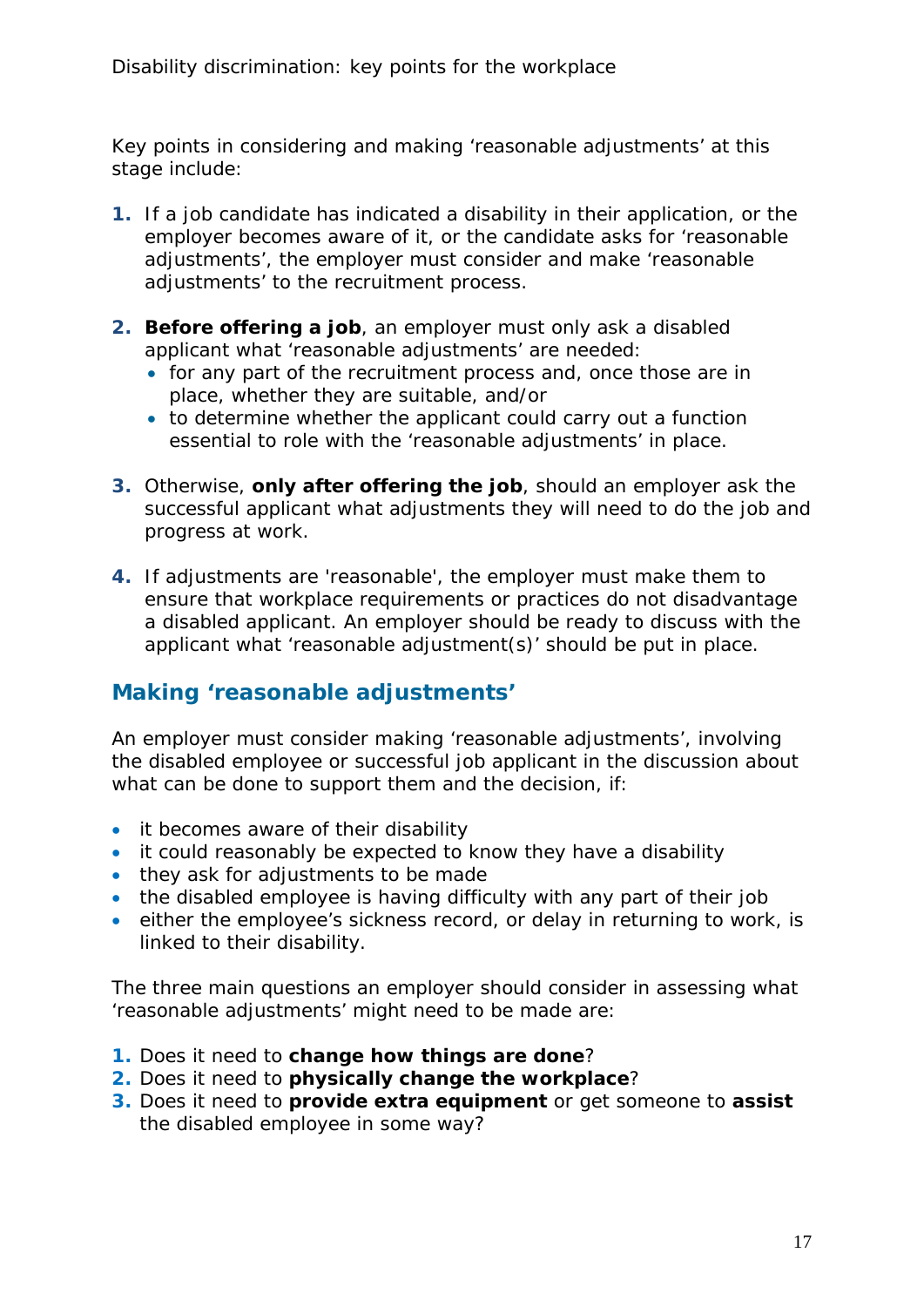Adjustments can often be simple and inexpensive, and sometimes cost nothing. In law, adjustments need not be excessive; they only have to be 'reasonable'. An employer is not required to change the basic nature of a job, but, where there is a 'reasonable adjustments' cost, it is responsible for paying. However, a government scheme, Access to Work, can help with advice and, depending on circumstances, some costs – for example, it might pay for, or contribute towards, adjustments such as special equipment, a support worker for the disabled employee and fares to work if the employee cannot use public transport. Further details can be found at [www.gov.uk/access-to-work.](http://www.gov.uk/access-to-work)

#### **Examples of a 'reasonable adjustment' might include:**

- changing a disabled employee's terms and conditions of employment or working arrangements – maybe their hours, shift pattern or a move to flexible working
- making alterations to the business premises maybe changes to some of the layout of the furniture and/or the ways in and out of the building
- providing additional equipment maybe a computer at home so they can work from there when they need to. Or, employing a support worker – maybe to accompany them on business out of the office.

Employers are accountable for deciding what (if any) adjustments will be made. In many situations, it is good practice for employers to seek medical advice in coming to this decision - for example, possible sources include an independent occupational health specialist, the employee's GP, and the Government's Fit for Work service on

[www.gov.uk/government/collections/fit-for-work-guidance.](http://www.gov.uk/government/collections/fit-for-work-guidance) The focus must be based on the employee's ability to function on a day-to-day basis rather than on a medical diagnosis.

While an employer has a legal duty to make 'reasonable adjustments', there may be times when suggested changes are unreasonable and it can lawfully refuse to make them. Whether any suggested adjustments are actually reasonable depends on an assessment of factors including:

- are they practical for the employer to make?
- does the employer have the resources to pay for them?
- will they be effective in overcoming or reducing the 'disadvantage' in the workplace?
- will they have an adverse impact on the health and safety of others?

An employment tribunal may expect more from a large organisation than a small one because it may have greater means, and/or if an organisation has access to other funding such as the Government's Access to Work scheme.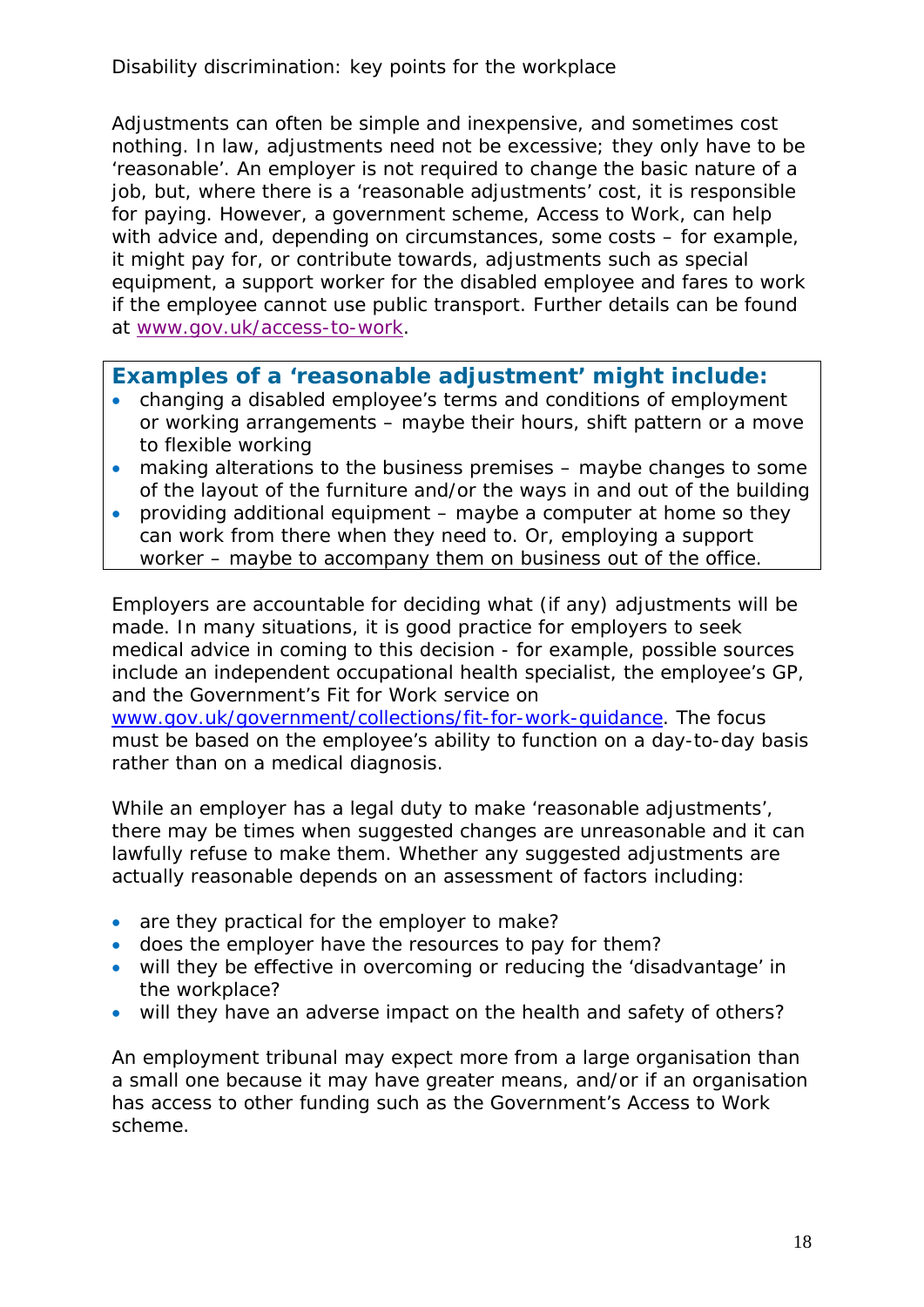Making reasonable adjustments can be a complex area. The Acas Helpline on 0300 123 1100 can give advice on specifics. Also, the Equality and Human Rights Commission's Employment Statutory Code of Practice gives examples of 'Reasonable adjustments' in practice on

[http://www.equalityhumanrights.com/sites/default/files/publication\\_pdf/e](http://www.equalityhumanrights.com/sites/default/files/publication_pdf/employercode.pdf) [mployercode.pdf](http://www.equalityhumanrights.com/sites/default/files/publication_pdf/employercode.pdf)

# <span id="page-18-0"></span>**Key areas of employment where it can happen**

There are many areas where workplace disability discrimination can occur, but there are seven in particular:

- recruitment
- pay, and terms and conditions of employment
- sickness absence
- promotion opportunities
- training opportunities
- when an employee is dismissed
- redundancy.

### <span id="page-18-1"></span>**Recruitment**

#### An **employer must**:

- make sure disabled people will be able to apply...
- …this includes asking disabled applicants whether they need any 'reasonable adjustments', often called 'access requirements', for any part of the recruitment process. For more on 'reasonable adjustments', see this guide's sections, Failure to make 'reasonable adjustments', and Making 'reasonable adjustments'.

#### An **employer must not**:

- reject a disabled applicant because it would have to make 'reasonable adjustments'
- include wording in the job advertisement, or job description and person specification documents which would discourage or exclude a disabled person from applying.

There is an exception to this, where an essential requirement for the job could not be met by making adjustments to the jobholder's work environment or responsibilities - for example, a particular and essential physical ability or level of physical fitness. An employer considering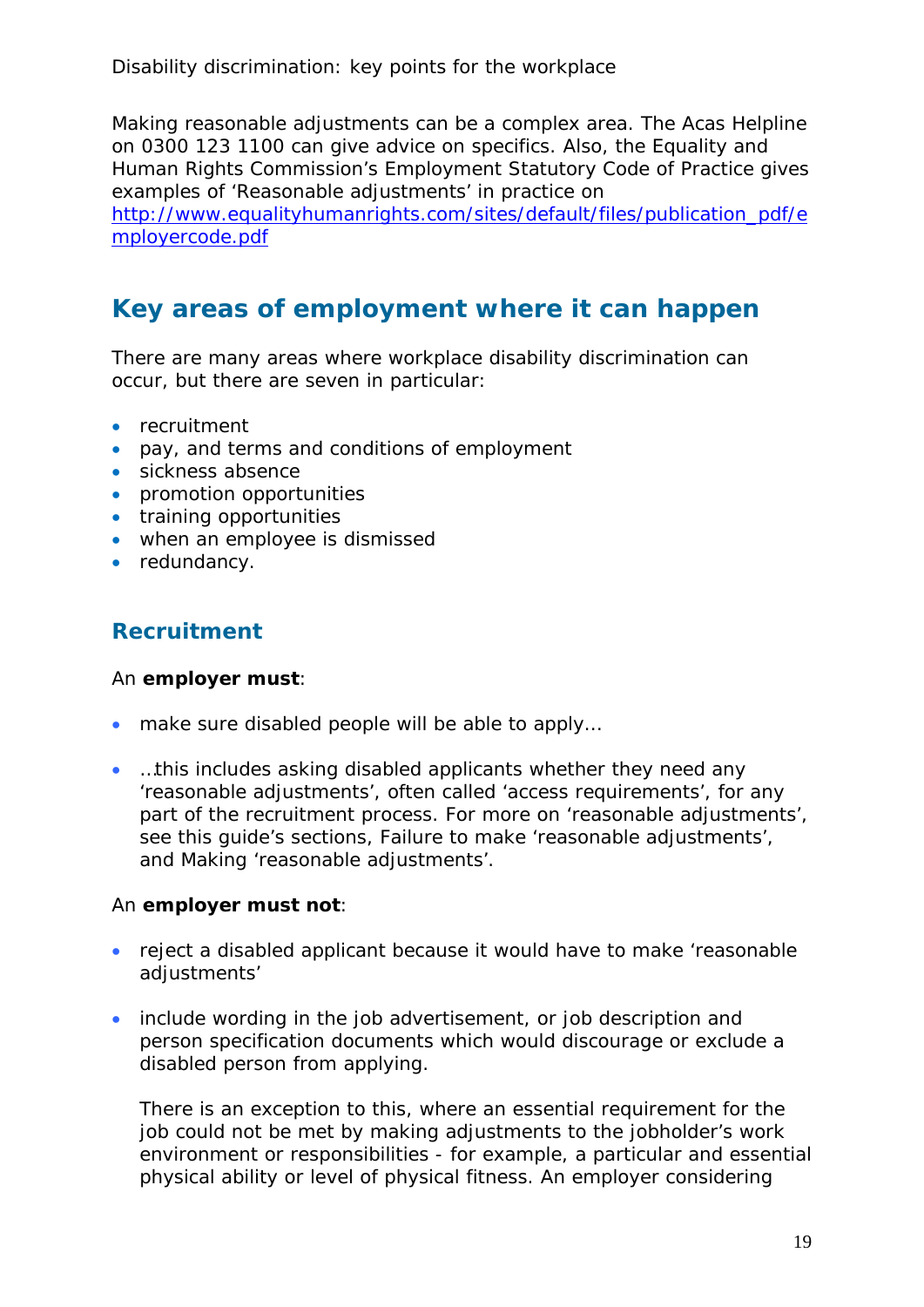this exception may benefit from taking legal advice on the matter and should bear firmly in mind that:

- it would have to be able to show that requested adjustments were unreasonable
- it does not have to change the essence or core functions of the job
- that every individual case hinges on its own particular facts and circumstances
- if adjustments are reasonable, they must be made; then, with the adjustments in place, the person should be capable of doing the job.

To try to prevent disability discrimination in recruitment, an **employer should** generally:

- be careful when writing an advertisement for a job vacancy. Stay clear of any wording it is unsure about or thinks might be open to legal challenge. Such wording can also dissuade disabled people from applying. For example, such wording would include any reference to mental and physical health, or fitness which might relate to a disability, or one of the other protected characteristics. However, there can be rare exceptions – see the 'Occupational requirements' section further into this guide
- avoid advertising solely in one kind of place or media for example, by advertising only in a specialist lifestyle magazine, or on a website targeted at the non-disabled. Use at least two different channels so as not to end up with candidates from too narrow an audience
- be aware that a job application form could inadvertently be discriminatory. For example, to insist on the form being filled out 'in your own handwriting' may inadvertently discriminate against those whose disability may affect their writing ability
- only ask candidates to complete tests if they are relevant to the job, and where they are, make sure they can be accessed by people with a disability.

And where possible an employer should:

- give the details about a vacancy in an alternative format, if requested by the candidate – this could include, in large print, Braille or audio format
- accept applications in alternative formats, and ensure that online application processes can be accessed by people with a disability. However, there may be cases where providing alternative formats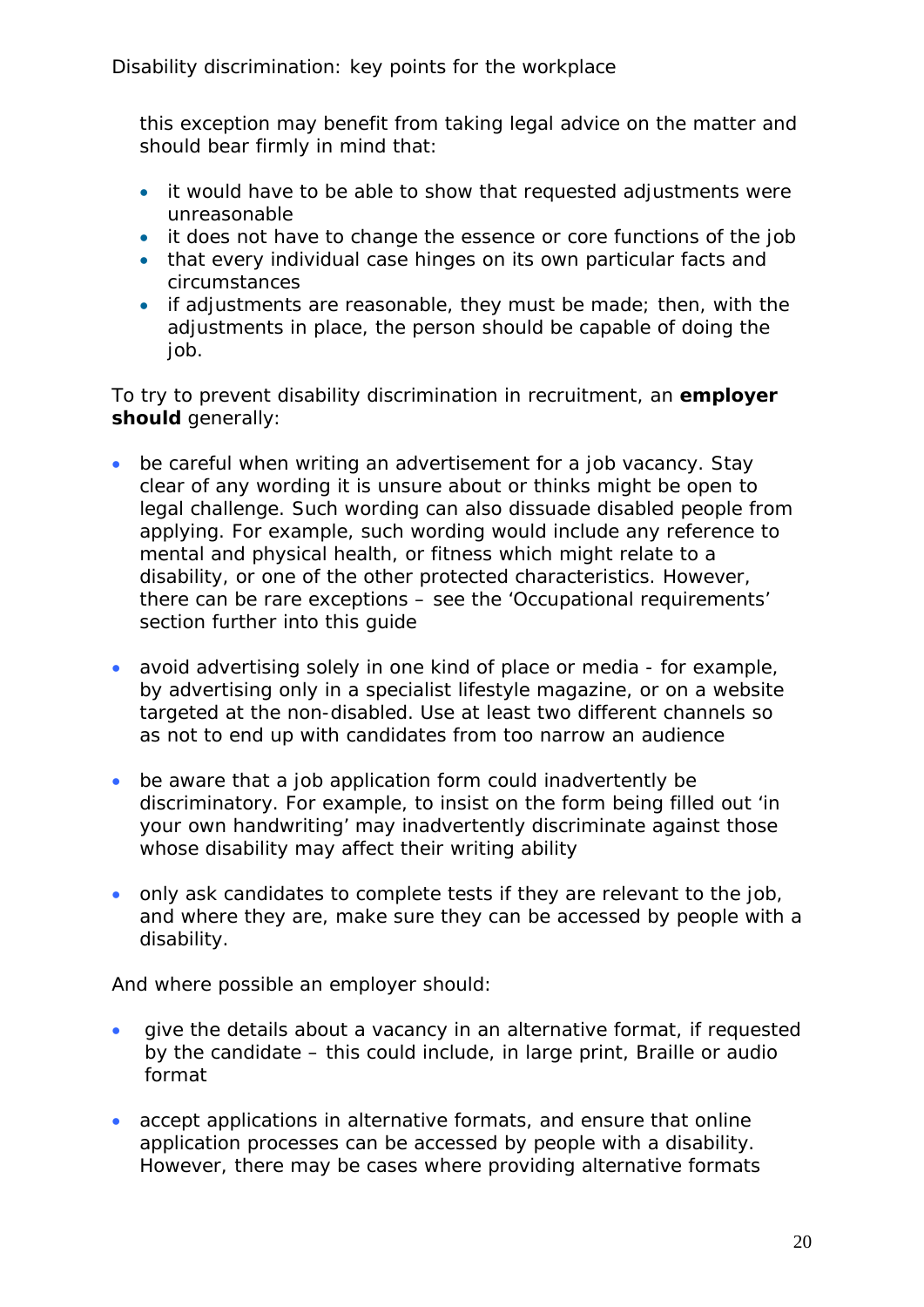and online accessibility for the disabled may prove difficult or impracticable for some small employers.

Interviewers should not ask personal questions, which may be perceived as intrusive, not relevant to the job and imply potential discrimination. Where such information is volunteered, interviewers or others involved in the selection process should take particular care not to be influenced by that information.

Health issues should be treated with particular care, as it is generally unlawful for an employer to ask questions about a job applicant's health, absences from work or disability before offering them employment. Under the Equality Act, if an employer believes it is necessary to ask healthrelated questions before making a job offer, it can do so only for four specific and limited reasons. To find out more, see the section, Asking questions about health. Outside of these limited reasons, even in a situation where information is volunteered by the candidate about their health or disability, an interviewer or employer **must not** respond by asking questions about the candidate's health or disability.

Some employers encourage disabled candidates to apply, guaranteeing an interview for those who meet the minimum requirements of the job. This is lawful and falls under what is termed 'Positive action'. Employers interested in learning more about the scheme should go to [www.gov.uk/recruitment-disabled-people/encouraging-applications](http://www.gov.uk/recruitment-disabled-people/encouraging-applications)

#### **For example… discrimination in recruitment**

Wojciech sees a job advertisement for a special educational needs adviser with the city council. He currently works in special educational needs and is looking to step up into an adviser role. However, he notices that the ad says applicants need to have a driving licence. He thinks this is unfair as the role is in an urban area with good train, tram and bus links used regularly by other employees he knows at the council.

Wojciech is no longer allowed to drive by the Government's Driver and Vehicle Licencing Agency because he has become partially sighted. He believes the driving licence requirement by the council is indirect discrimination as it bars him and others with this condition and other conditions from applying for the job. He also thinks it would be difficult for the council to justify the requirement, unless driving to remote locations not served by public transport was a core part of the job.

### <span id="page-20-0"></span>**Pay, and terms and conditions of employment**

It is important to ensure there are no terms and conditions (including contractual benefits) that disadvantage or exclude people because of their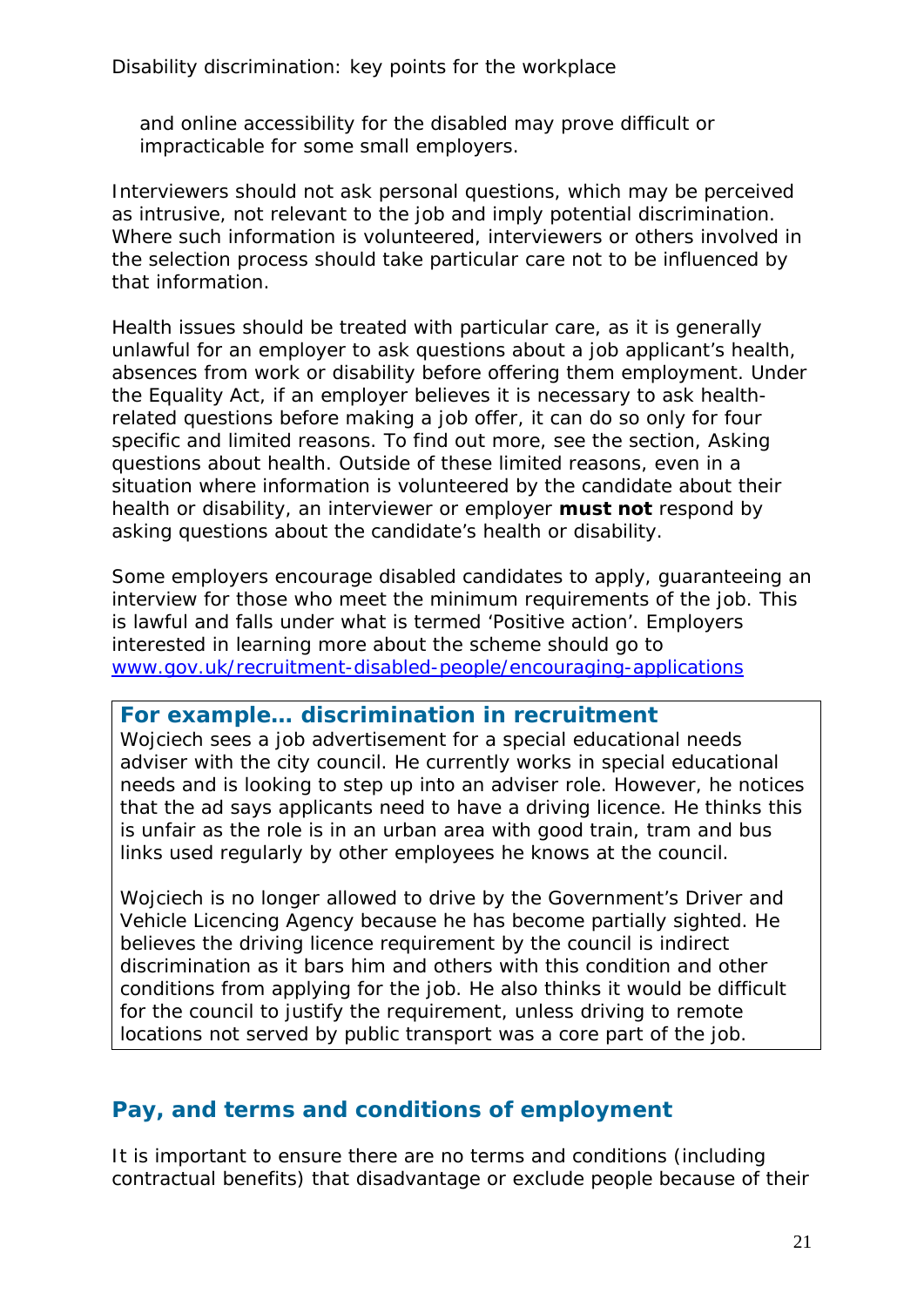disability, perceived disability, association with someone with a disability, or something linked to their disability. For example, this might include pay, sick pay, a bonus, death in service benefits, parental leave or compassionate leave. In particular, an employer should be careful how it manages its sick pay policy regarding an employee absent for a disabilityrelated reason. Depending on the particular circumstances of the individual case, it may be advisable to consider and make 'reasonable adjustments' to the policy so the employee is not at a disadvantage because of their disability. However, this can be a complex legal area.

An employee absent because of disability-related sickness must be paid no less than their contractual sick pay, if the employer provides it in the terms of employment. But an employer does not have to automatically extend contractual sick pay beyond the usual entitlement.

If an employer does not offer contractual sick pay, an employee should usually be paid statutory sick pay if eligible.

If the reason for the extended absence is because of the employer's delay in implementing a 'reasonable adjustment' so the employee can return to work, maintaining full pay is likely to be a further 'reasonable adjustment'.

#### **For example… discrimination in terms of employment**

Zelig has worked on a company production line for some years when he is diagnosed with ME. He meets with his manager who says he is very sorry to hear about Zelig's chronic fatigue condition. The manager adds that they will have to look at the impact it will have on Zelig's job.

The manager says he will have to adjust how Zelig is paid, paying him for each unit he produces rather than the hourly rate paid to non-disabled colleagues. He says this is because Zelig is now likely to be slower than his colleagues and make fewer items per hour. Zelig is very upset by his manager's decision which could be discriminatory – for example, possibly direct discrimination because Zelig is now disabled, discrimination arising from disability because Zelig now works slower, or a failure to make a 'reasonable adjustment' because the employer is doing nothing to help Zelig overcome being disadvantaged by his disability.

However, if the employer makes 'reasonable adjustments' and Zelig is still producing less units than he should, it could then consider whether he is capable of doing the job and address the matter using its capability procedures.

#### <span id="page-21-0"></span>**Sickness absence**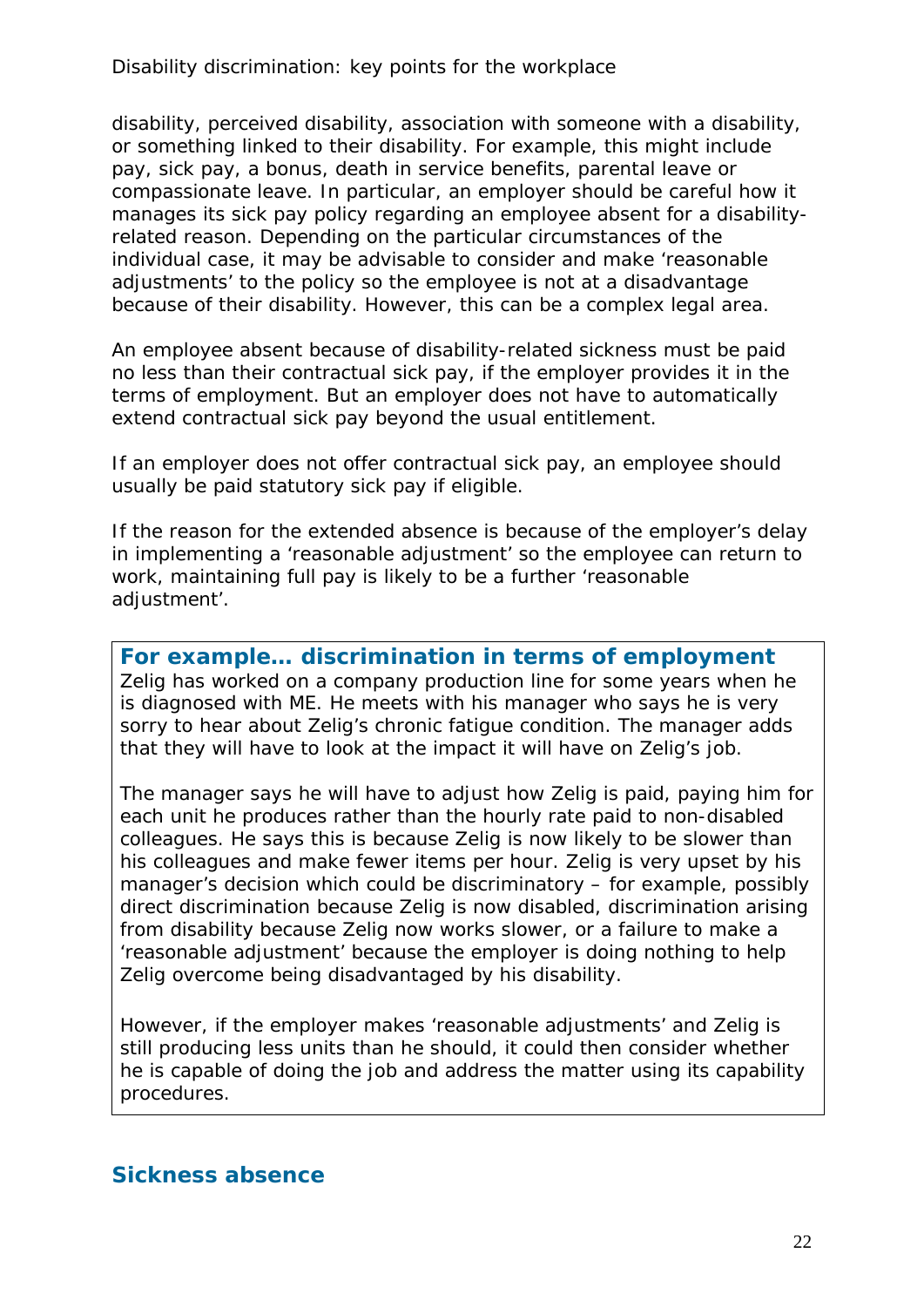Managing sickness absence so employers do not discriminate against disabled employees is currently a contentious area where legal opinions can differ. This is particularly so over 'absence triggers'. These are the number of days' absence when managers consider warnings, and possibly dismissal, unless attendance at work improves.

**Court of Appeal ruling on sickness absence coming soon** In May, 2014, an employment appeal tribunal ruled that the employer did not have to make 'reasonable adjustments' to its sickness absence policy because of the employee's disability in the case of Griffiths v the Secretary of State for Work and Pensions. It said the disabled employee's request for adjustments was not reasonable as she was not being treated 'less favourably' than non-disabled employees.

The Court of Appeal heard an appeal on the case in September, 2015, and a judgment is expected before March, 2016.

While to date it has been suggested that the Griffiths v the Secretary of State for Work and Pensions case may mean that an employer may not have to alter its sickness absence policy for an employee off with an illness related to their disability, employers must consider and make adjustments which are 'reasonable' in the circumstances of an individual case. For example, these might include:

- allowing 'disability leave' for instance, for medical treatment, recuperation or rehabilitation, with a time limit agreed between employer and employee, and possibly allowing managers some discretionary flexibility
- recording disability-related sickness absence separately from other illness absence, again for a time limit agreed between employer and employee, and possibly allowing managers some discretionary flexibility
- discussing changes with the employee, and possibly an expert advisor, so they can return to work – for instance, this might mean a phased return, working from home on some days, going part-time or moving to another role.

Assessing whether these adjustments would be reasonable should include taking into account not only the impact on the employee, but also on others in their team regarding workload and resources.

Some employers have policies separating disability-related sickness absence from other illness absence. And some have a policy allowing 'disability leave'. They are not legal requirements for employers, but are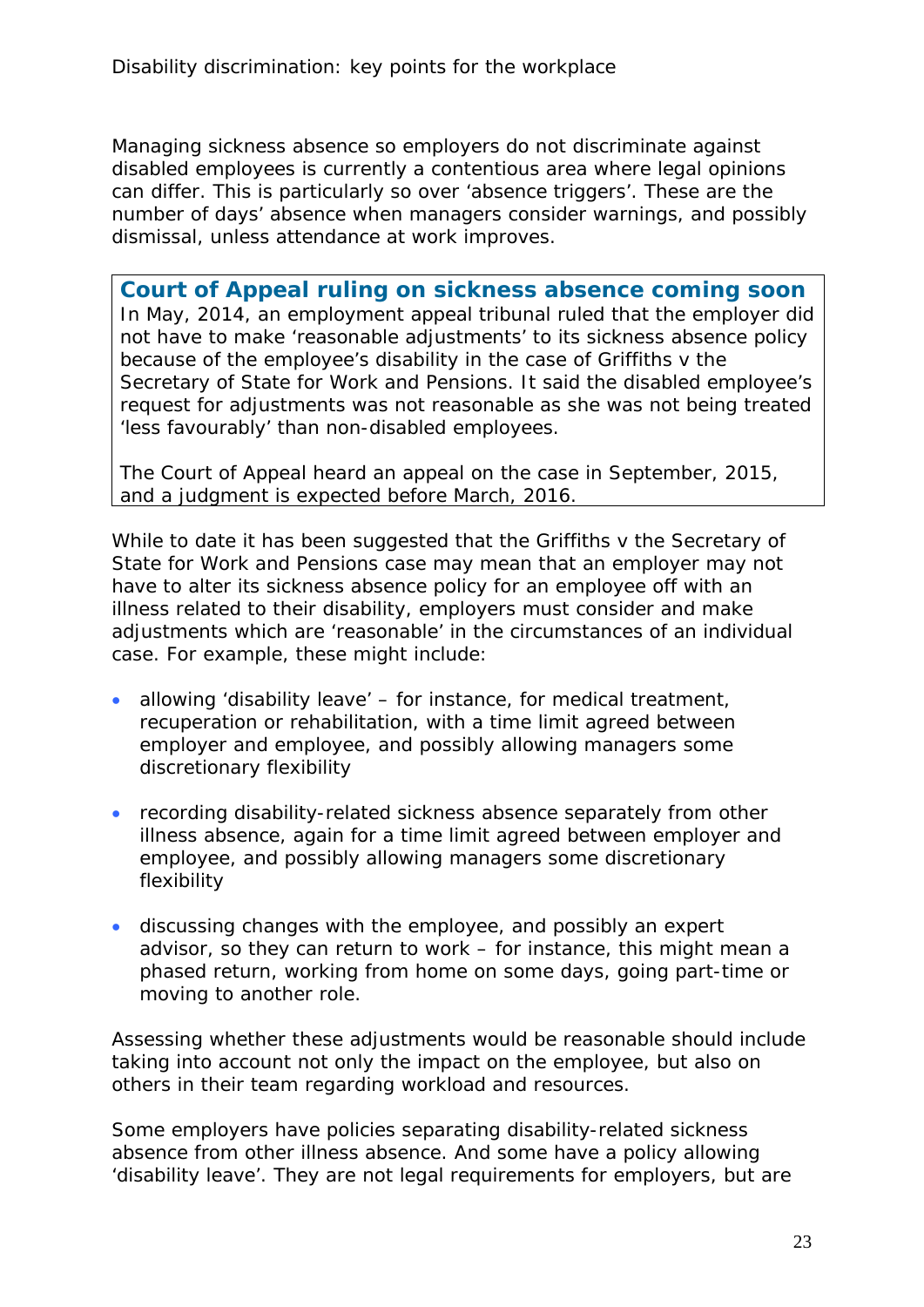good practice in the Equality and Human Rights Commission's Employment Statutory Code of Practice.

Such policies are more common in the public sector, and in private or voluntary organisations carrying out work for a public sector employer. This is because of what is called the 'public sector equality duty' where these employers have a legal duty to prevent and eliminate discrimination. To find out more about the duty, see the companion guide, Equality and discrimination: understand the basics. Also see this guide's sections, Disability and capability, and Life-threatening conditions.

### <span id="page-23-0"></span>**Promotion**

In promotion opportunities, employees should not be discriminated against because of their disability, perceived disability, association with someone with a disability or something linked to their disability.

For example, it would be discriminatory to:

- apart from in very limited circumstances (for example because of an essential requirement of the job which could not be met by making adjustments to the jobholder's work environment or responsibilities), advertise a job inferring that candidates must not have a disability
- not promote an employee who is the best person for the job because it is believed they would not fit in because of their disability or something linked to their disability; or because 'reasonable adjustments' would be needed; or because it is assumed, without asking, that they would find the more senior role too stressful because of their disability
- decide not to promote someone because of their past disability
- have an unwritten rule that candidates for a role above a certain level should not be disabled.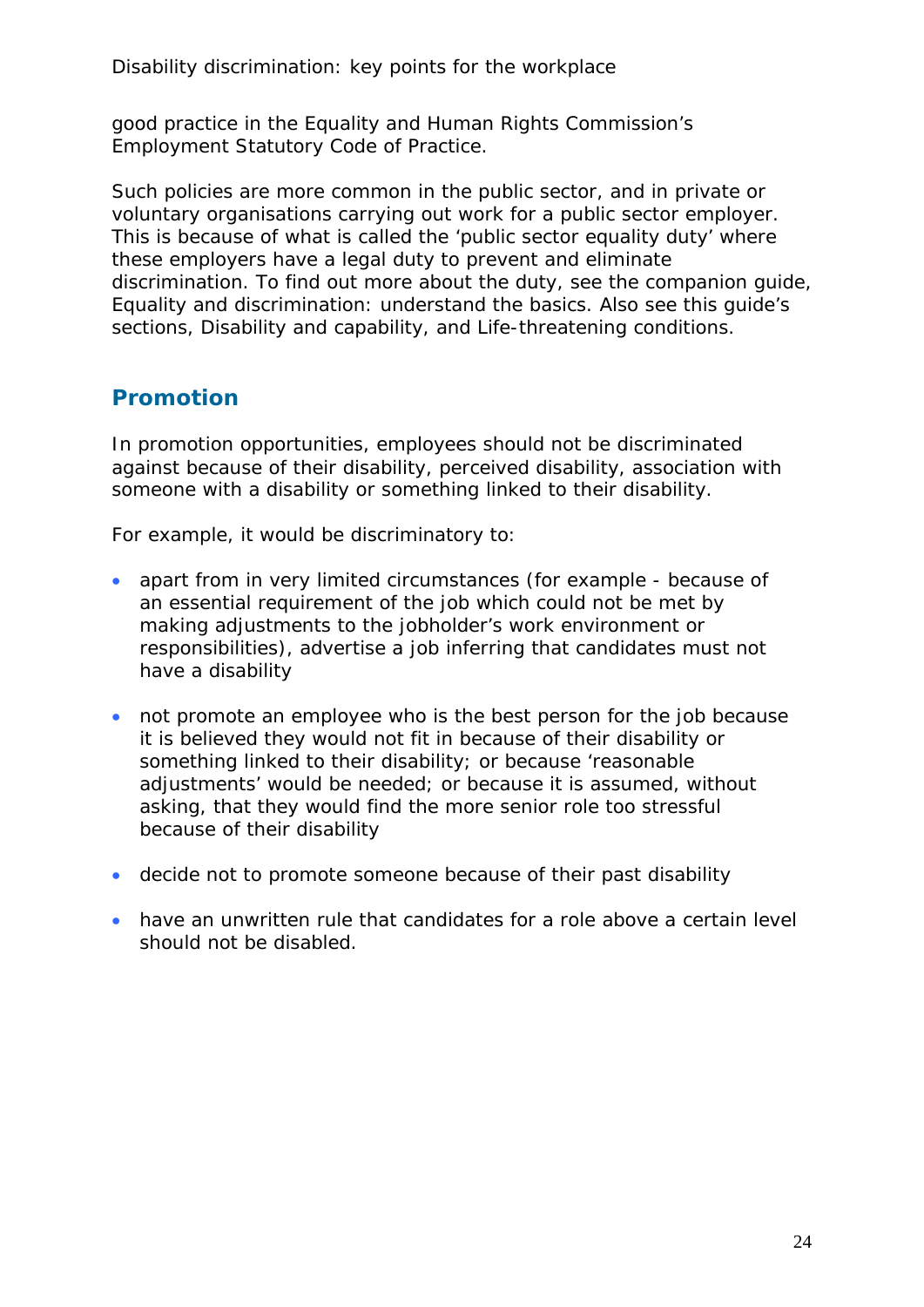#### **For example… discrimination in promotion**

Paul has had spells of depression affecting his mood, confidence and decision-making at work. However, with the help of a course of antidepressants from his GP, taking up regular exercise and giving up alcohol, he has turned his life around.

He applies for promotion to senior management. He is now pleased with his job performance and had an excellent end-of-year review, yet does not get an interview for the post. He has been passed over, as the two senior managers sifting applications decided he would be unable to cope with the role's additional responsibilities and pressures – and that his depression would probably come back.

The way the two senior managers blocked Paul's application is likely to be discriminatory, even though they might have had genuine concerns about the role's pressures and the possible impact on Paul's wellbeing. The concerns might have been addressed more fairly by meeting with each job candidate to clarify job pressures and by assessing all candidates using the same criteria. It would also have been advisable to have kept some evidence showing that all candidates were questioned and assessed consistently – for example, written notes.

## <span id="page-24-0"></span>**Training**

Withholding training from an employee because of their disability, perceived disability, association with someone with a disability or something linked to their disability would be discriminatory.

Also, an employer must make 'reasonable adjustments' to training, if required, including possibly the way it is delivered, so an employee with a disability can undertake the training and not be disadvantaged.

In particular, an employer should not assume that an employee with a learning disability cannot benefit from training. A learning disability can stem from a host of reasons including other disabilities such as autism, epilepsy and cerebral palsy.

People with a learning disability tend to learn differently, so may sometimes need 'reasonable adjustments' – for example, being given extra time.

Learning disability charity Mencap advises that many people with a learning disability learn new skills best 'on the job' rather than in a classroom environment. This means training them in the same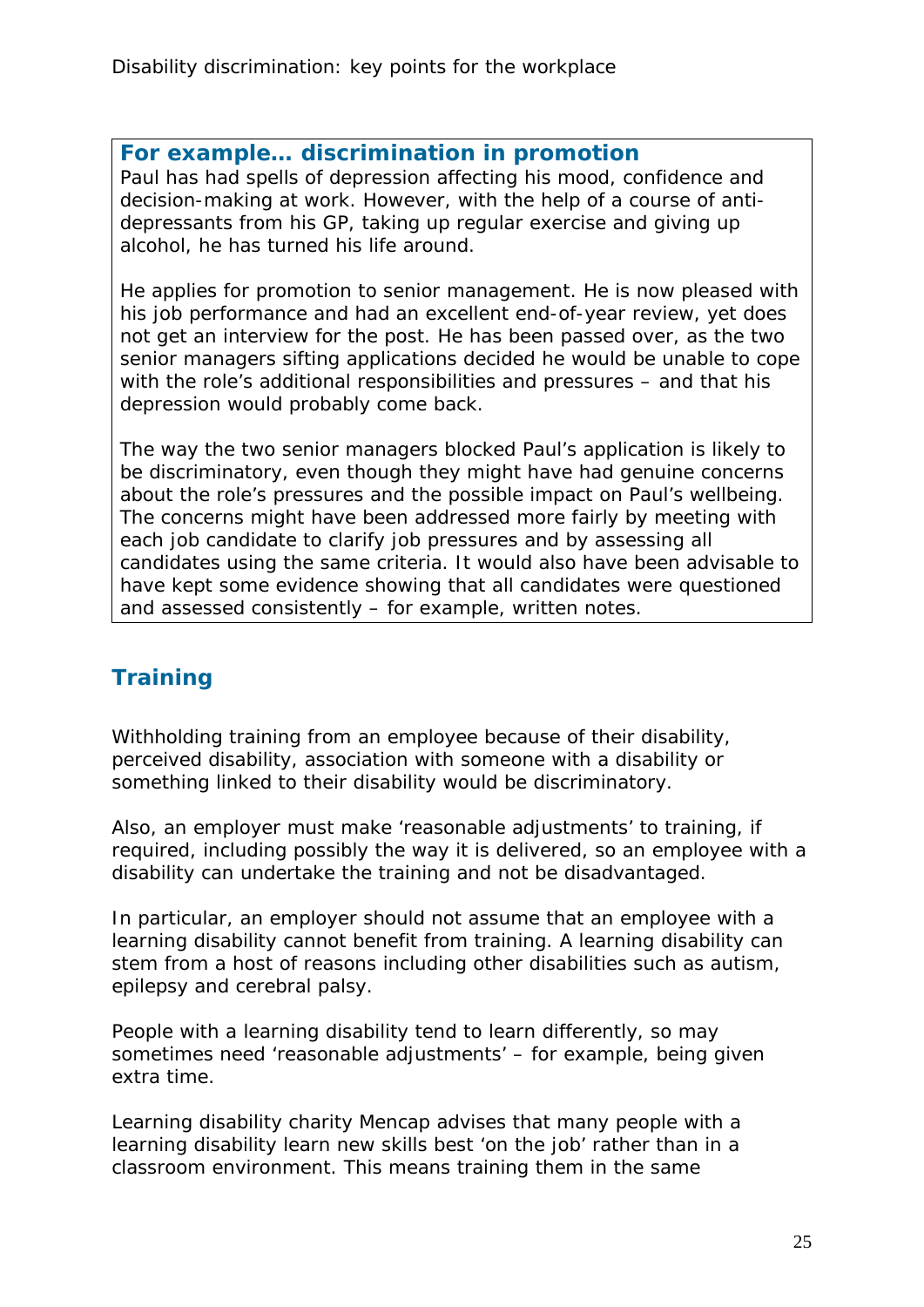building, surrounded by the same people, and using the same equipment as they would when working. To find out more, See Mencap's guide, You can work it out! Best practice in employment for people with a learning disability, on [www.mencap.org.uk/node/5859](http://www.mencap.org.uk/node/5859)

#### **For example… preventing discrimination in training**

Sabine's colleagues attended a residential IT course to gain a qualification. She was off work with fatigue after treatment for breast cancer, and was not well enough to attend the course.

On her return to work, Sabine's employer explains to her that it cannot afford to pay for another residential course. However, it will find the training from another source so she can get the qualification. And they will talk again when the options become clearer. Sabine says she is happy with this way forward.

Had the employer not tried to support another way for Sabine to get the qualification – considering and making a 'reasonable adjustment' – this would almost certainly have been discriminatory.

### <span id="page-25-0"></span>**Dismissal**

An employer should make sure it has taken all helpful steps it reasonably can before considering dismissing a disabled employee.

It is likely to be unlawful for an employer to dismiss an employee because:

- it has failed to make 'reasonable adjustments' so the disabled employee is not at a disadvantage
- it would have to make 'reasonable adjustments'
- of their behaviour if it is connected to their disability, and the employer has failed to make 'reasonable adjustments' so they can carry on in their role.

Also, unless the employer has considered and made all possible 'reasonable adjustments', it is likely to be unlawful for an employer to dismiss an employee because:

- of disability whether this is their actual or perceived disability, or the disability of someone they are associated with
- of something connected to their disability for example, a symptom of their condition
- they are off work ill because of their disability.

#### **For example… discrimination in dismissal**

Alice successfully applies for a job tending plants in a garden centre. She is autistic and her condition includes getting very stressed and anxious if in an unfamiliar situation. She tells her employer about her condition, but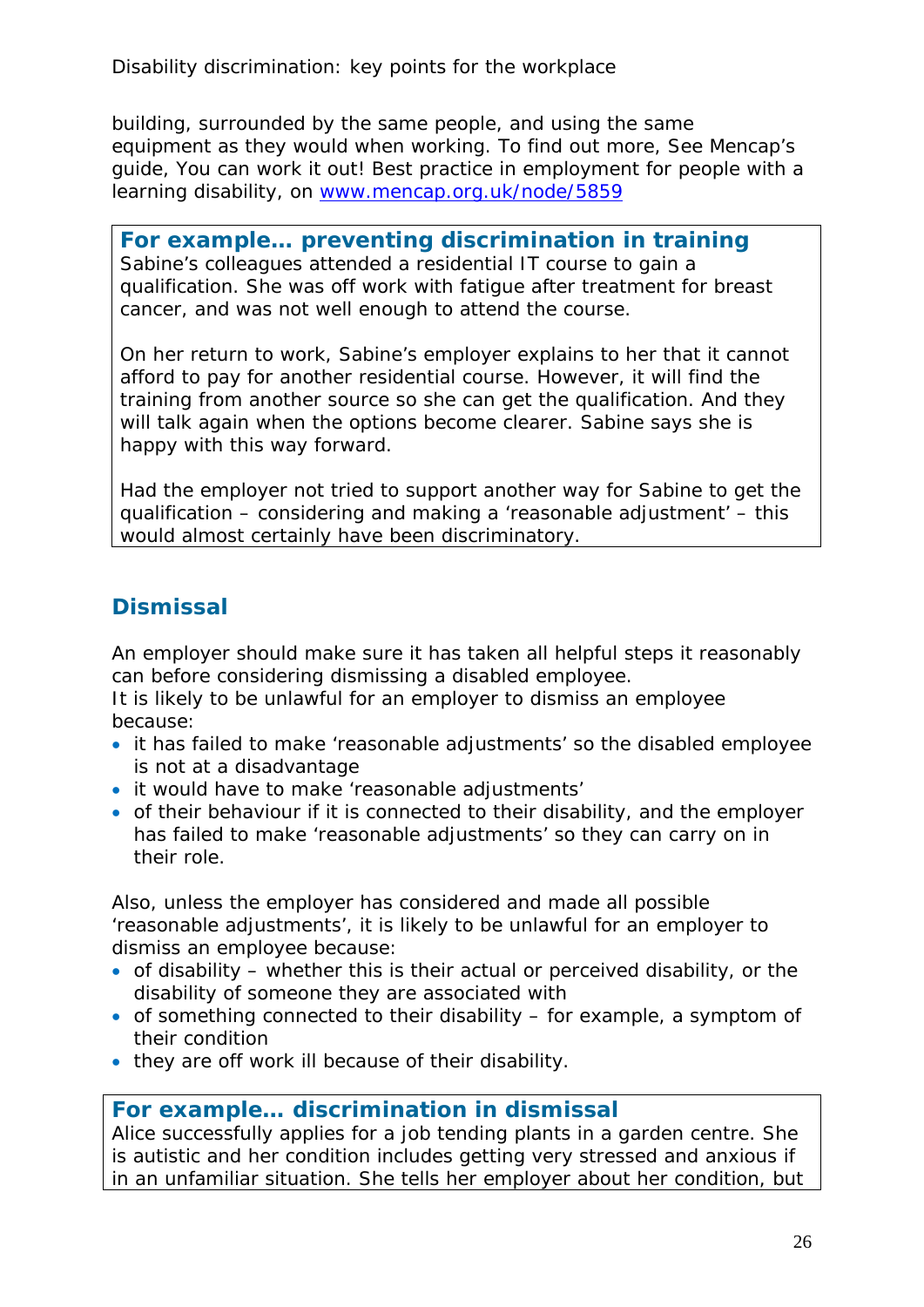says she will enjoy working in the quiet of the greenhouses.

Alice proves to be so knowledgeable about plants her employer tells her that he wants her to host 'meet the expert' sessions with customers. He tells her they will start in one month and gives her dates for ten sessions he has already set up. Alice tells him she will not be able to cope talking to a lot of people she's never met before, but the employer tells her not to worry because he knows she will be brilliant.

However, the prospect of the sessions makes Alice stressed and anxious, and triggers other symptoms of her condition, including now lacking concentration in her work, easily losing patience with herself and those around her, and being off ill with stomach upsets including on the dates of the first two sessions. The employer tells Alice her employment is not working out and that he will have to 'let her go'.

Alice's dismissal is likely to be discriminatory because the employer put her in a situation she told him she would be unable to cope with because of her autism. The employer ignored her warning and inconsiderately instructed her she would be hosting the sessions.

Managing the potential conflict between possible disability discrimination and an organisation's **capability** (or performance) procedure can be a very difficult area for an employer. Also, it will hinge on all the particular facts and circumstances of an individual case.

However, an employer might be able to justify dismissing a disabled employee if it can show the relevant following points in an individual case:

- it has made all possible 'reasonable adjustments' and there are no more it can reasonably make – and it can show that the disabled employee is no longer capable of doing their job
- there are no other lighter duties or different job it can offer them as a 'reasonable adjustment'
- it can show what the law terms 'a proportionate means of achieving a legitimate aim'
- the employee is on long-term absence, they have exceeded an agreed time limit on disability-related absence (where the employer has such an allowance), and the employer can show occupational health/medical evidence that there is no prospect of a return to work within a reasonable period of time and that the on-going absence is causing difficulties for the business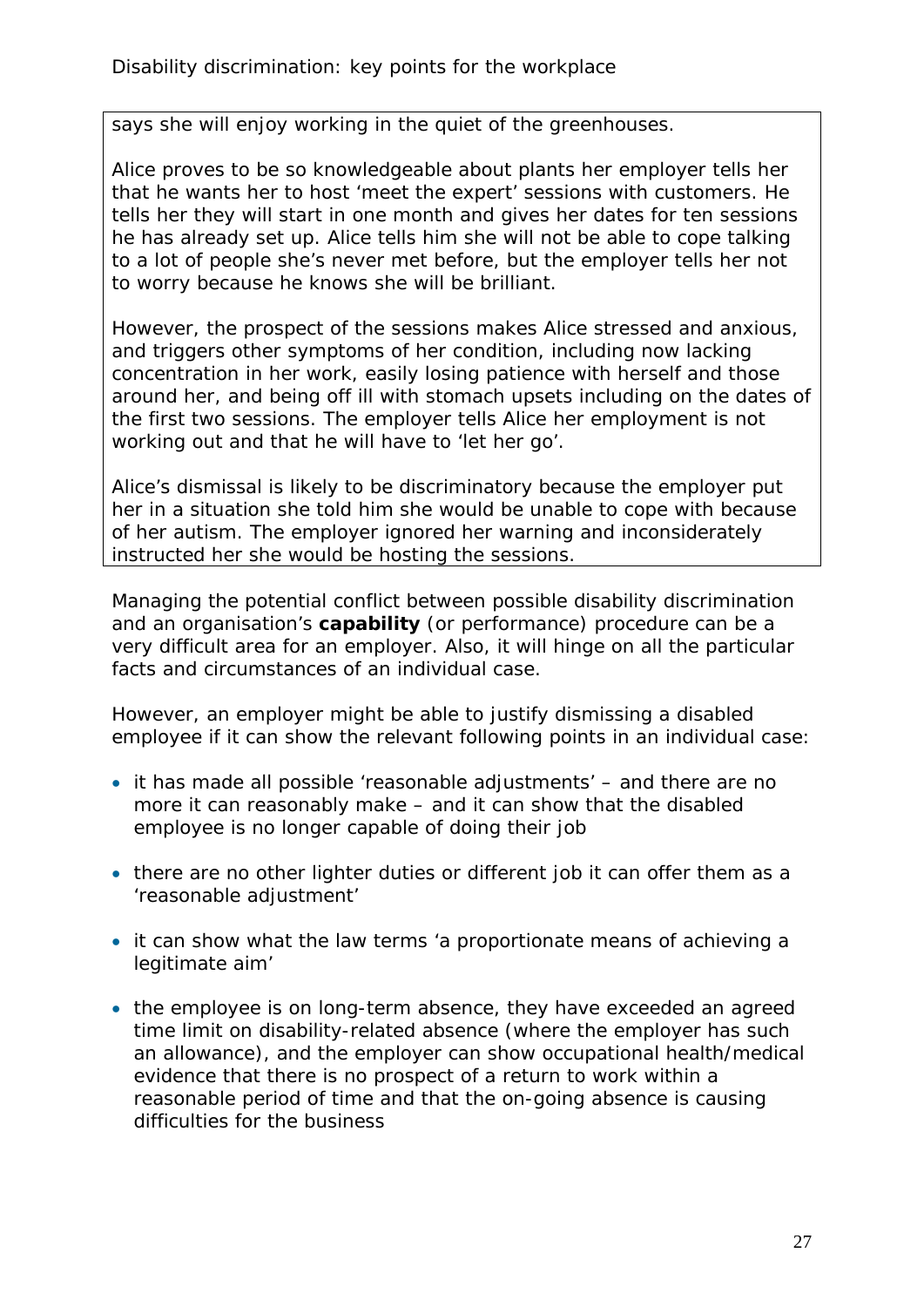• it has followed a fair capability procedure, and can provide evidence that it has carefully considered and discussed the disability/capability issue – for example, notes of meetings, conversations and phone calls, emails, the occupational health report, the investigation of the matter, the disciplinary or capability procedure meetings, and any appeal – to show its actions were justified.

Employment tribunals may take into consideration whether an employer is a small firm, where the impact of a lack of capability and long-term absence can be more acute on the business and other staff. But, employers should keep firmly in mind that this can be a complex area and it may be advisable to take legal advice.

In addition, see earlier sections in this guide on Failure to make 'reasonable adjustments', Making 'reasonable adjustments' and Sickness absence.

### <span id="page-27-0"></span>**Redundancy**

To avoid the risk of being discriminatory, an employer must consider making 'reasonable adjustments' so employees are not at a disadvantage in a redundancy process because of disability.

Risk of discrimination tends to be in two key areas:

- the criteria an employer uses to select employees for redundancy
- how an employer manages the redundancy process.

An employer should **check the redundancy selection criteria** it is intending to use including:

- **absence** consider whether it might be a 'reasonable adjustment' to disregard some or all of an employee's disability-related absence, or use another period of time. Failure to do so might be discriminatory
- **working hours** avoid simply selecting part-time staff or those with other flexible working arrangements. They could include employees who work part-time or flexibly because of their disability or because they care for someone with a disability. Also, do not alter scores through making assumptions about their performance or output because of these arrangements
- **job performance -** scoring of this factor might need a 'reasonable adjustment' to take into account an employee's disability. For example, an employee's stroke has slowed the speed at which they work, and their score may need to be adjusted upwards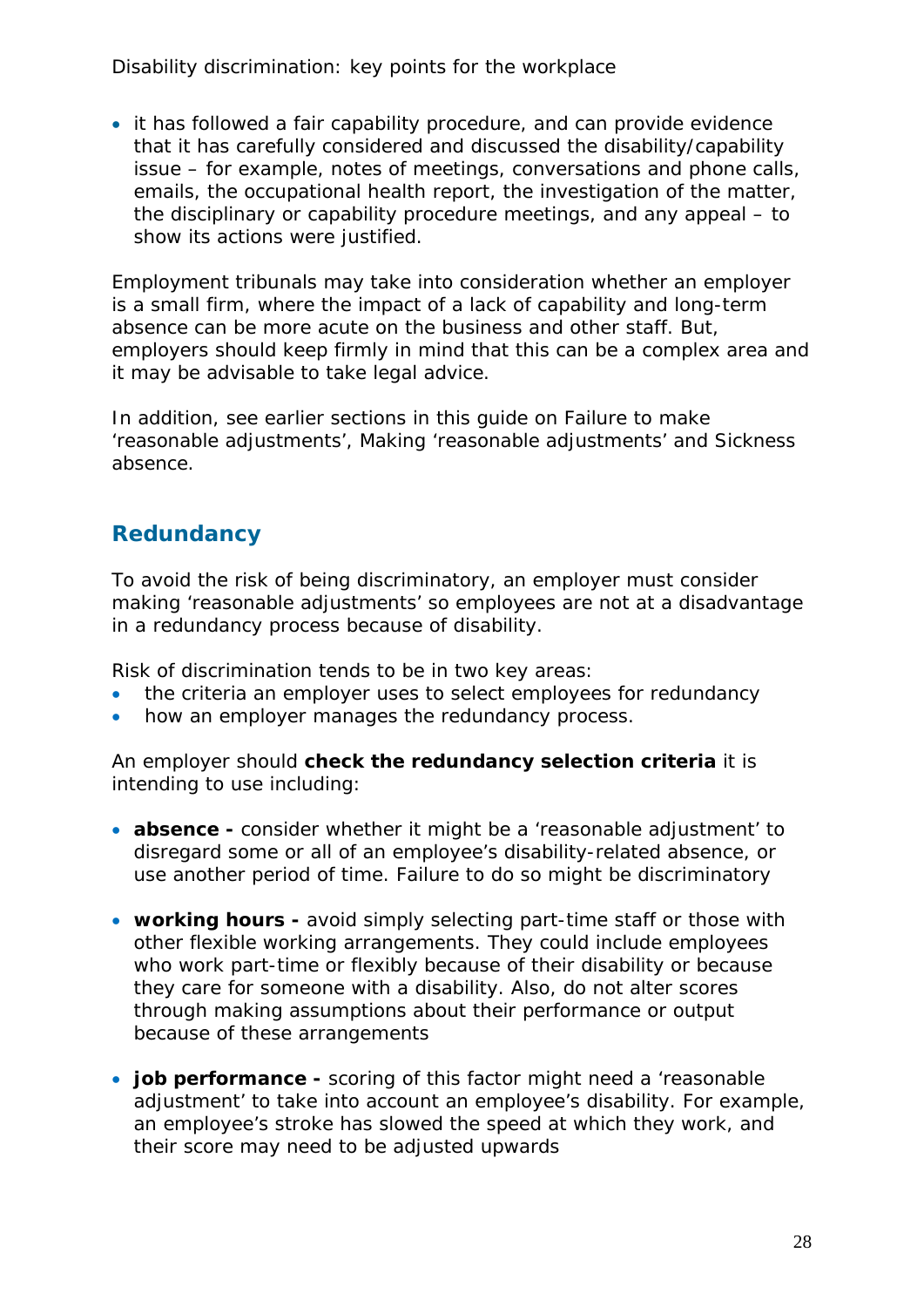This can be a legally complicated area. An employer should ensure it scores comparable periods, and can clearly show that adjusting a score upwards is proportionate, appropriate and necessary so an employee is not at a disadvantage because of disability

• **skills, experience and qualifications -** for example, an employee may have had time off related to their disability and missed important exams for a qualification to help further their career – a 'reasonable adjustment' to their score here should be considered

However, this too can be a complicated area, particularly where the qualification is critical to the success of the business. Ultimately, it might come down to an employer being able to convince an employment tribunal what adjustment here was reasonable or unreasonable.

Care is also needed in other circumstances. For example, an employee with autism may score lower, because of their disability, on their faceto-face people skills in interacting with other teams. But, there may be an adjustment in their current role that they only have to liaise face-toface with their manager. In such cases, it would be advisable for the scoring to cover all the different methods of communication required in their role.

An employer should be careful in **managing a redundancy process** in areas including:

- **communication -** make sure a disabled employee is not disadvantaged in getting or understanding information about the redundancy process. For example, they may be on long-term sickness absence and unable to attend meetings or assessments. It may be suitable to see them at their home if they are agreeable to a home visit. Or the employee's disability may mean they need information in Braille, an audio format or Easy Read, or have the process explained to them verbally
- **tests for alternative roles -** make 'reasonable adjustments' to suitable alternative roles so disabled employees feel they can apply, and to an interview or assessment process for disabled employees applying for an alternative role in a restructuring of the organisation

In some circumstances, it has been ruled by a court to be reasonable for an employer to transfer a disabled employee to a suitable vacancy at the same level, a lower position or slightly higher position, if the employee can show they are capable and qualified for the job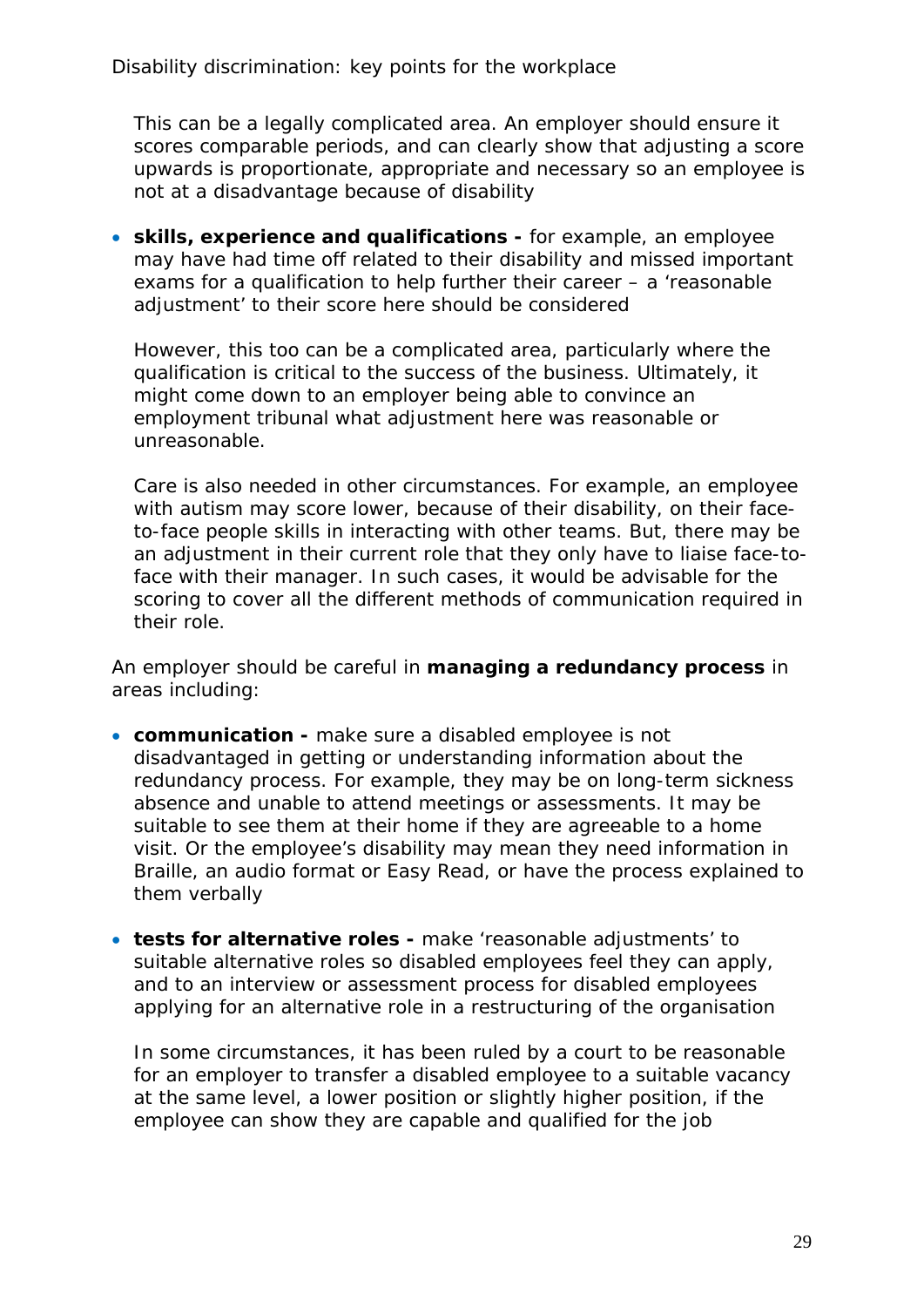Subsequent case law, though, has indicated that an employer does not always have to redeploy employees who are or become disabled. Neither does it have to give them favourable treatment in promoting them to jobs beyond their qualifications or experience

However, what is reasonable will always depend on all the circumstances of an individual case

• **offering an alternative role -** make sure the new role does not include tasks the employee could not do, or would struggle with, because of their disability – unless a 'reasonable adjustment' would remove a disadvantage. However, an employer does not have to create a vacancy for a disabled employee.

#### **For example… discrimination in redundancy**

Ramla worked in a company's admin team. She was made redundant, partly based on her job performance. For Ramla and colleagues in the pool at risk of losing their jobs, this included assessment of their computer skills, and speed and accuracy in dealing with documents.

Partially-sighted Ramla claimed the assessment of her performance was unfair because her employer had refused to make 'reasonable adjustments' so she was not at a disadvantage in doing her job. She had asked for screen magnification and voice-to-text software, and a large print keyboard. Her employer insisted they were too expensive.

Depending on the employer's resources and possible help from the Government's Access to Work scheme, an employment tribunal might decide the company discriminated against Ramla in failing to make 'reasonable adjustments'. If so, it might also decide that making her redundant was unfair.

# <span id="page-29-0"></span>**Considerations for everyone**

Employers, senior managers, line managers, HR personnel, employees and their employee and trade union representatives should make sure they understand what disability discrimination is and how it can happen, their rights and responsibilities, the employer's policy for preventing discrimination, and what behaviour and actions are unacceptable.

Also, employers and employees should be very careful regarding questions related to an individual's protected characteristics as this might be or become discriminatory, particularly if handled insensitively.

An employer should provide training for all employees in constructively developing their awareness and understanding of each other, and building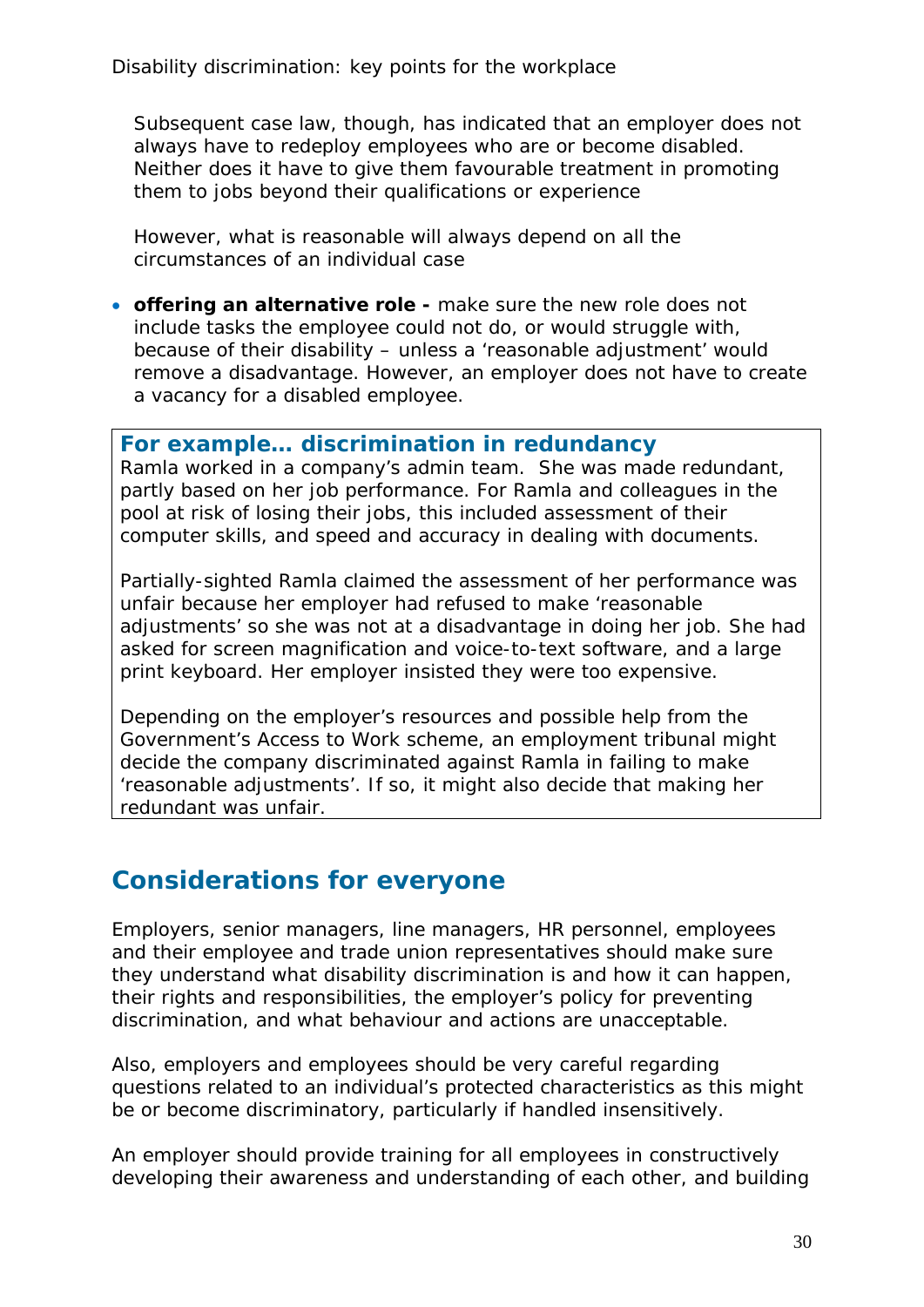a culture in the organisation of promoting equality and diversity. To find out more, see the companion guide, Prevent discrimination: support equality.

### <span id="page-30-0"></span>**Flexible working**

There are many different forms of flexible working. For example, flexibility over where the employee works – maybe part of the week at home and part in the office. Or, flexibility over when they work – maybe in a jobshare or changing the time of day they work.

Flexible working might be a 'reasonable adjustment' for an employee with a disability. However, the Court of Appeal confirmed in the 2014 case of Hainsworth v the Ministry of Defence that there is no legal requirement to make 'reasonable adjustments' for a non-disabled employee who cares for someone with a disability.

But, employers still need to be careful when considering flexible working requests to make sure they handle them consistently and do not discriminate, including concerning requests to change working arrangements because, away from work, an employee is also a carer.

Flexible working also has to be balanced with the employer's business needs.

In addition, all employees who have worked for their employer continuously for 26 weeks have the right to ask if they can work flexibly for a personal reason. Under these rules, an employer must agree to flexible working where business can accommodate such a request.

While, generally, it can turn down requests on certain business grounds – it could not do so if the request amounted to a 'reasonable adjustment' regarding disability. Also, a disabled employee would not have to wait until they have worked for their employer continuously for 26 weeks before asking for a 'reasonable adjustment' which amounted to flexible working.

For more on flexible working, see Acas guides The right to request flexible [working](http://www.acas.org.uk/media/pdf/1/a/The-right-to-request-flexible-working-the-Acas-guide.pdf) and [Flexible working and work-life balance](http://www.acas.org.uk/media/pdf/j/m/Flexible-working-and-work-life-balance.pdf) 

### <span id="page-30-1"></span>**Asking questions about health**

For all job interviews and recruitment processes, an employer should ask whether a job applicant needs any 'reasonable adjustments' for any part of the recruitment process.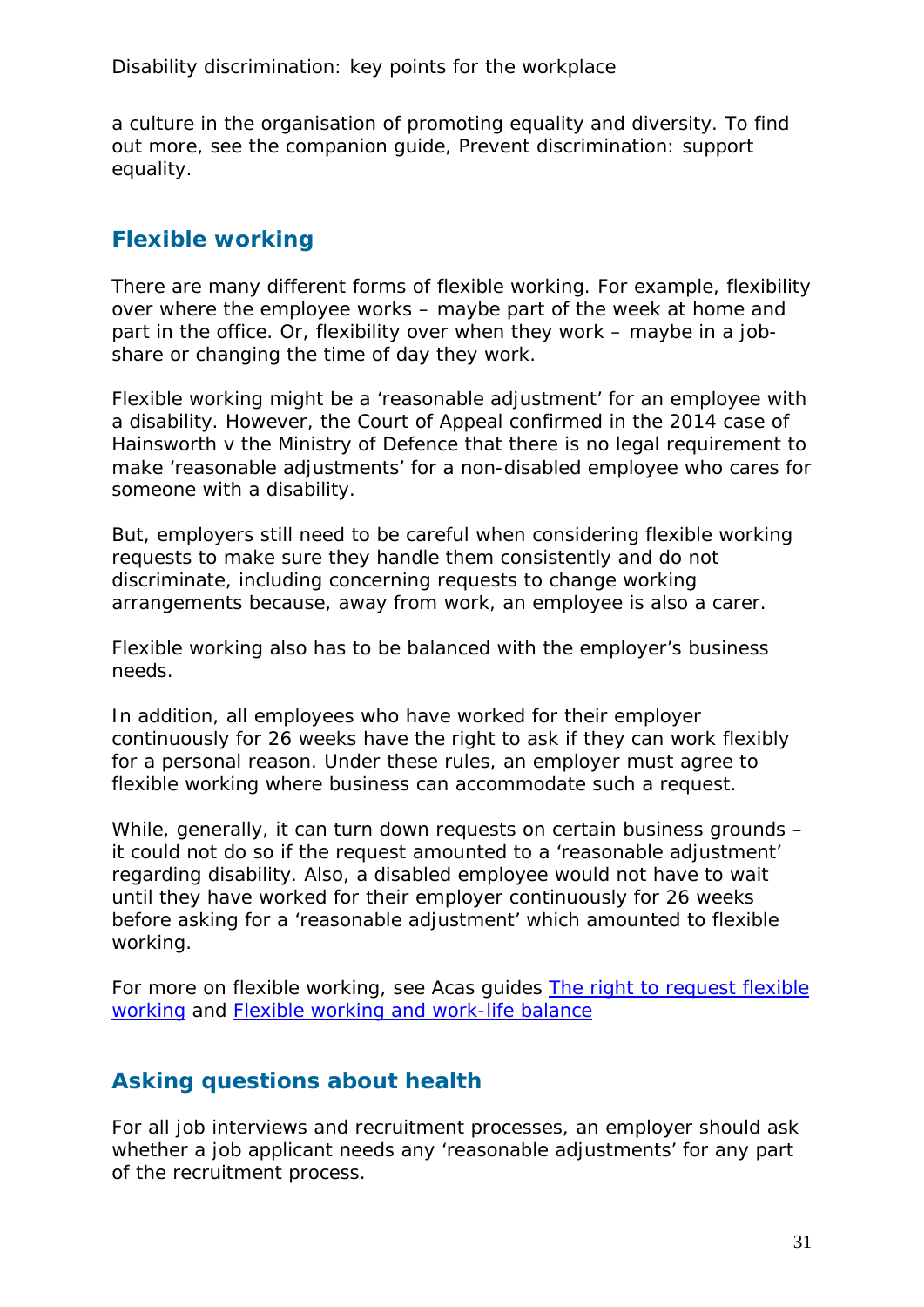Otherwise, under the Equality Act, if an employer believes it is necessary to ask health-related questions before making a job offer, it can do so only in the following circumstances:

- **1.** To determine whether an applicant can carry out a **function essential to the role**
- **2.** To take **'positive action'** to assist disabled people see the section on Taking 'Positive action'
- **3.** To **monitor**, without revealing the candidate's identity, whether they are disabled – for more on monitoring, see the companion guide, Prevent discrimination: support equality
- **4.** To check that a candidate has a disability where this is a **genuine requirement** of the job– see the section on Matching core 'Occupational requirements' of the job.

These limited circumstances apply to all stages of the recruitment process prior to a job offer. This includes application forms, health questionnaires, interviews and any other assessment and selection methods.

A job applicant who thinks a prospective employer is acting unlawfully by asking questions about their health cannot take it to an employment tribunal on that basis alone – but they can complain to the Equality and Human Rights Commission, which has powers of enforcement if an employer is found to be non-compliant. Find out more on [www.equalityhumanrights.com/](http://www.equalityhumanrights.com/)

If an employer does ask unlawful questions about a job applicant's health, and the employer does not subsequently employ them, the applicant may have grounds to bring a claim of discrimination against the employer.

However, once an employer has offered a candidate a job, whether unconditionally or conditionally, it is then permitted to ask appropriate health-related questions, although it must still be careful not to be discriminatory.

Also, an employer must ensure that a health check itself does not discriminate. For example, singling out disabled people for health checks or discouraging them from applying are likely to be discriminatory.

Employers making conditional offers are advised to keep a full record of why an offer is withdrawn for health reasons, in case the matter leads to a claim of discrimination.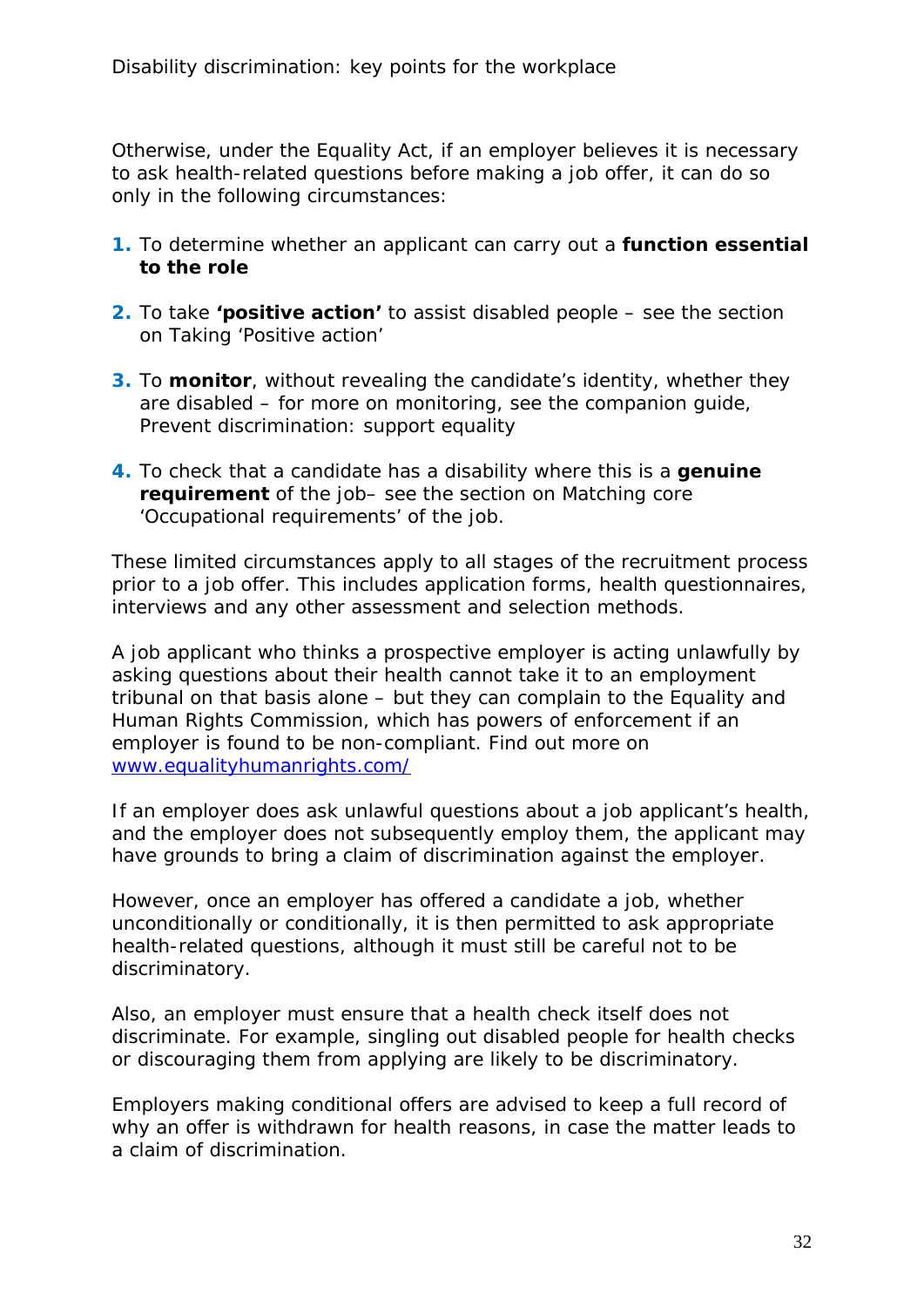### <span id="page-32-0"></span>**Disability stereotypes**

Employers and employees should avoid making assumptions about people with a disability. For example, this might include assumptions about their capabilities, or the type of work they should/shouldn't do. Making such assumptions and uninformed decisions are likely to be discriminatory.

#### **Did you know?**

- 42% of disabled people seeking work found the biggest barrier to getting hired were misconceptions around what they would be capable of – said the Minister for disabled people, Justin Tomlinson, in 2015
- 48% of disabled people were in employment between January and March 2015, compared with around 73% of the population generally – said disability charity Scope
- disabled people are now more likely to be employed than they were in 2002 - according to the last available statistics in the Government's Labour Force Survey in 2014

Also, employers and employees should not make assumptions about colleagues or job applicants who care outside of the workplace for a disabled person – maybe a child, someone else in the family or a partner. For example, this might include assumptions about how much of their job an employee may/may not get through when they also have caring responsibilities outside of work. Whether intended or not, stereotyping often has negative connotations and repercussions.

To find out more about the origins of stereotyping see the companion guide, Prevent discrimination: support equality.

### <span id="page-32-1"></span>**Unacceptable terminology and behaviour**

Some particular words and phrases regarding disability are clearly unacceptable. It is important for employers and employees to remember that certain words can cause offence and it is necessary to think how such words might be perceived by others. With discrimination, it is often how the recipient perceives words and actions rather than the intention of the person delivering them.

However, what terminology is acceptable or unacceptable regarding disability can be difficult to pin down in some areas. Disabled people, too, can have different opinions.

A good rule of thumb is to avoid words or phrases that carry a negative connotation. For example, avoid 'suffering from' as this infers that the disability is a burden. Another example is to avoid referring to employees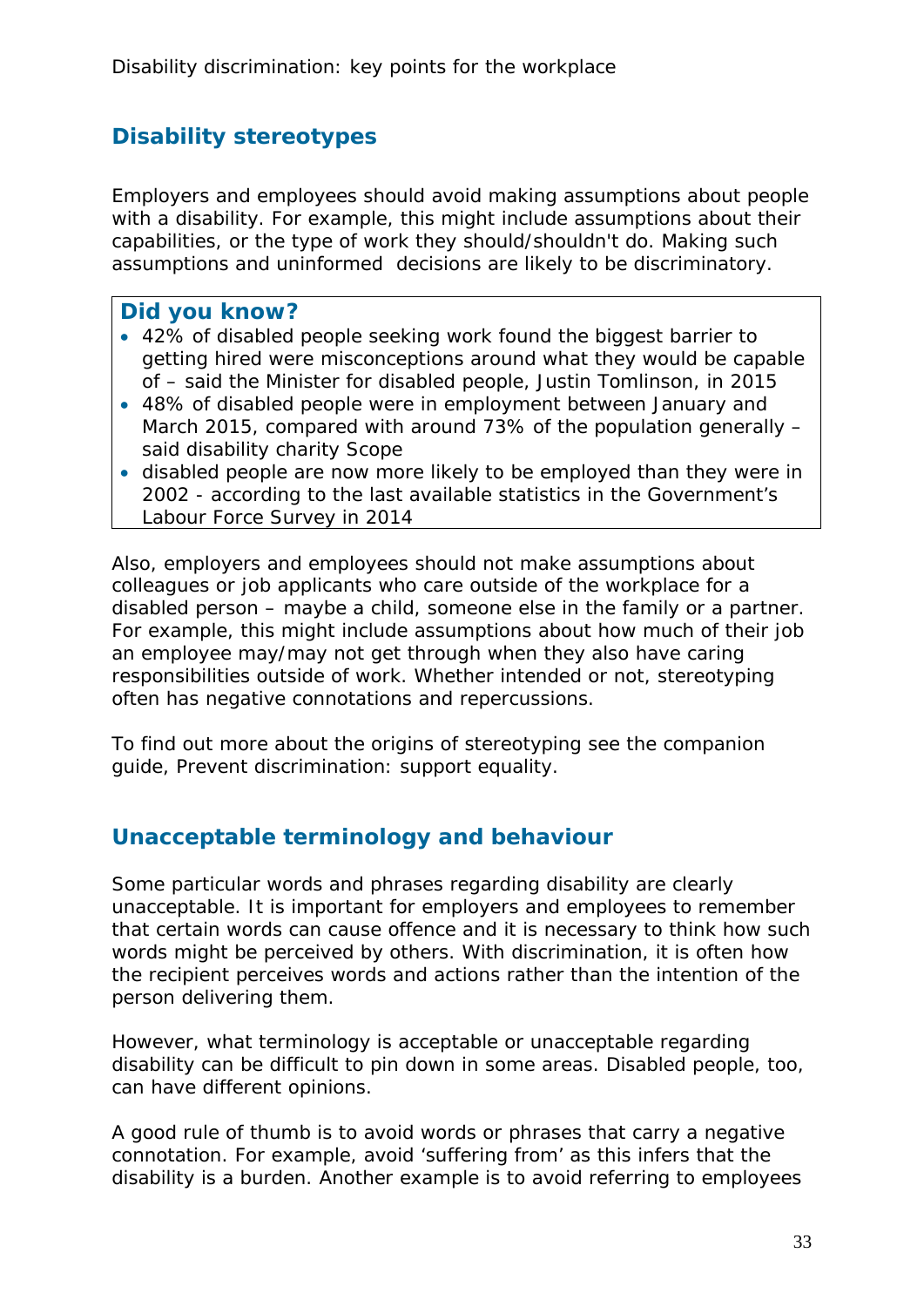without a disability as 'able-bodied', as this suggests all disabilities are physical and that disabled employees or job applicants are not capable. Instead, if it is really necessary to make the distinction, use the term 'non-disabled'.

Regarding behaviour, the charity Compass Disability Services offers a guide to disability etiquette – ten simple rules when communicating with a disabled employee – for example, talk directly to the disabled employee, not their companion or support worker. The charity also offers a quick guide on how to say the right thing. To find out more about these Compass Disability Services guides, search for Simple Disability Etiquette on [www.compassdisability.org.uk](http://www.compassdisability.org.uk/) 

An employer should provide equality training to make clear to employees what terminology is acceptable and unacceptable where there is a genuine need to refer to someone's disability.

If it is deemed necessary or relevant to refer to someone's disability and there is uncertainty around what terminology they would find acceptable, an employer would be best placed approaching the individual to tactfully ask how they would wish their condition to be described. This should be handled in a discreet and professional way.

Also, employers and employees need to take into account that the acceptability or unacceptability of terms can change over time, and sometimes quite quickly.

### <span id="page-33-0"></span>**Disabilities which may be life-threatening**

Some disabilities such as cancer and HIV may be life-threatening. The law covering sickness absence for these conditions is the same as for other disabilities – see the section, Sickness absence. However, employers might bear in mind that the more severe the impairment the more likely it may be that an adjustment, if it reduces the disadvantage, will be seen as reasonable. But it also needs to be reasonable in all the circumstances of the individual case.

Other considerations may include:

- managers being trained in how to practically and sensitively handle circumstances where an employee has a potential or actual lifethreatening condition
- the employee wanting to carry on working, if in line with medical and health and safety advice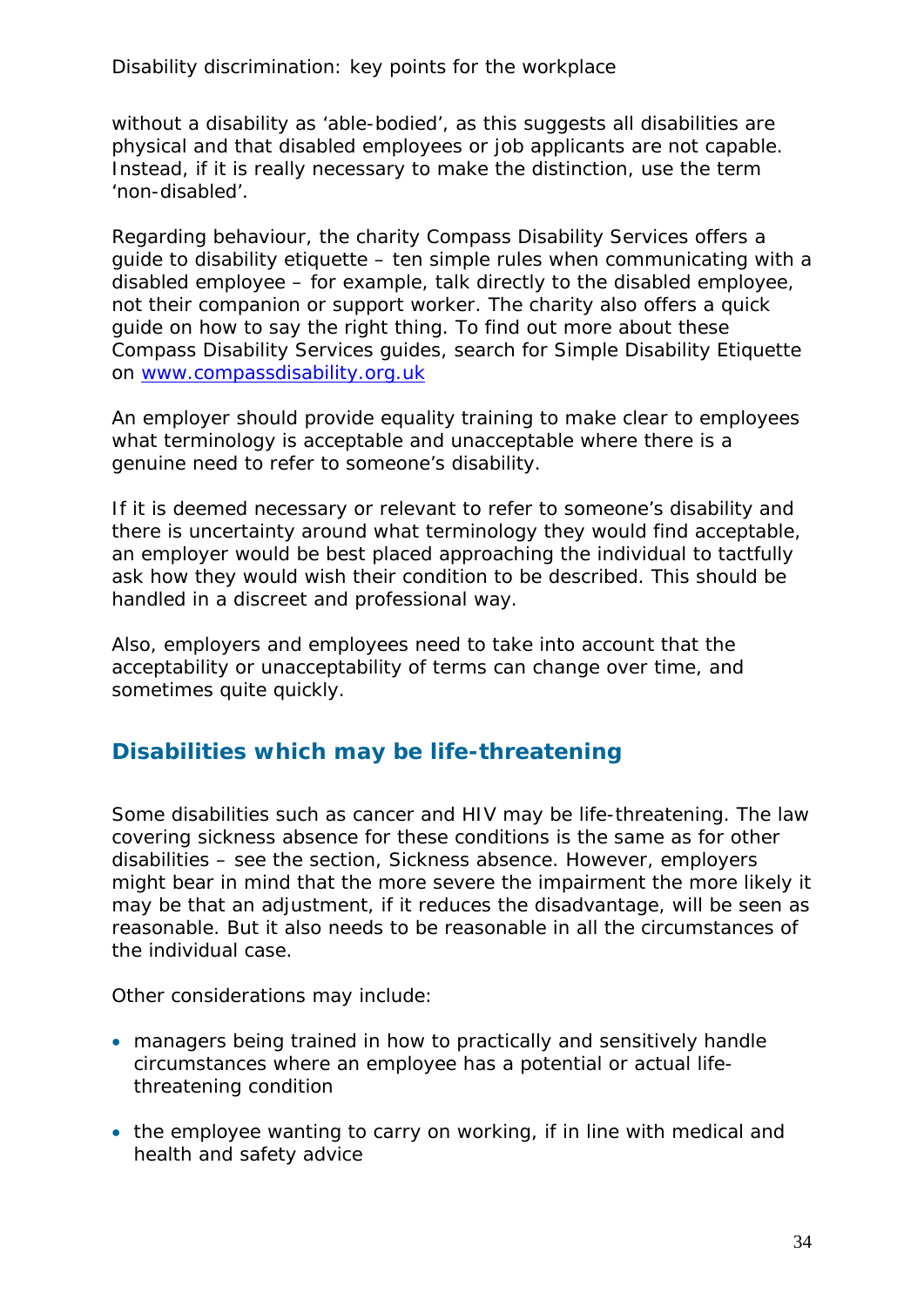- employer and employee agreeing how to keep in touch during spells when the employee is off work
- employer and employee agreeing that colleagues can be told some limited information so they understand the situation – also, see the next section, Employee's wish for confidentiality
- the employee needing time off for treatment and/or counselling
- the employer supporting the colleagues, too, because of any emotional impact and extra work they may take on
- taking on a temporary replacement to cover for the employee while they are off
- at an appropriate stage, employer and employee together planning the start of a return to work when the employee is ready – and making necessary 'reasonable adjustments'
- understanding that on a return to work, it may take the employee weeks or months to get back full-time – for example, maybe because of on-going treatment or the nature of their job
- that there may be circumstances where the employee does not return to work
- that there may be circumstances where the employee does not survive their condition. For more information, see Acas' Managing bereavement in the workplace  $-$  a good practice guide on  $acas.org.uk/bereavement$

### <span id="page-34-0"></span>**Employee's wish for confidentiality**

As with any personal staff information, an employee's disability should be kept confidential by the employer unless the employee has made it clear they are happy for the information to be shared. If they are, the employer should:

- talk to them about what they want and don't want their colleagues to know, and
- who will be told and who will do the telling.

These must be the employee's decisions, without any pressure from the employer. If this does not happen, disabled employees can feel uncomfortable if put in a position where they feel they have to explain their disability to colleagues.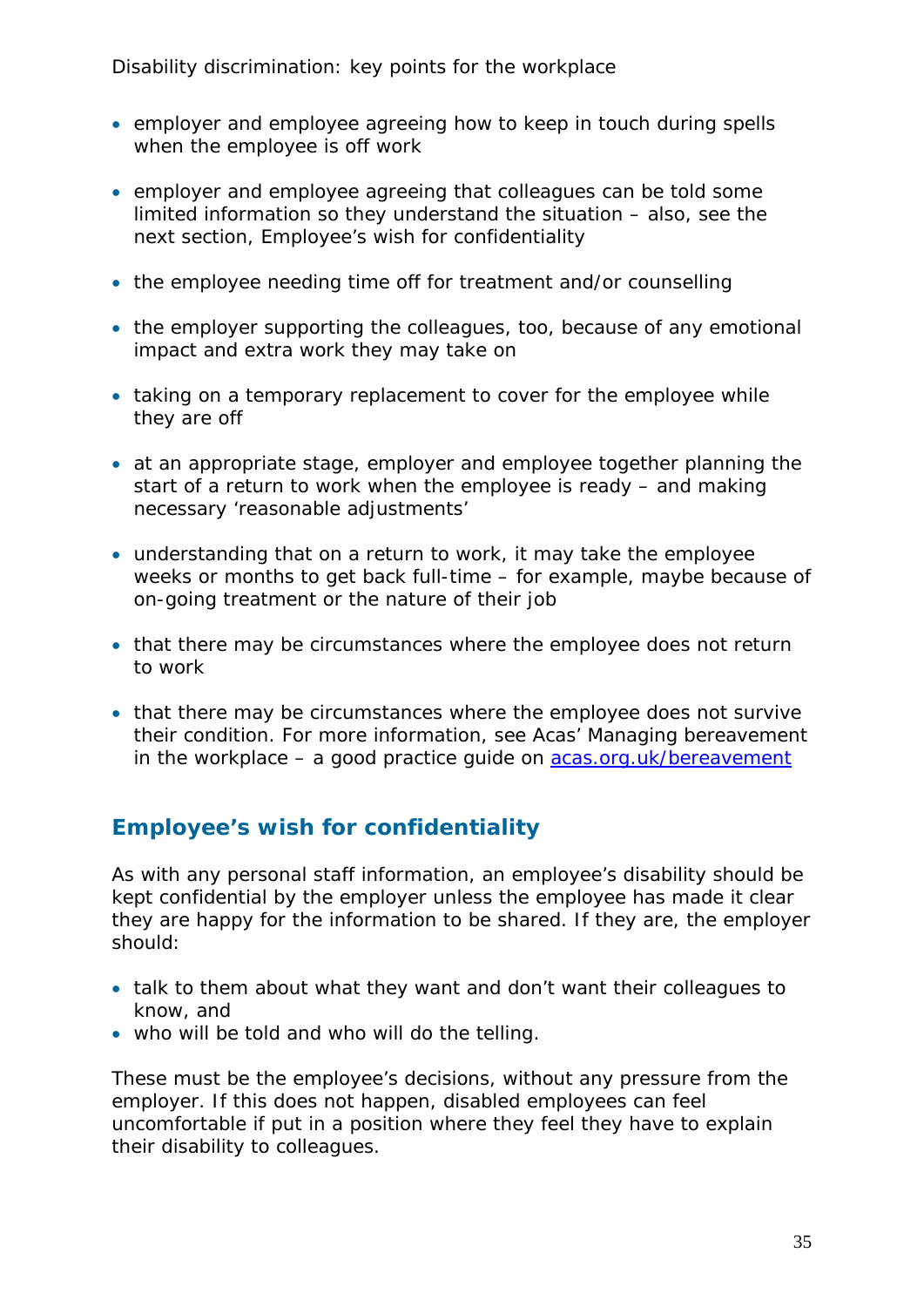Also, both employers and employees can find it helpful to keep a written record of what they have agreed about confidentiality or the sharing of information about the disability.

However, there can be circumstances where there are indicators that an employee has or may have a disability. For example, they may have lost a limb, be in a wheelchair or use a long cane when walking. In such circumstances, it would be impossible for the employer to keep the disability completely confidential.

Also, there can be other disabilities and circumstances where the amount of confidentiality possible may be limited. For example, a disabled employee may need support from colleagues, there may be health and safety reasons, or colleagues may need to be aware.

There are advantages for an employee in being open about their disability with their employer – for example:

- it can be a weight off the employee's mind and with that sense of well-being their productivity can improve, too
- the employee can ask for 'reasonable adjustments' if the employer knows about their disability.

The employer does not have a legal duty to consider and make 'reasonable adjustments' if it does not know about the employee's disability. However, the Equality and Human Rights Commission's Employment Statutory Code of Practice says an employer is expected to do 'all it can reasonably' to find out if an employee is disabled. If someone working for the employer – for example, an employee, occupational health adviser or recruitment agency – knows of a job applicant or employee's disability, the employer will not usually be able to claim it did not know.

Some disabled job applicants and employees decide they do not need adjustments and prefer to keep information about their disability private. The EHRC's Employment Statutory Code of Practice says the Equality Act does not prevent a disabled person keeping a disability confidential from an employer.

But, a job applicant or employee should bear in mind that:

• the Health and Safety Executive points out that an employer must include the employee in any relevant health and safety information and training, and may need to understand any effects a disability may have on workplace health and safety, and how to minimise risks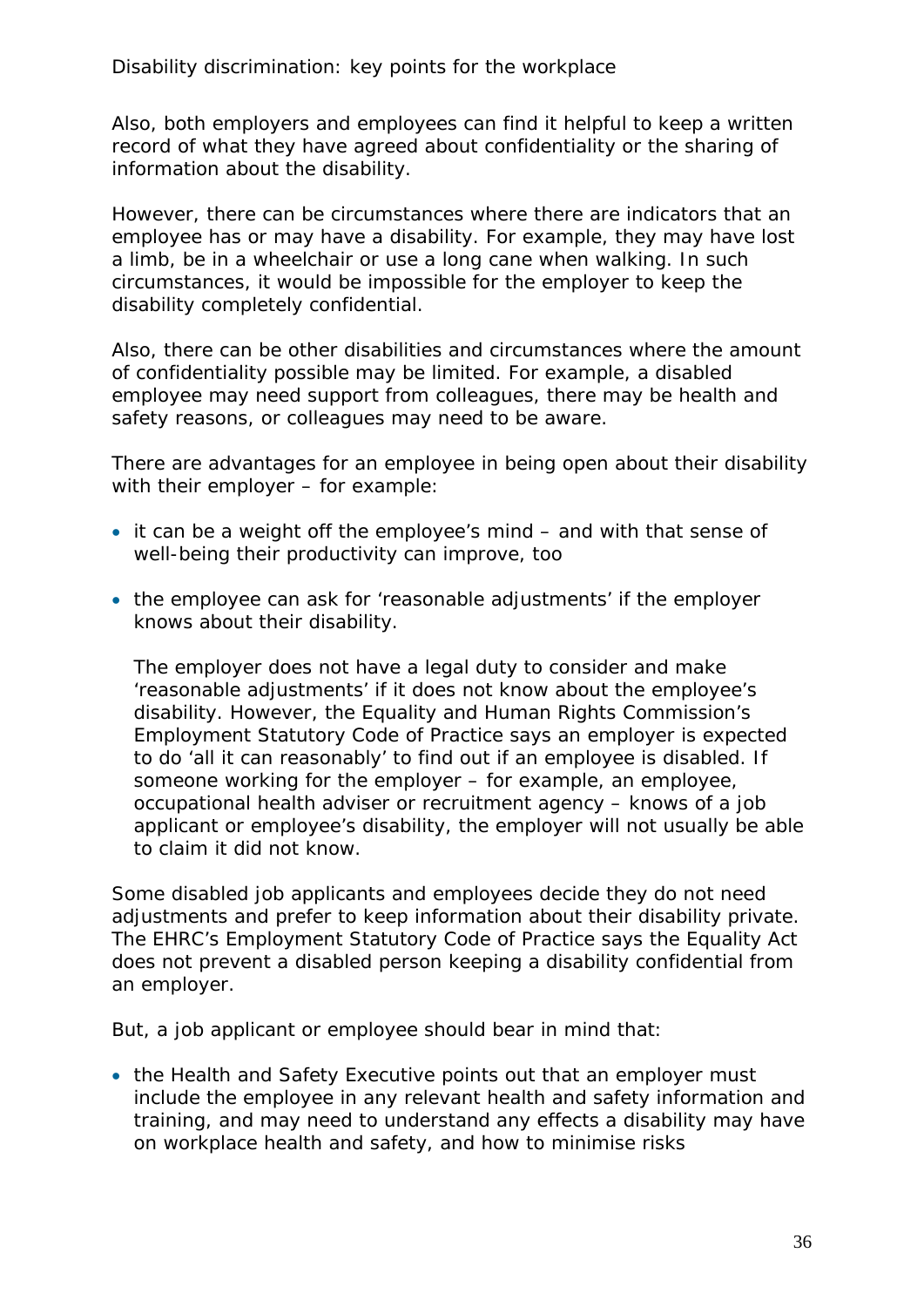• before making a job offer, an employer can ask health-related questions in very limited circumstances. See the section, Asking questions about health.

### <span id="page-36-0"></span>**Managing mental health at work**

There can still be reluctance for a job applicant or employee to tell an employer that they have a disability. They may worry that even though it is unlawful, an employer may find their disability, and consequently them, a problem.

This can be particularly the case with mental health impairments which can be difficult to spot and identify. An employer may not realise a job applicant or employee has a condition unless they tell the employer.

There can also be a reluctance to manage mental health in the workplace because people can feel uncomfortable talking about it – it can still be something of a taboo among some employers, although in others it is beginning to be broken down. Acas has a guide, training and E-Learning on breaking down this taboo so managers understand what they can do, and job applicants and employees can feel comfortable talking about their condition.

For more information, go to [www.acas.org.uk/mentalhealth](http://www.acas.org.uk/mentalhealth)

### <span id="page-36-1"></span>**Matching core 'Occupational requirements' of the job**

In certain and rare circumstances, it may be lawful for an employer to specify that applicants for a job must have a particular protected characteristic under the Equality Act. In law, this approach is known as an 'occupational requirement'. For example, an employer might specify that job applicants must have a particular disability for a role in giving advice about the condition to others.

However, it is not enough for an employer to simply decide they would prefer to employ someone who has a particular disability. Any such requirement must:

- be crucial to the post, and not just one of several important factors, and
- relate to the nature of the job, and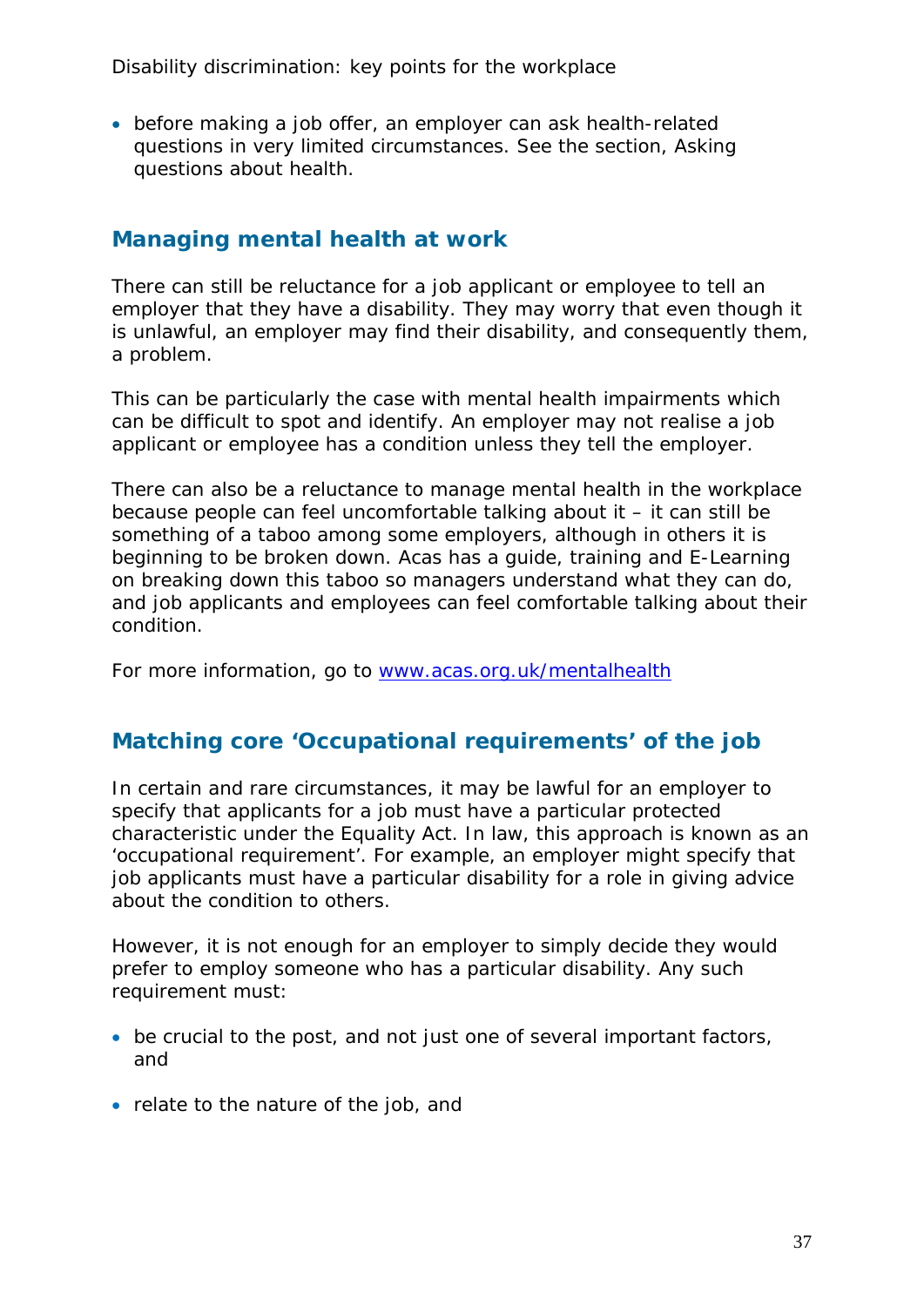• be 'a proportionate means of achieving a legitimate aim'. If there is any reasonable and less discriminatory way of achieving the same aim, it is unlikely that the employer could claim an occupational requirement.

All three points apply to an occupational requirement, not just one or two of them. There is more on 'legitimate aims' in this guide's section, Indirect discrimination.

An occupational requirement must be reassessed each time the job is advertised, even though it may have been valid for the same post in the past. Circumstances may have changed, meaning the occupational requirement may no longer be applicable.

An employer should think very carefully, and consider seeking specialist legal advice, before claiming an occupational requirement, as it can be difficult to justify and will be rare. Also, a job applicant might challenge at an employment tribunal an occupational requirement which appears unjustified.

Further, an occupational requirement can only be used in a defence against claims of ordinary direct discrimination (but not for by association or by perception). It cannot be used in a defence against claims of indirect discrimination, harassment or victimisation.

### <span id="page-37-0"></span>**Taking 'Positive action'**

Under the Equality Act, an employer can take what the law terms 'positive action' to help employees or job applicants it thinks:

- are at a disadvantage because of their disability, and/or;
- are under-represented in the organisation, or whose participation in the organisation is disproportionately low, because of their disability and/or;
- have specific needs connected to their disability.

An employer must be able to show evidence that any positive action is reasonably considered and will not discriminate against others. If it can, it may legally:

- take proportionate steps to remove any barriers or disadvantages;
- provide support, training and encouragement to increase the participation of people with a disability.

This means 'positive action' can be used to encourage applicants and develop the organisation's talent pool. However, it is not considered good practice to select disabled applicants over non-disabled applicants just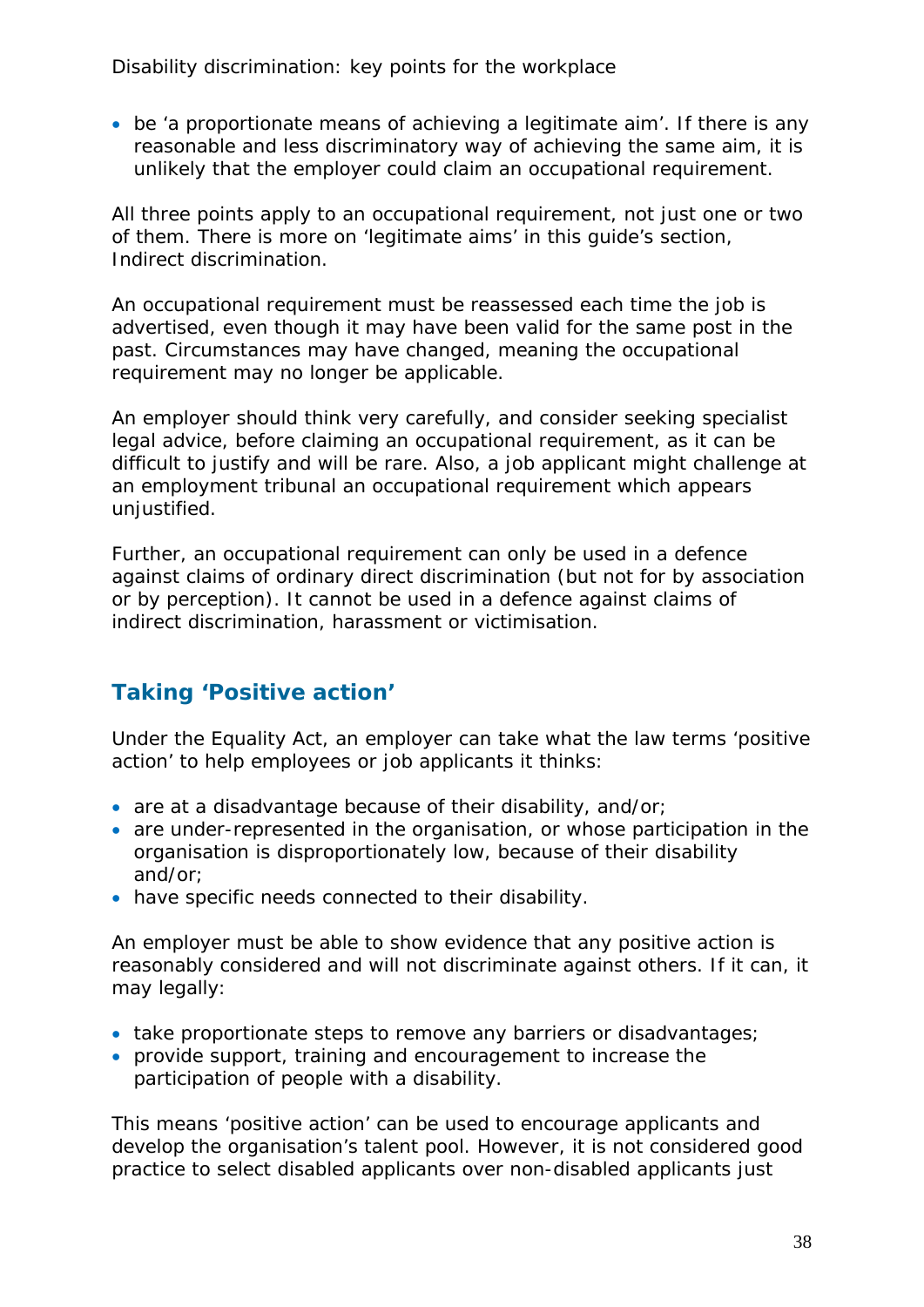because they have a disability – doing so can have a damaging impact on workplace morale when there are ways to select the best candidate solely on merit.

However, there is an exception in the Act which allows a charity to lawfully only employ disabled people under what the law terms 'supported employment'.

While an employer can use 'positive action' to encourage people with a particular impairment, generally it may be unlawful for an employer to prefer one disability over another. This is a complex area and it may be advisable to take legal advice.

For more on 'positive action', see the companion Acas guide, Equality and discrimination: understand the basics. There is no legal necessity for an employer to take - or consider taking - positive action if it does not wish to do so.

### <span id="page-38-0"></span>**Armed Forces**

An employer's obligations under the protected characteristic of disability do not apply to military service in the Armed Forces. But they do apply to civilians working in the Armed Forces.

### <span id="page-38-1"></span>**How employees should raise complaints**

There are two ways a complaint of alleged discrimination may be handled. Informally or formally.

Some complaints may be dealt with informally, where the employer has a quiet word with those involved to reach a resolution which has the desired effect and to which they can all agree. Dealing with a complaint this way can prevent it escalating and possibly ending as an employment tribunal claim.

It is not uncommon for complaints of alleged discrimination to evoke strong feelings for both the person who has made the complaint and the person that the complaint has been made against. Such a complaint is very likely to go through the formal approach, using the organisation's formal grievance procedure, and possibly its disciplinary procedure, too. All employers should have discipline and grievance procedures and each employee's contract of employment should include information on where the details can be easily found.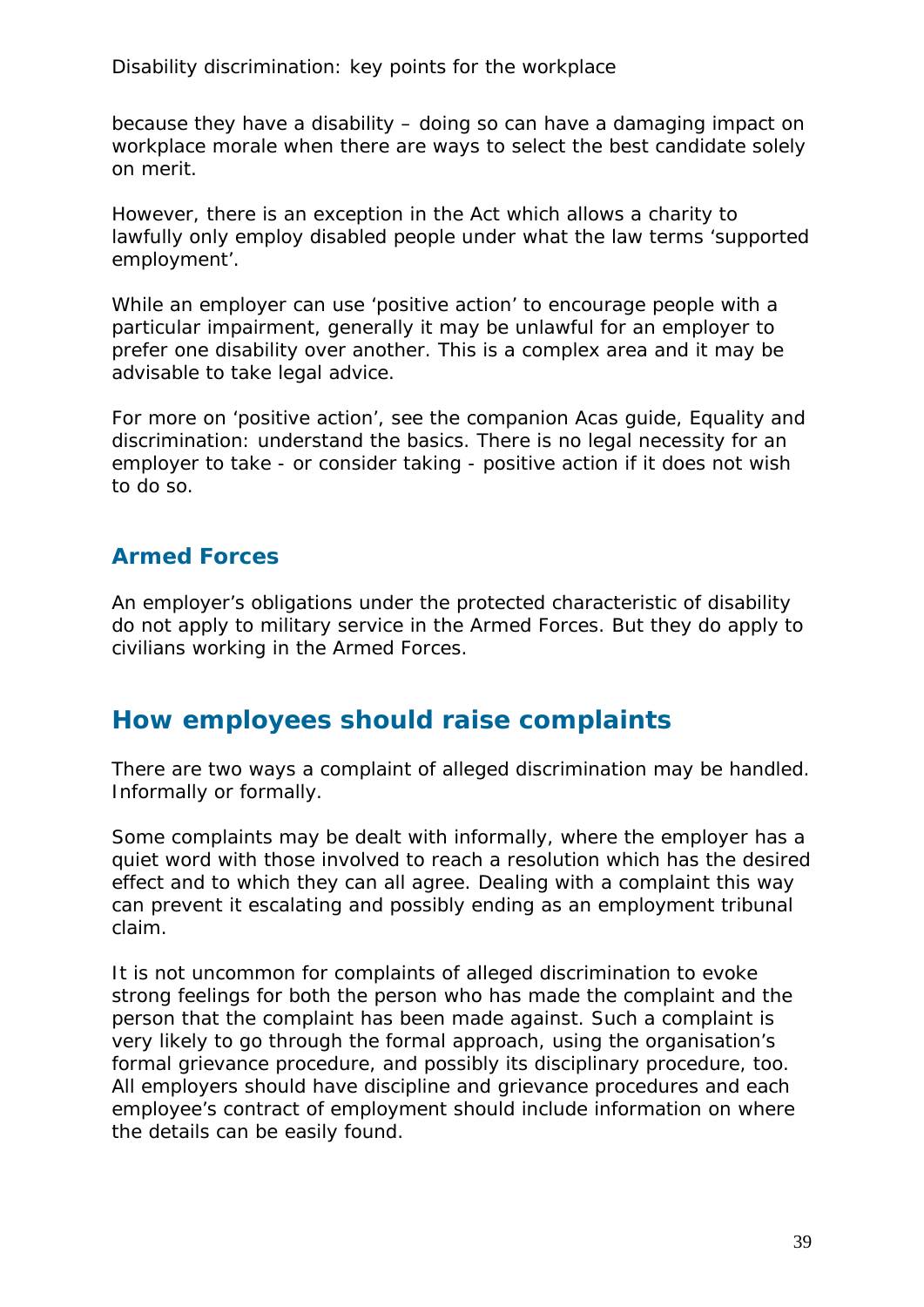How employees should raise complaints is covered in more detail in the companion guide, Discrimination: what to do if it happens. It includes help for employers and employees in deciding whether to handle a matter informally or formally.

### <span id="page-39-0"></span>**When an employee experiences discrimination**

When an employee makes a complaint that they have been a direct target of discrimination, an employer should be mindful that the employee may feel they have been personally attacked. Handling the situation with sensitivity is essential, whether this is being done informally or formally.

**For example… How an informal complaint can work** Mervyn takes medication for epilepsy. Side-effects include drowsiness and lack of energy which mean he struggles to get up in the morning. His manager has agreed that when this happens he can start later.

Mervyn's five team colleagues know of his epilepsy and the agreement, but four of them cannot resist sometimes making what they think are wisecracks such as 'Afternoon, dozy' and 'Get wasted again?' The jibes get worse and upset him. He asks them to stop, but they just laugh. He complains to his manager who was unaware of the remarks. Mervyn says he would prefer that his colleagues did not get into a lot of trouble, but he wants the comments to stop.

The manager tells the team: that derogatory comments about Mervyn's condition are unacceptable and must stop immediately; the comments amount to harassment under equality law; and that Mervyn's epilepsy is a disability. He adds that because of Mervyn's wishes no formal action will be taken this time against those who have made the comments, although the matter will be recorded. Should the comments happen again, the employer will take formal action.

The four colleagues say they are very sorry for making the comments – they were just trying to 'make light' of the situation; it was meant to be boisterous fun – they did not mean to insult or upset Mervyn. Also, they admit they are unsure about when 'banter' becomes discrimination.

The manager responds that it would be beneficial for the whole team to attend refresher training to make sure everyone understands the importance of equality and diversity in the workplace, and preventing discrimination.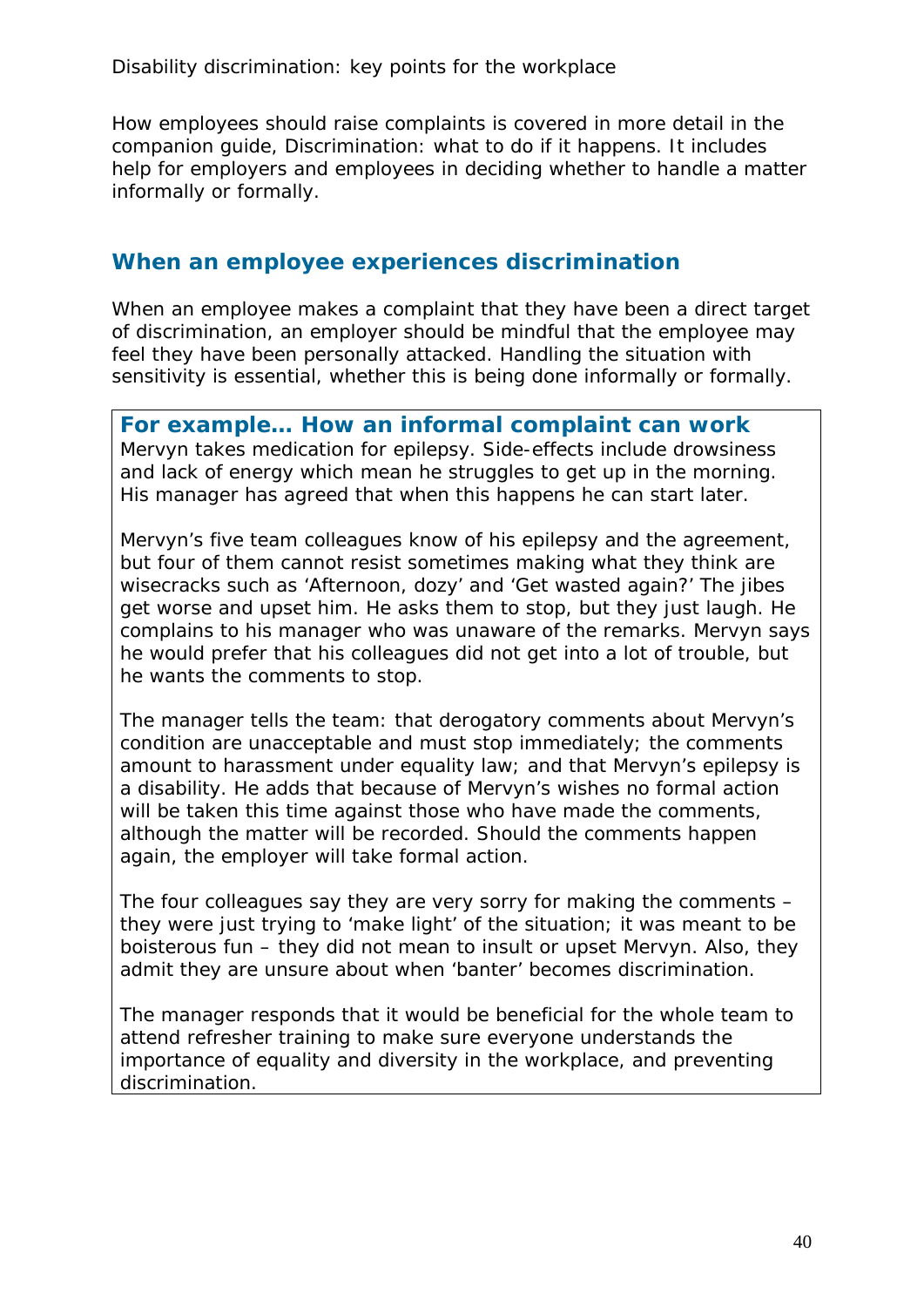### **For example… How a formal approach can work**

Russell is diagnosed with asthma after time off work with breathing difficulties. At his return to work interview, he tells his line manager that the asthma hit him hard – for example, he can struggle to walk upstairs. Also, cold air and dust can bring on an attack. Russell works for a small chain of builders' merchants and asks if he could be moved, because of his asthma, to work indoors in the tools or electrical sections where he has worked before, rather than outside in the building supplies yard.

However, the line manager now sees Russell as a 'problem employee' because of his condition. Also, he keeps Russell working in the yard where he gets a severe asthma attack and is then off ill for three days. When Russell gets back to work, the line manager tells him he will have to let him go as he is no longer up to the job. Russell again asks why he could not be moved indoors, but the manager says that is not an option.

Russell sends a formal written grievance to the firm's senior general manager who supports his complaint, saying Russell must be moved indoors, as a 'reasonable adjustment', to one of the sections where he has worked before. The line manager is disciplined for his conduct and sent on full refresher training about equality and discrimination.

### <span id="page-40-0"></span>**When an employee observes discrimination**

It is also unacceptable for employees to be placed in situations where they observe discrimination taking place. What has been witnessed should be taken seriously by the employee who has seen it and by the employer who receives a complaint about it from the witness. The main issue is that discrimination is allegedly taking place. Also, the employer should be mindful that the witness feels strongly enough to make a complaint. As with a complaint from an employee alleging discrimination aimed at them, a complaint about discrimination which has been observed should be handled just as sensitively.

#### **For example… How an informal approach can work**

An independent health club advertises for abled-bodied enthusiasts interested in fitness to apply to join its team of personal trainers. Daniel, one of the club's trainers, points out the ad to a friend, Habibi, a qualified personal trainer with a prosthetic leg. But Habibi says he is put off from applying because of the use of the phrase 'able-bodied'.

Back at work, Daniel raises the wording with the club's manager who says it must change as soon as possible. He asks Daniel to say sorry to his friend for the wording, that the mistake will be removed, and to tell Habibi his application would be welcomed. He also says he is willing to write to Habibi to apologise for the wording.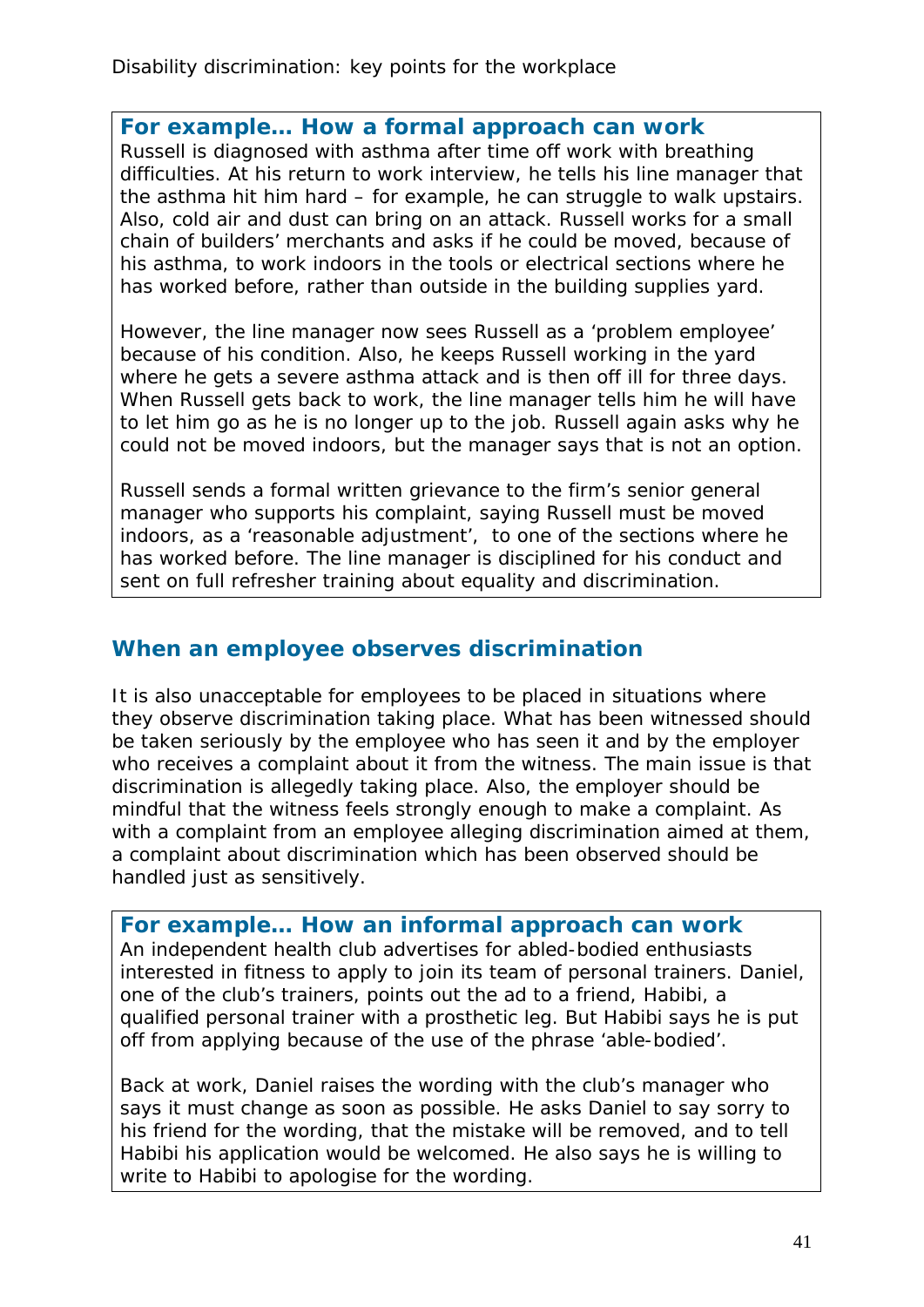#### **For example… How a formal approach can work**

Josh, a supervisor from another department, overhears two staff criticising one of their team, Marlene, who has a hearing impairment. They complain that they don't understand why she was given a job – she speaks too loudly, does not always understand what is said and cannot hear when the office gets noisy.

They also complain that Marlene gets too many adjustments including extra time for projects. They say this adds up to money that could have been used instead to give them a pay rise. They agree to find ways to encourage Marlene to leave.

Josh is shocked and reports the matter to Marlene's manager who says it appears serious. He asks a senior HR manager to investigate. Evidence from the investigation – including a written statement from Josh – suggests further action is needed. Senior management decide to use the company's disciplinary procedure.

The pair are each given a final written warning to last 12 months and told that any further misconduct could lead to their dismissal.

### <span id="page-41-0"></span>**How employers should handle discrimination complaints**

When an employer receives a complaint about disability discrimination, it should take the matter very seriously, and listen carefully and with empathy to what the employee says.

A complaint – or grievance as it is also known – might be handled in an organisation informally or formally depending on the nature of the particular complaint, its seriousness, the possible action that may need to be taken, or the outcome desired by the person making the complaint, as explained in the previous section, How employees should raise complaints.

However, if an employer becomes aware that discrimination, harassment or victimisation is taking place because of someone's disability, it is important that they do not wait until a complaint or grievance is raised. The sooner action is taken the more easily it can be resolved and it is less likely that the employer would be liable for the discriminatory actions of the employee/s involved.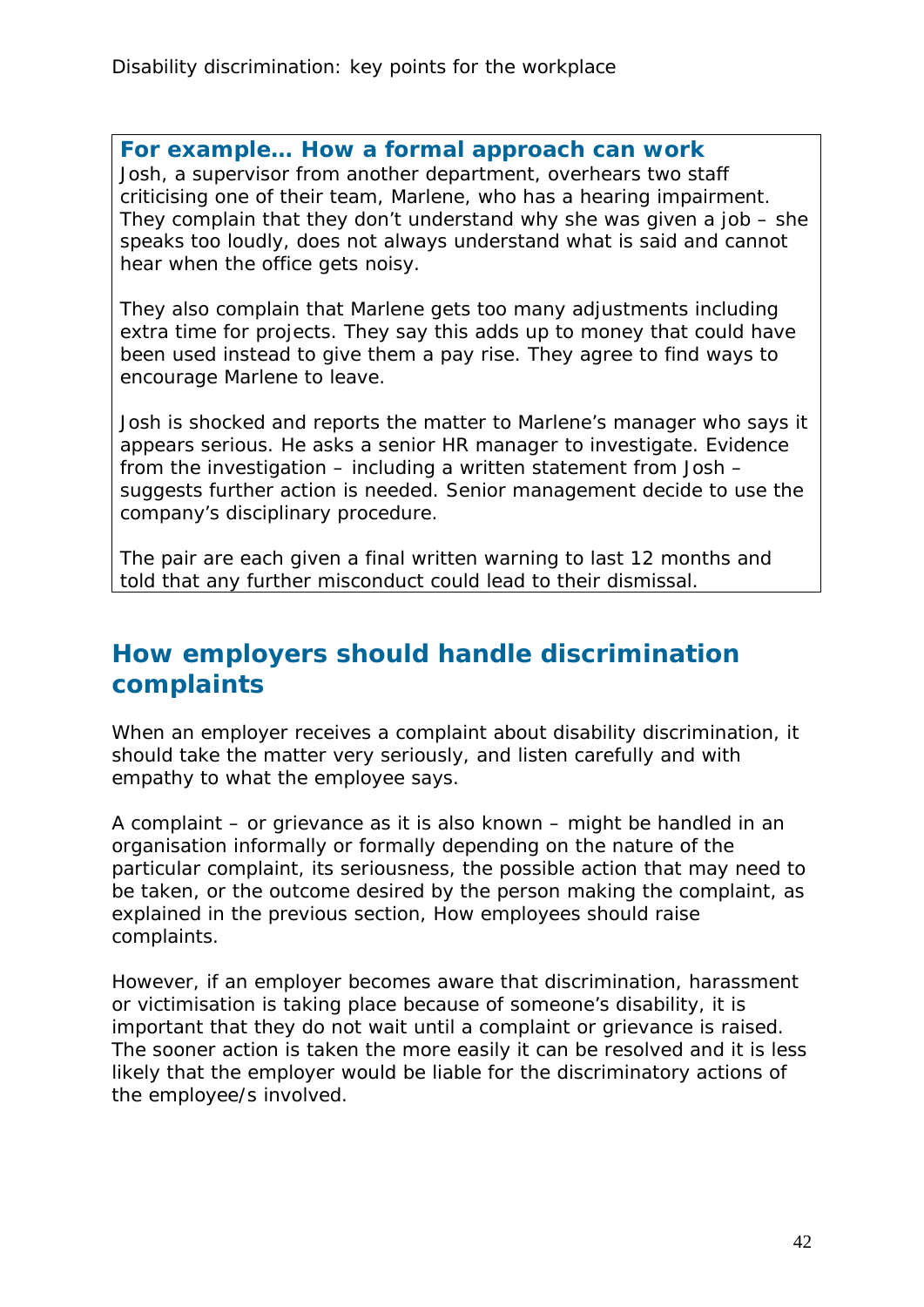An employer should discuss with the employee raising the concern whether they wish to have the matter dealt with informally or formally. They should also come to an agreement on this.

It is for an employer to decide whether to pursue disciplinary measures against an employee. However, it should ensure it investigates complaints thoroughly and follows disciplinary procedures where warranted. Any inaction by the employer could damage staff morale in general and possibly culminate in the employee who made the complaint submitting a claim to an employment tribunal.

How employers should handle a complaint of alleged discrimination is covered in more detail in the companion guide, Discrimination: what to do if it happens. It includes help for employers and employees in deciding whether to handle a matter informally or formally.

To help give a better understanding of when to use an informal approach or a formal one concerning alleged disability discrimination, both employers and employees should assess the following examples.

### <span id="page-42-0"></span>**When to consider an informal response**

It is likely an employer will use an informal response for what appear to be relatively less serious complaints of discrimination. Such a response will be largely based on having conversations with the parties concerned to investigate the situation in the hope of resolving the matter, without using the organisation's formal grievance procedure.

If the matter turns out to be relatively straightforward, the informal approach can have the advantage of resolving the matter sooner, with less stress and at less cost than if the matter went through the formal grievance route. Also, it can make it easier for work relationships to be rebuilt.

When considering whether an informal response is appropriate, an employer should be mindful of the outcome the person is seeking and the outcome that might be necessary from the employer's point of view.

However, using the informal approach can be a risk. In using it, a manager might be accused of not taking a complaint seriously enough. Or, the conversations might reveal that the complaint is much more serious than it first appeared.

But, if the matter appears relatively straightforward, it can be worth trying an informal approach first. If it doesn't work, the matter could still be dealt with formally. Also, an employer can explain to an employee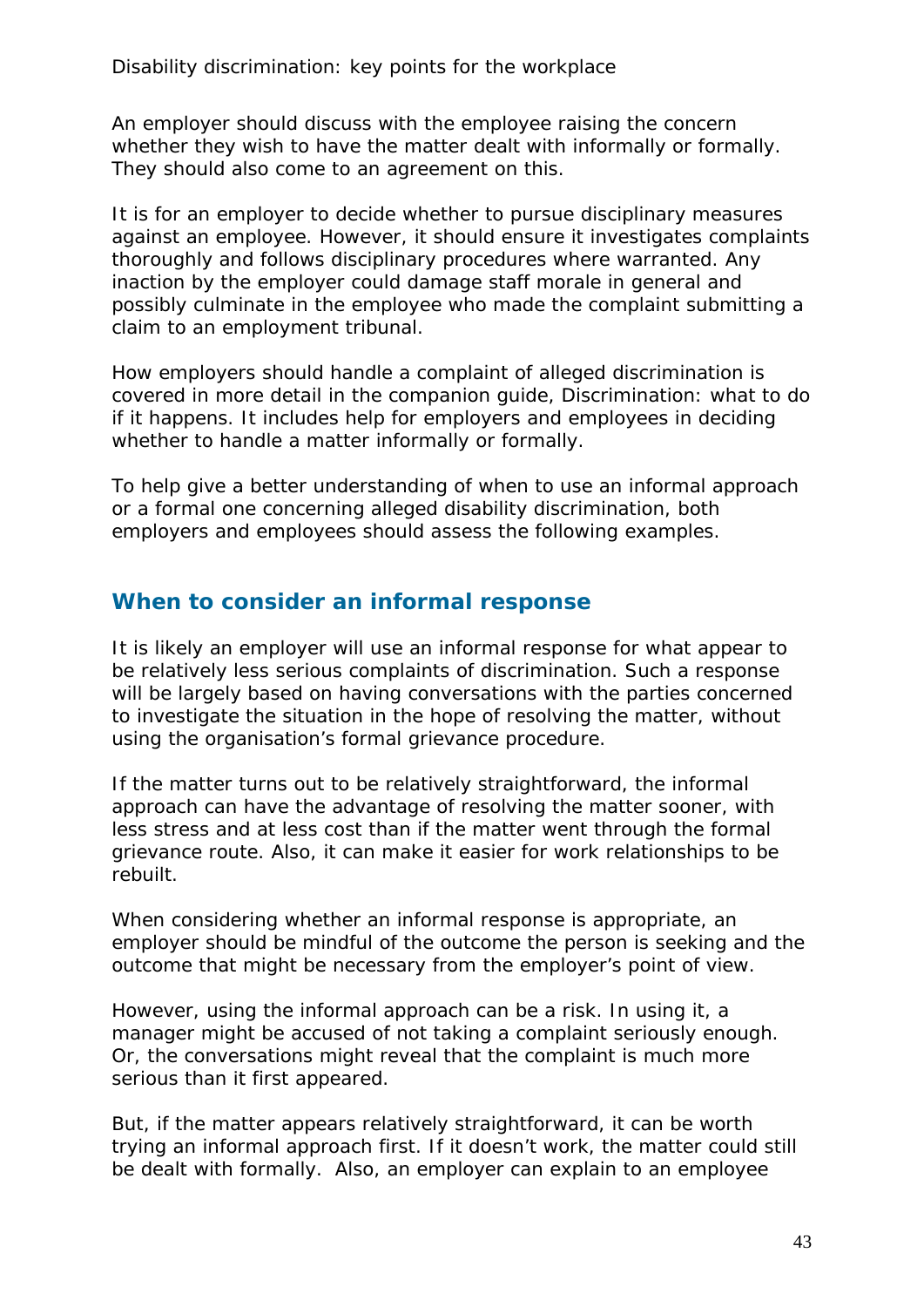that an informal approach still means the complaint is being treated seriously and, in the circumstances, is potentially the best way to try for the most desirable outcome for all concerned.

**For example… Informal response to informal complaint** Joe has an anxiety disorder, but tries to overcome his symptoms. His manager is aware of his mental health condition, which can include panic attacks with bodily shaking and chest pains. Joe's manager has agreed he can work from home when he thinks the hubbub of their open plan office is starting to get too much for him.

Joe's colleagues all admire how he battles on, but five others in another team have been overheard making facetious remarks about his mental health, such as 'Is Joe out… of his mind?' The remarks are reported to their manager who makes it clear to them their comments are both inappropriate and unacceptable. The comments were not heard by Joe, but by another employee who found them offensive.

The five apologise and say nothing like that will happen again. They all agree they would benefit from refresher training about equality, diversity and discrimination. The manager updates the complainant who says she thinks the matter is being handled in the best way.

### <span id="page-43-0"></span>**When to consider a formal response**

The formal response, usually using the employer's formal grievance procedure including a hearing, is very likely to be the way forward when the allegation of discrimination is particularly serious. It is even more likely if the complaint could also lead to a disciplinary investigation.

However, there can be other circumstances where the need for a formal response can arise, as highlighted in the final example, Formal response to informal complaint.

#### **For example… A formal grievance**

Lorraine sends a written grievance to the head of her department because her manager, Gary, has cut her company sick pay by half. Her GP has signed her off for another two weeks because her bulimia has led to problems with her heart and kidneys, and depression. The department head asks another manager, Simon, to investigate.

Simon speaks to the company's pay section and Gary, and finds that Gary has told them to cut her sick pay because she has now been off for more than three months. But not all of Lorraine's sickness absence has been related to her disability – she was off work for eight weeks with a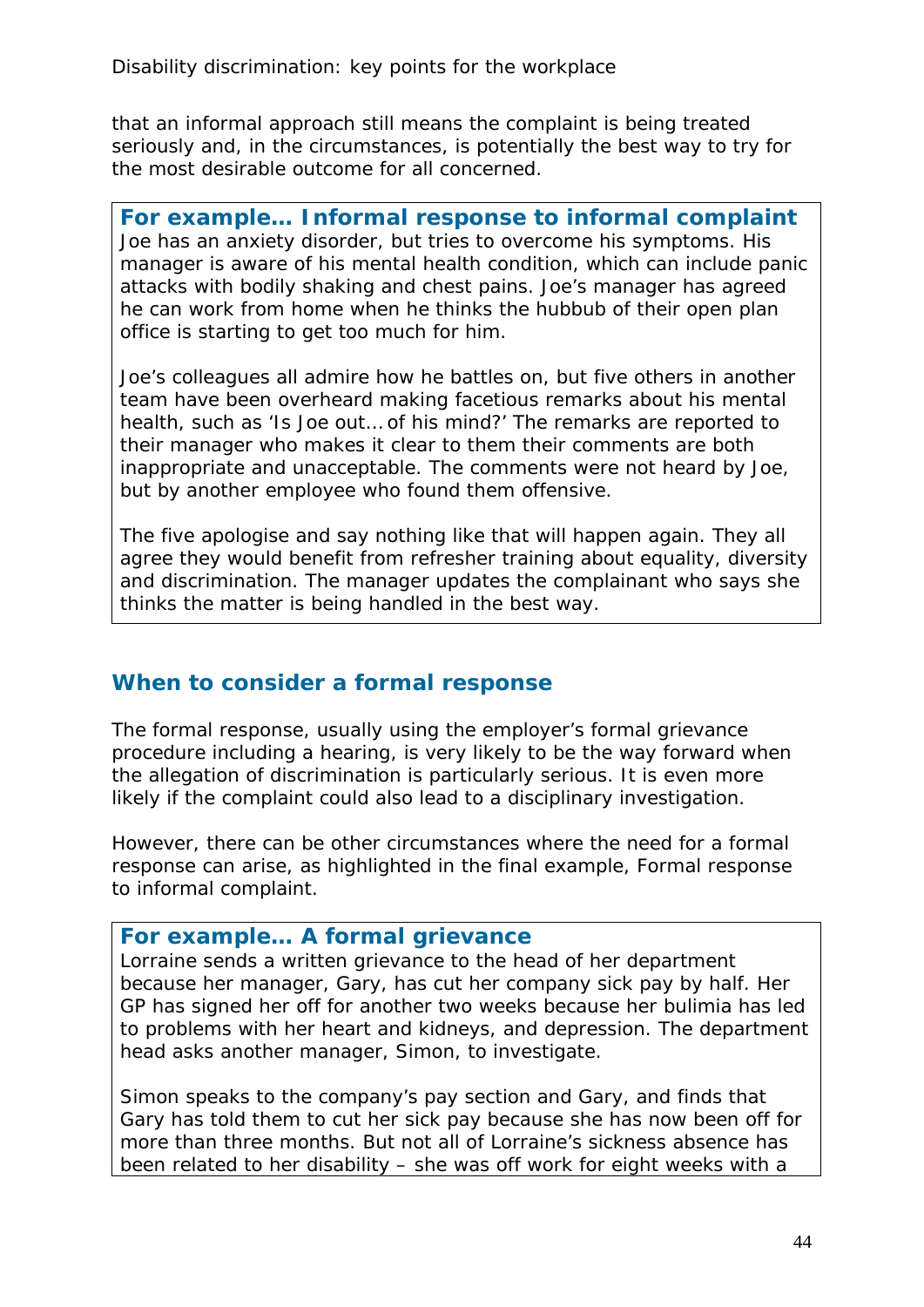broken ankle before her bulimia flare-up.

After the grievance hearing, where Lorraine is accompanied by a colleague, the department head decides to uphold her complaint. He writes to her to say she will go back on full contractual sick pay and any deductions will be paid to her, too. He says that in this case Gary should not have counted her absences related to her bulimia as part of her overall sickness record. This was because she was within the time off limit agreed with her employer for recording disability-related sickness absence separately from other illness absence. He adds that Gary will be retrained about the company's sickness policies.

**For example… Formal response to informal complaint** Roger asks his supervisor at the bus depot where he works to have a word with a group of three other drivers making jokes about his HIV. He asks him to do this 'off the record' and wants the remarks to stop.

However, when the supervisor starts asking questions he finds there is other unacceptable behaviour from the trio, including leaving threatening messages in the cab of the bus Roger will be driving, breaking things in his locker and regularly kicking him when he walks by.

The supervisor meets with Roger again to say that the situation is far more serious than Roger indicated, and the bus company must look into the matter thoroughly. The depot's manager investigates, speaks to the three drivers, Roger agrees to write a statement about what has happened to him, and witnesses write statements, too.

<span id="page-44-0"></span>The manager explains to Roger that the matter is so serious it has to be dealt with through the company's disciplinary procedure. The three drivers are invited to a disciplinary hearing, and the outcome is that they are dismissed for gross misconduct.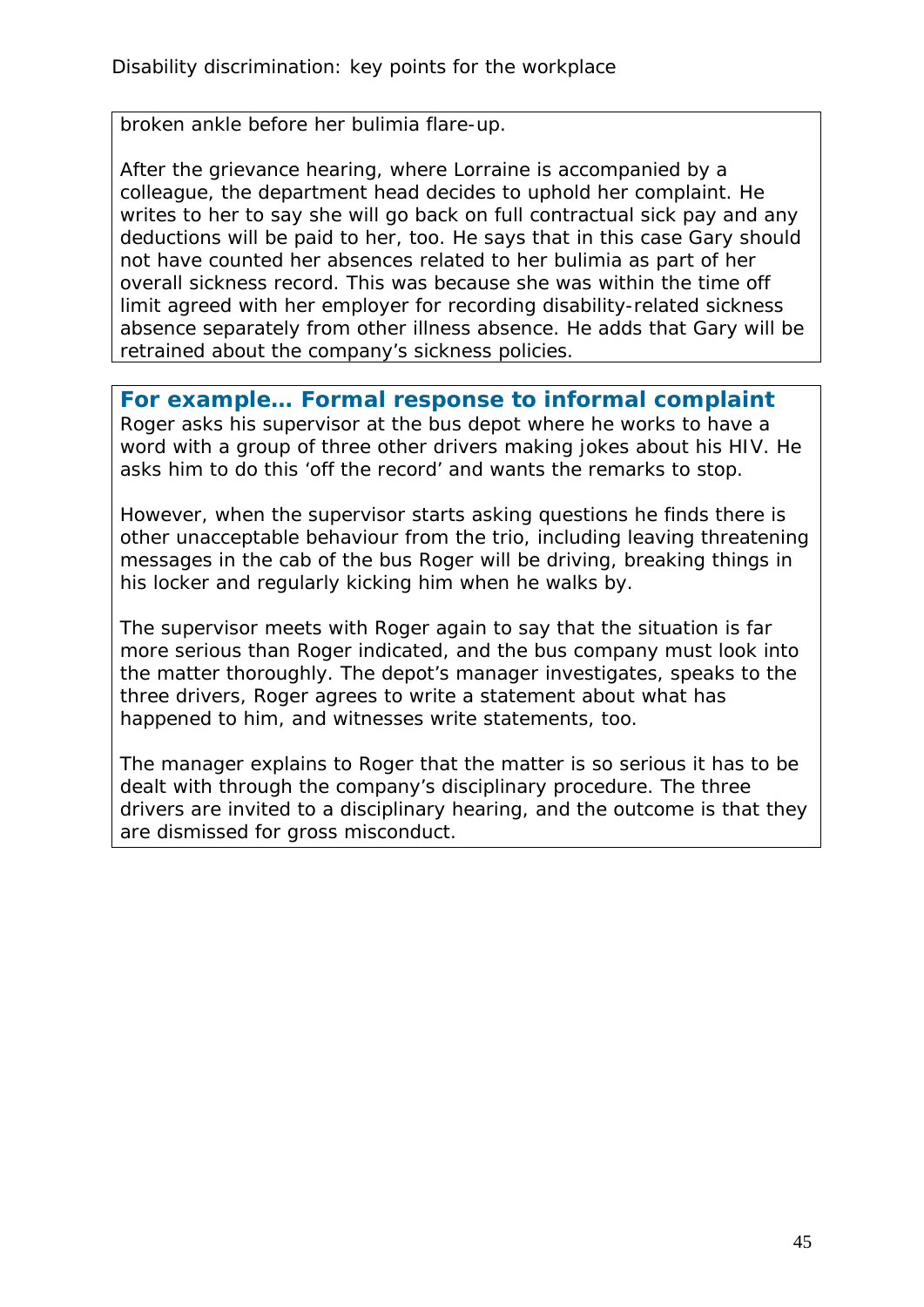# **Further information**

#### **Acas learning online**

Acas offers free e-learning. The Equality and diversity course gives: an overview of what equality and diversity mean; why they are important; putting the principles into practice in an organisation; and a test to gauge understanding of the key points. Plus, there's a separate course on managing mental health in the workplace – Mental Health Awareness for Employers.

#### **Acas training**

Our Equality and diversity training is carried out by experienced Acas staff who work with businesses every day. Training can be specially designed for smaller companies and our current programme includes:

- equality, diversity and discrimination: the essentials
- is it okay to ask? How to handle some of the trickiest workplace situations
- mental health awareness for employers

Go to [www.acas.org.uk/training](http://www.acas.org.uk/training) for up-to-date information about our training and booking places on face-to-face courses.

Also, Acas specialists can visit an organisation, diagnose issues in its workplace, and tailor training and support to address the challenges it faces. To find out more, see the Acas website page, Business solutions

#### **Acas guidance**

Equality and discrimination: understand the basics Prevent discrimination: support equality Discrimination: what to do if it happens Age and the workplace: a guide for employers and employees Religion or belief discrimination and the workplace Race discrimination: key points for the workplace Sexual orientation discrimination: key points for the workplace Asking and responding to questions of discrimination in the workplace Managing redundancy for pregnant employees or those on maternity leave Bullying and harassment at work: a guide for managers and employers Bullying and harassment at work: a guide for employees Code of practice on discipline and grievance Guide on discipline and grievances at work Flexible working and work-life balance The right to request flexible working Handling in a reasonable manner requests to work flexibly Homeworking - a guide for employers and employees Age discrimination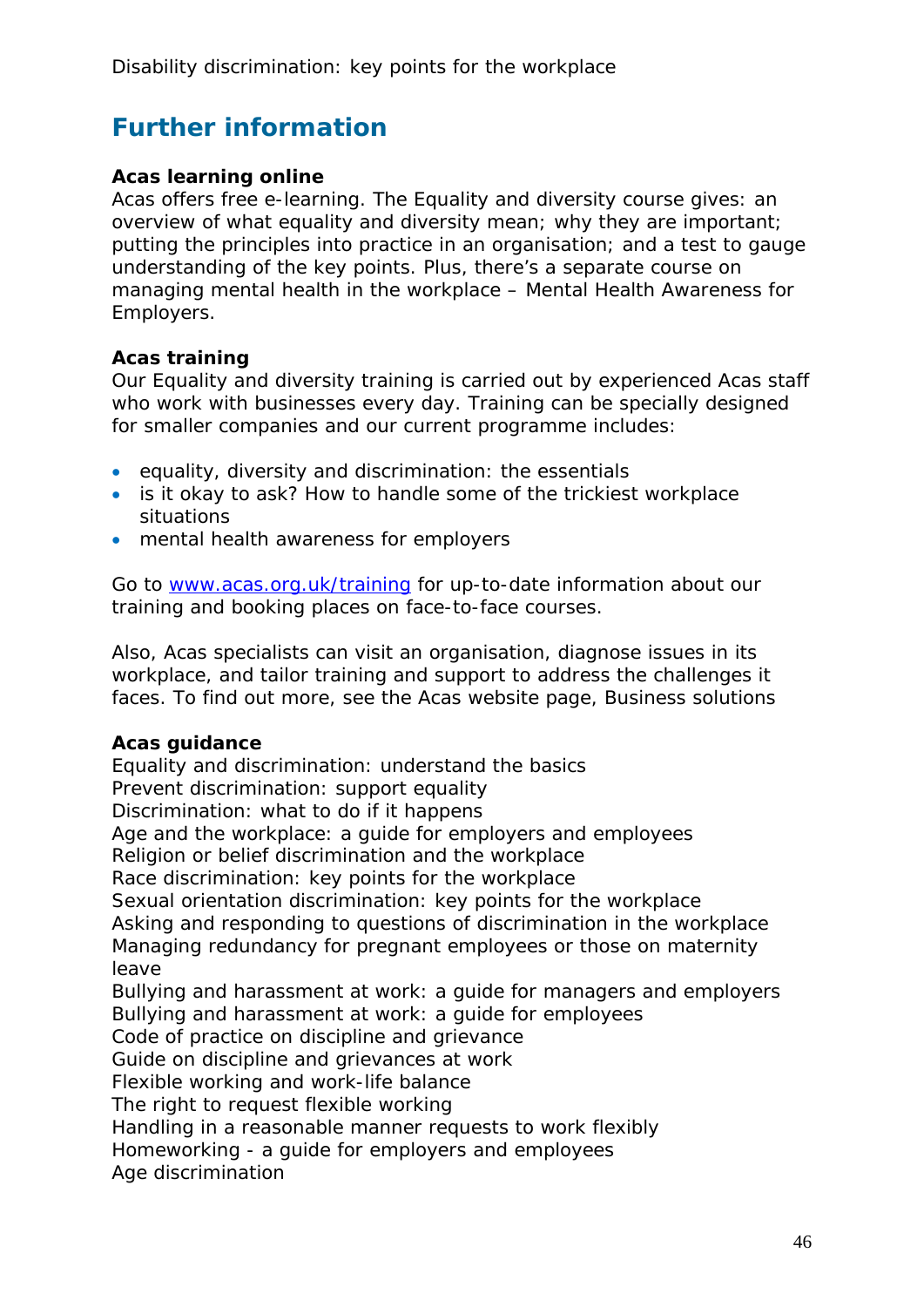Disability discrimination Gender identity discrimination Marriage and civil partnerships Maternity leave and pay Race discrimination Religion or belief discrimination Sex discrimination Sexual orientation discrimination Equal pay

#### **British Association for Supported Employment**, an independent organisation helping disabled people find work on<http://base-uk.org/>

#### **Business Disability Forum**

Not-for-profit organisation helping firms employ disabled people on <http://businessdisabilityforum.org.uk/>

#### **Compass Disability Services**

The Simple Disability Etiquette on [www.compassdisability.org.uk/index.php?page=simple-disability-etiquette](http://www.compassdisability.org.uk/index.php?page=simple-disability-etiquette)

#### **Disability Law Service**

Charity offering free advice on 0207 791 9800 and <https://disabilitylawservice-public.sharepoint.com/Pages/Home.aspx>

#### **Disability Rights UK**

Careers and work for disabled people on [www.disabilityrightsuk.org/careers-and-work-disabled-people](http://www.disabilityrightsuk.org/careers-and-work-disabled-people)

#### **Equality Advisory Support Service**

For wider equality issues the Acas helpline does not cover, call the EASS helpline on 0808 800 0082 (Text phone: 0808 800 0084)

#### **Equality and Human Rights Commission**

'Reasonable adjustments' on [www.equalityhumanrights.com/your](http://www.equalityhumanrights.com/your-rights/service-users/adjustments-disabled-people)[rights/service-users/adjustments-disabled-people](http://www.equalityhumanrights.com/your-rights/service-users/adjustments-disabled-people) Employment Statutory Code of Practice on www.equalityhumanrights.com/sites/default/files/documents/EqualityAct/ employercode.pdf

#### **Evenbreak**

A not-for-profit social enterprise helping disabled jobseekers find work on [www.evenbreak.co.uk/about-us/](http://www.evenbreak.co.uk/about-us/)

#### **Gov.uk website**

Access to Work scheme on [www.gov.uk/access-to-work](http://www.gov.uk/access-to-work)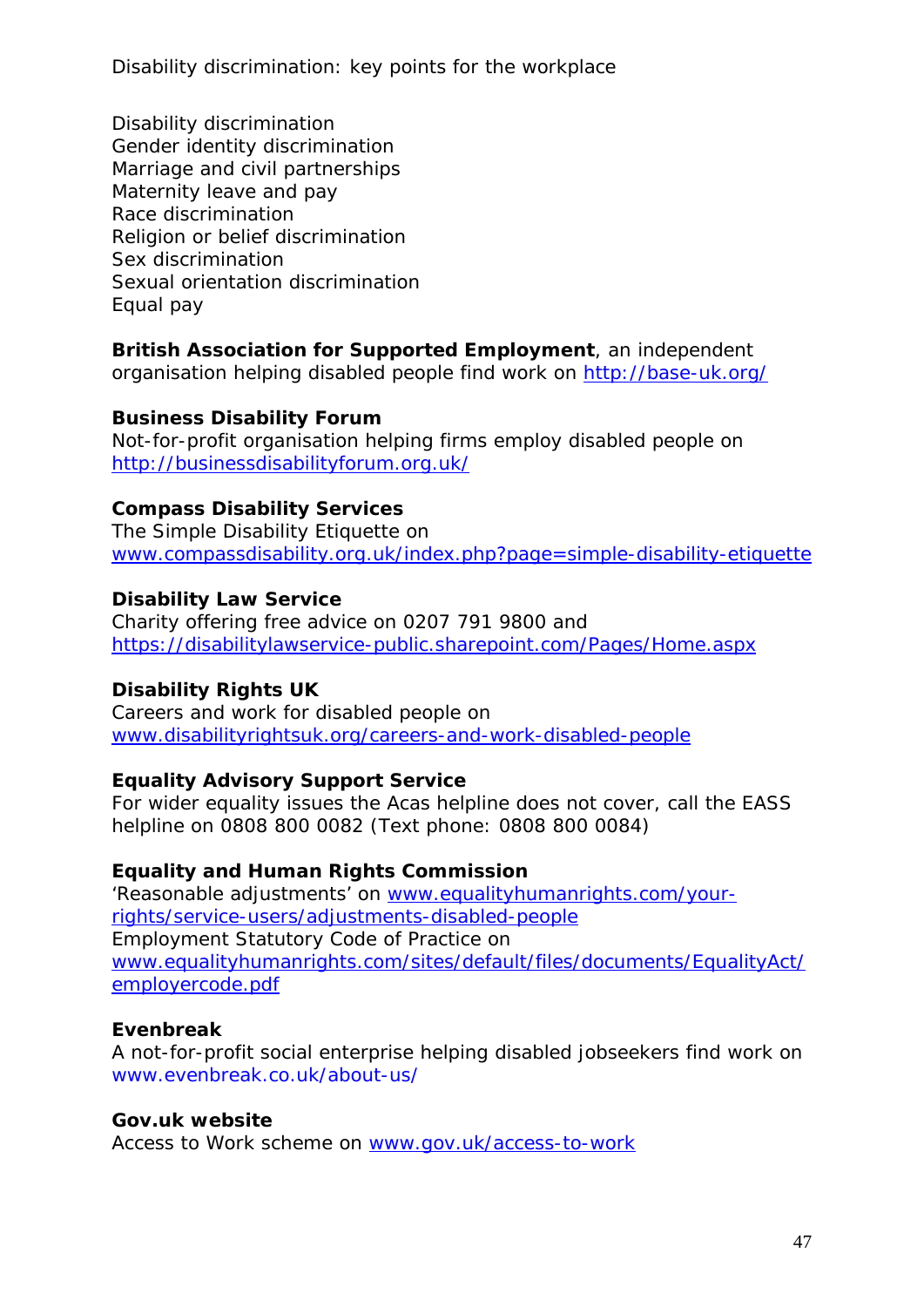Work Choice, the government scheme to help disabled people get and keep a job, on [www.gov.uk/work-choice](http://www.gov.uk/work-choice)

The Jobcentre Plus scheme encouraging job applications from disabled people on [www.gov.uk/recruitment-disabled-people/encouraging](http://www.gov.uk/recruitment-disabled-people/encouraging-applications)[applications](http://www.gov.uk/recruitment-disabled-people/encouraging-applications)

The Government's Disability Confident campaign on [www.gov.uk/dwp/](www.gov.uk/dwp/disabilityconfident) [disabilityconfident](www.gov.uk/dwp/disabilityconfident)

Office for Disability Issues on [www.gov.uk/government/organisations/](http://www.gov.uk/government/organisations/office-for-disability-issues) office-for-disability-issues Government Equalities Office which works to build a fairer society on [www.gov.uk/government/organisations/](http://www.gov.uk/government/organisations/government-equalities-office) [government-equalities-office](http://www.gov.uk/government/organisations/government-equalities-office)

### **Macmillan Cancer Support**

Guidance on managing employees affected by cancer in the workplace on [www.macmillan.org.uk/Aboutus/Workandcancer/Macmillanatwork/Macmill](http://www.macmillan.org.uk/Aboutus/Workandcancer/Macmillanatwork/MacmillanatWork.aspx) [anatWork.aspx](http://www.macmillan.org.uk/Aboutus/Workandcancer/Macmillanatwork/MacmillanatWork.aspx)

Rights of carers at work on [www.macmillan.org.uk/information-and](http://www.macmillan.org.uk/information-and-support/organising/work-and-cancer/if-youre-a-carer/your-rights-as-a-carer.html)[support/organising/work-and-cancer/if-youre-a-carer/your-rights-as-a](http://www.macmillan.org.uk/information-and-support/organising/work-and-cancer/if-youre-a-carer/your-rights-as-a-carer.html)[carer.html](http://www.macmillan.org.uk/information-and-support/organising/work-and-cancer/if-youre-a-carer/your-rights-as-a-carer.html)

#### **Mind**

The mental health charity on [www.mind.org.uk/](http://www.mind.org.uk/)

### **Mencap**

You can work it out! guide. Best practice in employment for people with a learning disability on [www.mencap.org.uk/node/5859](http://www.mencap.org.uk/node/5859)

### **Scope**

Charity helping the disabled on [www.scope.org.uk/](http://www.scope.org.uk/)

#### **Additional help**

Employers may be able to seek assistance from groups where they are members. For example, if an employer is a member of the Confederation of British Industry or the Federation of Small Businesses, it could seek its help and guidance.

If an employee is a trade union member, they can seek help and guidance from their trade union representative or trade union equality representative.